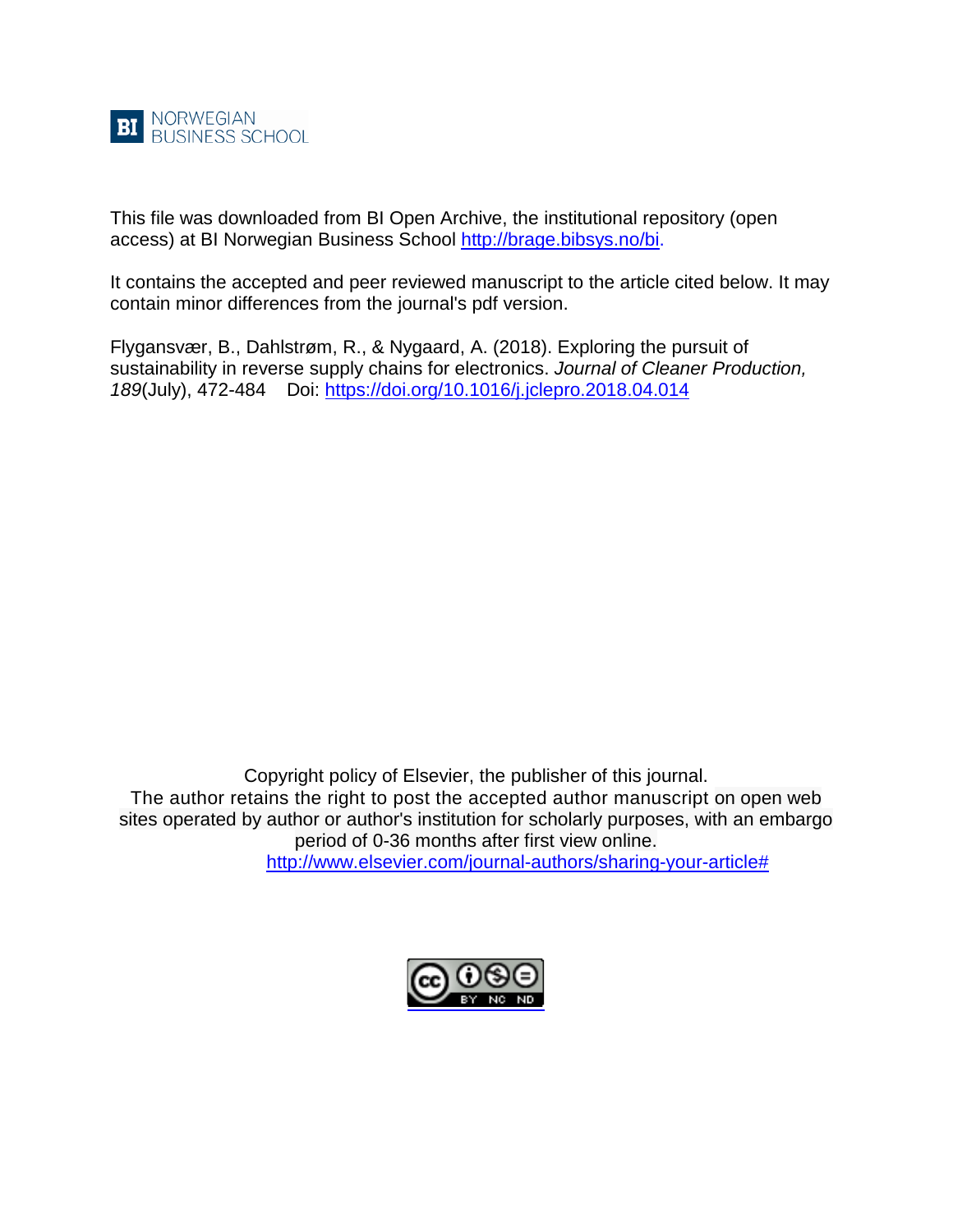\* \* \* Submitted to the *Journal of Cleaner Production* \* \* \*

## **Exploring the Pursuit of Sustainability in Reverse Supply Chains for Electronics**

Bente Flygansvær BI Norwegian Business School Department of Accounting Auditing and Business Analytics N-0442 Oslo, Norway Phone +4746410467 E-mail [bente.flygansvaer@bi.no](mailto:bente.flygansvaer@bi.no)

Robert Dahlstrom\* Joseph C. Seibert Professor of Marketing Miami University Farmer School of Business - Department of Marketing 3017A Farmer School of Business, Oxford, Ohio U.S.A. Phone 1 513 529-2097 & BI Norwegian Business School - Department of Marketing E-mail [dahlstrf@miamioh.edu](mailto:dahlstrf@miamioh.edu)

> Arne Nygaard Kristiania University College Postboks 1155 Sentrum Kirkegaten 24-26, 0107 Oslo, Norway Phone 952 43 656 E-mail [arne.nygaard@kristiania.no](mailto:arne.nygaard@kristiania.no)

&

Norwegian University of Science and Technology (NTNU), Department of Industrial Economics and Technology Management Teknologivegen 22, 2815 Gjøvik, Norway

\* Corresponding author

ACKNOWLEDGEMENTS: The authors thanks Lisa Ellram and Henry Yao for their insightful reviews of a previous version of this manuscript. We acknowledge Olga Masliak, Marius Glorvigen, Renas, and Per Halvard Øveren for technical support, advice and assistance.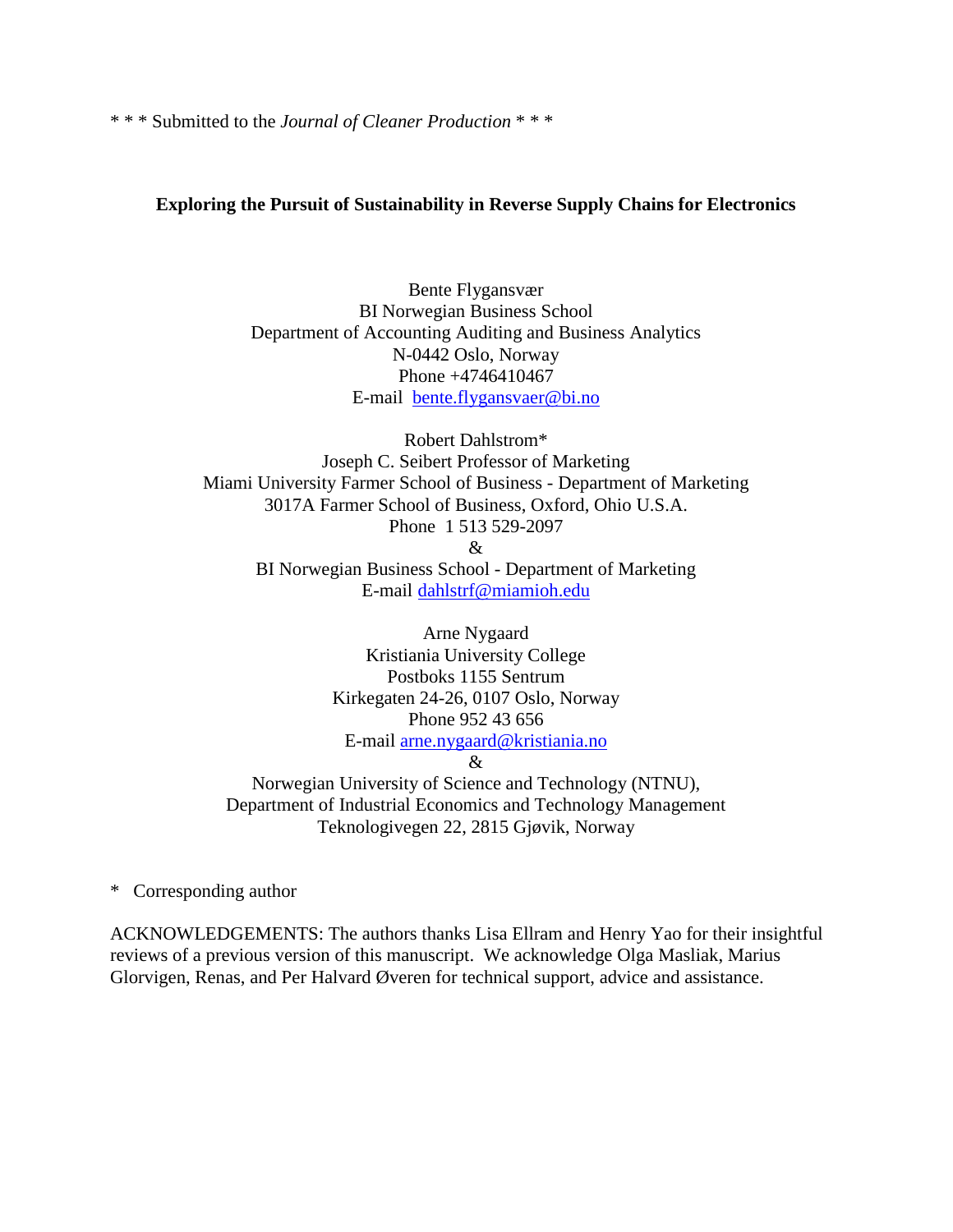### **Exploring the Pursuit of Sustainability in Reverse Supply Chains for Electronics**

**Abstract:** This study examines reverse supply chains in the electronics industry. The analysis characterizes the flow of resources among firms in a reverse supply chain in the Norwegian electronics industry. The study subsequently examines influences of governance mechanisms and culture on the social, ecological, and economic performance in the supply chain. Based on principal-agency theory, the authors implicate collaboration, monitoring, and specific assets as determinants of the interfirm culture operating in the reverse supply chain. The interfirm culture and collaboration serve as antecedents to triple bottom line performance. Data collected with Norwegian electronics collectors indicate that collaboration and interfirm culture influence ecological, economic, and relational components of sustainable performance.

Keywords: reverse supply chains, agency theory, waste of electrical and electronic equipment, reversed logistics, circular economy, product life cycle management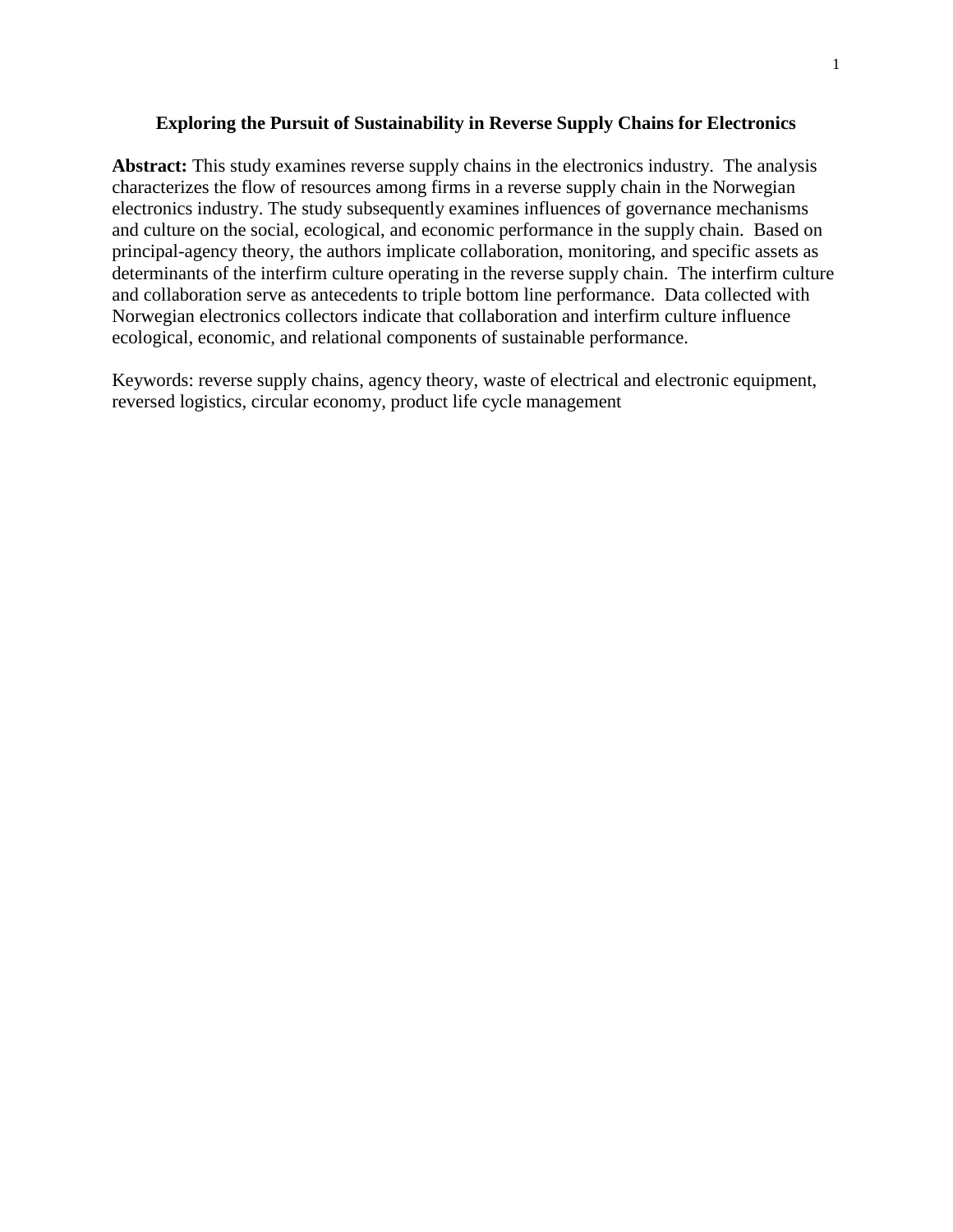#### **1. Introduction**

Sustainable supply chains enable firms to manage the flow of resources throughout production, consumption, and post-consumption (Carter and Rodgers, 2008). When properly designed and implemented, these supply chains enable firms to realize triple bottom line performance manifest in marked financial returns, reduced carbon footprints, and enhanced customer satisfaction (Elkington, 1998). The reverse supply chains employed to reclaim and reprocess products are important parts of sustainable supply chains (Linton, Klassen, and Jayaraman, 2007). Reverse supply chains in consumer electronics, for instance, enable firms to re-purpose integrated circuitry and recycle precious metals (Kasper et al. 2015).

Continuing innovation in the electronics results in an increasing supply of electronic waste and increasing demand to innovate the recycling of new products. The global electronics industry produces forty million tons of waste annually (Electronic-Waste-Facts 2017), yet only fifteen percent of this waste is recycled (Baldé, Wang, and Kuehr 2015). The annual sale of remanufactured products in the US alone, however, annually exceeds \$50 million (Guide and Van Wassenhove 2007). The percent of reclaimed materials is low, yet the potential to repurpose materials is significant. Proper management of WEEE (waste of electrical and electronic equipment) provides the opportunity to redirect products away from landfills while simultaneously yielding efficient sourcing of products and components (Babu, Parande, Basha 2007). Few studies, however, have examined how the structure and control of reverse supply chains influence triple bottom line performance.

The goal of this study is to gain an understanding of the productive management of reverse supply chains. As the amount of waste escalates, management increasingly incorporates recycling strategies into their operations. Informed decision making about the vitality of this practice must consider its ecological, social, and economic ramifications (Chabowski, Mena, and Gonzalez-Padron,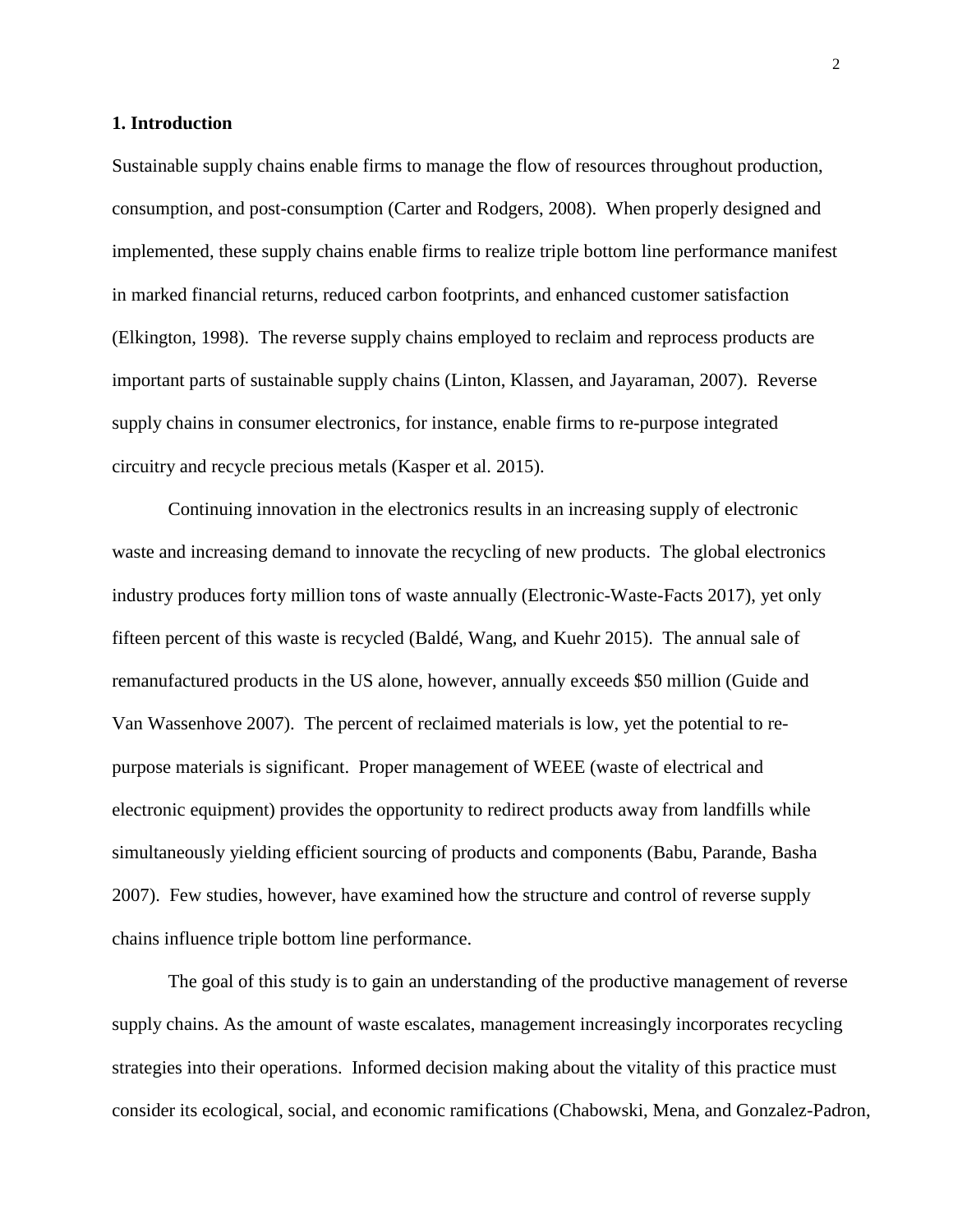2011). Careful management of WEEE provides the opportunity to promote health, enhance environmental conditions, and raise financial performance. Analysis of a supply chain that has been successful in directing tons of materials away from disposal offers insight into the productivity of the reverse supply chain. Thus, we characterize a Norwegian reverse supply chain in which non-profit companies provide managerial direction in the recycling of electronics products and components.

We treat these non-profit firms as principals that direct the action of the agents engaged in the collection of used electronics. We augment this principal-agency approach (Eisenhardt, 1989) with logic from Bradach and Eccles (1989) that describe control mechanisms employed to regulate agent performance. We implicate monitoring, collaboration, and specific investments as determinants of the sustainable culture operating within a reverse supply chain. We further suggest that the interfirm culture plays a critical role in driving triple bottom line performance (Baumgartner and Zielowski, 2007). Florida's (1996) groundbreaking analysis of product returns recognizes that the importance of relationship quality and social performance. Subsequent research by Guide et al. (2000), Östlin, Sundin, and Björkman, (2008), and Simpson (2010) similarly examines social interaction and its relationship with recycling. By contrast, research by Guide, Harrison, and van Wassenhove (2003) and Quariguasi et al. (2010) offer evidence of environmental and economic benefits of reverse supply chain. These analyses capture discrete facets of performance, yet they do not simultaneously examine the triple bottom line. We characterize the interfirm culture and implicate it as a mediator between control structures and triple bottom line performance.

We organized the paper to address these objectives. We begin by describing the empirical context. Drawing from agency theory, we subsequently describe control mechanisms that contribute to the ecologically oriented culture operating within a supply chain. We frame this culture as a determinant of economic, social, and ecological outcomes in the supply chain. We then describe and empirically assess our model. We conclude by highlighting implications of the research.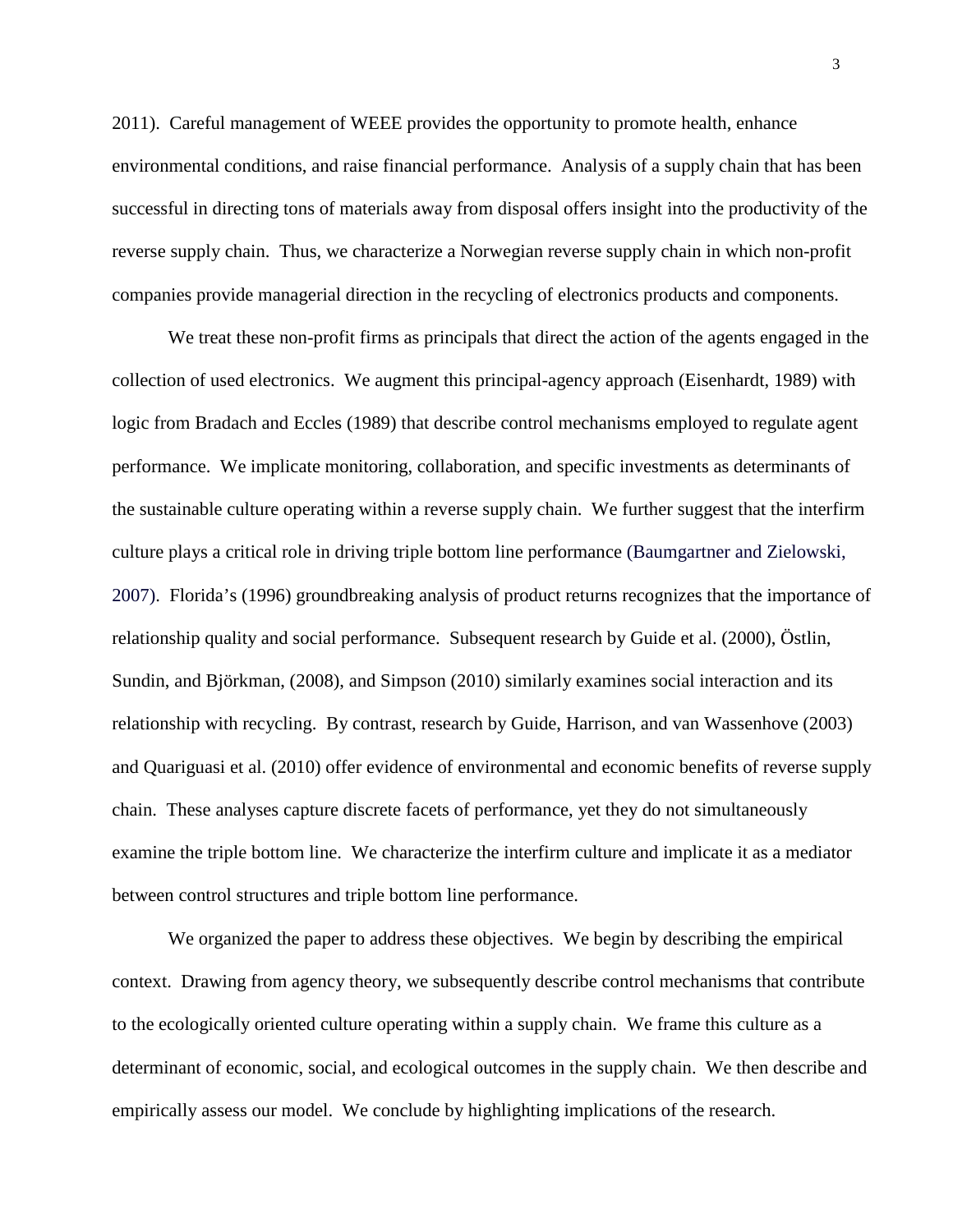#### **2. Norwegian Reverse Supply Chains for Electronics**

Due to the potential to enhance value creation and secure sustainable development, reverse supply chains are important to industry practice and theory (Carter and Ellram, 1998). The context for this paper is the reverse supply chains for WEEE (Waste from Electrical and Electronic Equipment) in Norway. In 1998, the Norwegian Ministry of the Environment enacted legislation designed to protect against pollution and related waste. These regulations were further developed and harmonized with EU Directive 2002/96/EC in the Waste Regulations of 2006 for Norwegian WEEE practices (Li et al. 2013). Figure 1 depicts the flow of resources and information throughout the supply chain. The downstream movement of components reflects a typical stream of resources from raw materials procurement through consumption.

## **Figure 1** Norwegian Reverse Supply Chain for Electronic Waste, about here

Upon enactment of WEEE laws, producers of electronic materials were obligated to take part in industry-wide national reverse supply chains to uphold their producer responsibility. Domestic manufacturers and importers established recycling firms to facilitate reverse flows of electronics and established these industry-wide reverse supply chains. The entities charged with managing the reverse supply chains are the "recyclers" in figure 1. Because these recyclers oversee the operations of the collectors (i.e., agents), we treat them as principals in a principal-agency model (Eisenhardt 1989). The focus of our data collection is the relationship between the recycler (i.e., principal) and the collectors (i.e., agents) who act on behalf of the recyclers.

The recycler acts on behalf of the EE (electronic equipment) industry, and in particular EE-companies that are members of their reverse supply chain. A membership means that the EE-company delegates its producer responsibility to the recycling company. The producer responsibility is established as a part of Norwegian law, and implies many obligations. The main obligation is to ensure that producers (or importers) take responsibility for their products at end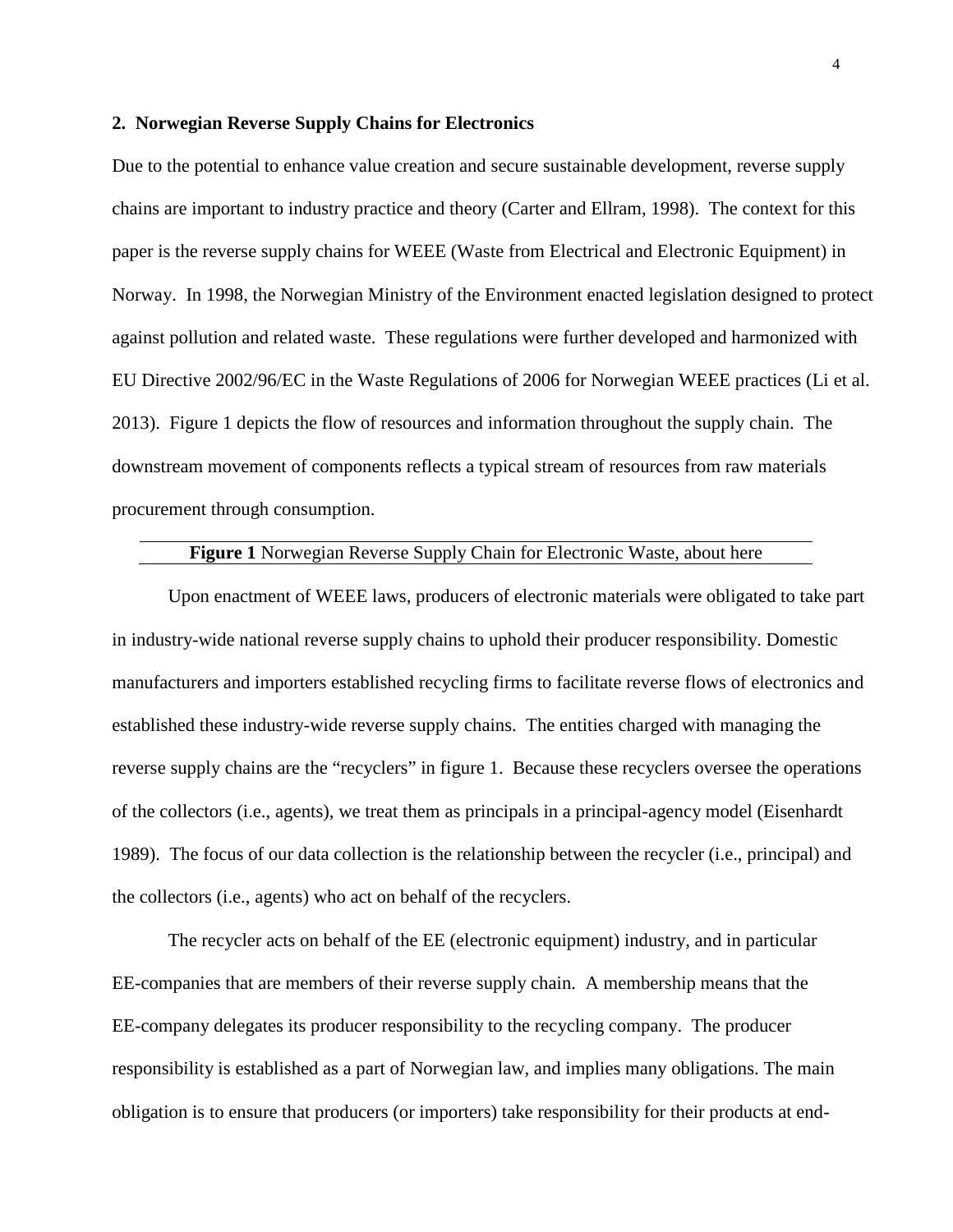of-life, and make sure that EE-equipment is recycled without the release of hazardous materials into the environment. The Norwegian government has set a fixed 80% collection level goal for WEEE at end-of-life (Kjellsdotter et al, 2015). It is essential to collect and recycle hazardous substances and flammable-, corrosive-, explosive- or toxic material that can be harmful to humans and the environment. When the recycler takes on this responsibility for their members, they charge a membership fee, and use this funding to buy services from the recycling industry. The services include a number of reclamation activities like collection, accumulation, sorting, handling, transportation, dismantling, and recycling. In these industry wide reverse supply chains, recycling and disposal are the only waste handling alternatives. For competitive reasons, producers and importers preclude recyclers and collectors from reselling their products.

The principal is a non-profit company, and the company's main goal and vision is "no toxins on the loose." They report on the triple bottom line performance to their stakeholders, which include the government, the EE-industry and supply chain members. Government is concerned with safeguarding the producer responsibility, which includes collection levels of WEEE-volumes and recovery and treatment of hazardous materials. The EE-industry and members of the reverse supply chain are concerned with effectiveness and efficiency, including satisfaction with the principal and low cost of operations.

The collectors perform a selection of these activities, including collection, accumulation, sorting, handling and transportation. The collectors' task is to identify users of EE-equipment, and ensure that these products enter the reverse supply chain when defined as waste (at end-oflife). The recycling company has issued contracts to collectors (i.e., agents) that represent the recycler throughout the country. The contracts are standard across agents. In addition to outlining compensation prices (fixed price per ton of collected WEEE), the contracts address material handling, equipment accumulation, collection and transportation. The contracts further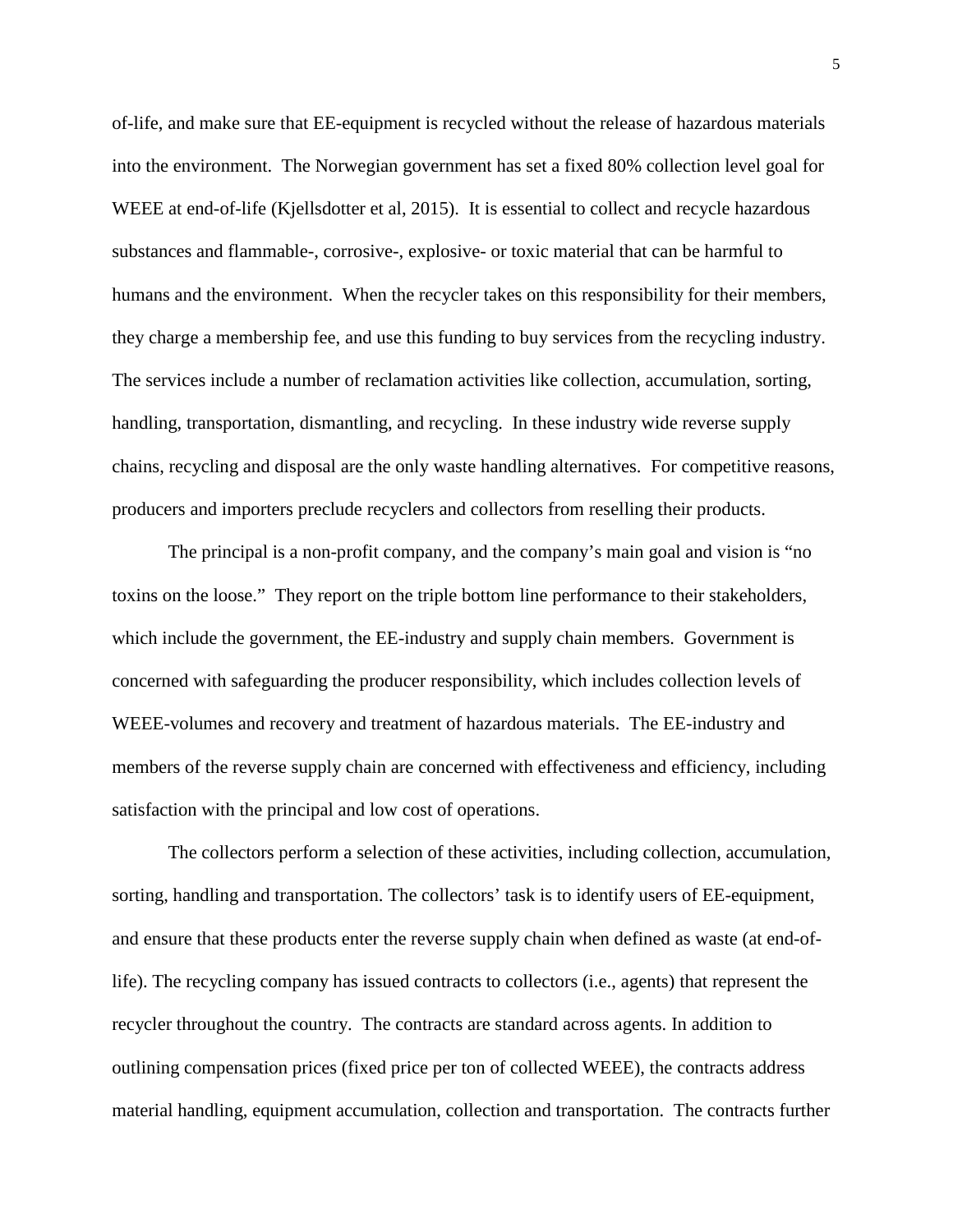specify standards for the collection site locations, and they provide information to the final user of EE-equipment. The agents are able to compete against each other for EE volume and the effectiveness and efficiency of their operations determines their earnings.

## **3. Theoretical Model**

Principal-agency theory focuses on situations under which one entity, the principal, delegates authority to another entity, the agent, to act on its behalf (Eisenhardt, 1989; Dubey et al., 2017). Supply chains offer many occasions under which a firm delegates authority to an agent (Ketchen and Hult, 2007). For example, managers of reverse supply chain for electronic waste engage agents to handle product collection, consolidation, and processing (Gregory and Kirchain, 2008).

Principals design supply chains to increase the likelihood that agent activity will lead to desired outcomes (Ciliberti et al., 2018). Manatsa and McLaren (2008), for instance, illustrate how incentive structures encourage information sharing in a supply chain. After relationships have been established, principals employ multiple divergent mechanisms to yield desired performance (Bergen, Dutta, and Walker, 1992). Bradach and Eccles (1989) offer a framework in which authority, trust, and price-based mechanisms regulate relationships within a supply chain (Homburg et al.*,* 2009). Authority-based mechanisms rely on unilateral regulation wielded by the principal to guide agent behavior (Heide, 1994). **Behavioral monitoring** is an authoritybased mechanism that focuses on principal regulation of the routines and procedures employed by agents in their efforts to produce desired outcomes (Vachon and Klassen, 2006). For example, companies operating reverse supply chains for electronic products supervise the amount of computer printers and televisions recovered by collectors. The efforts undertaken by the principal to monitor the agent activity are designed to align the goals of the principal and agent (Zsidisin and Ellram, 2003).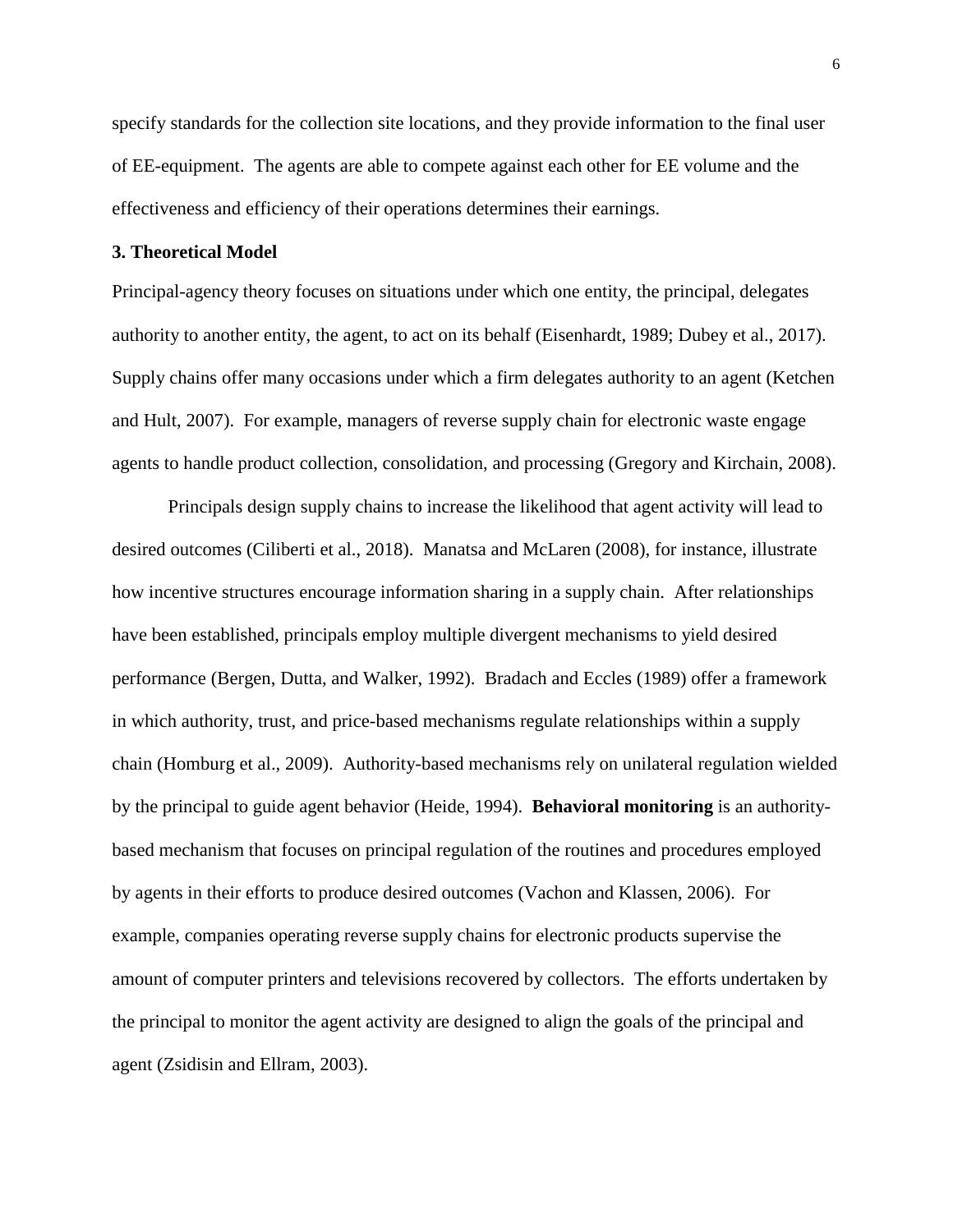Trust-based mechanisms emphasize the development of social norms to regulate interaction. Simatupang and Sridharan (2002), for instance, illustrate how firms leverage collaboration to enhance supply chain performance. Supply chain **collaboration** involves two or more organizations working together to achieve greater success than could be achieved in isolation (Daugherty, 2011). Collaboration facilitates information sharing and incentive alignment that enhance interfirm interaction and performance (Simatupang and Sridharan, 2002 Airike, Rotter, and Mark-Herbert, 2016).

Price-based mechanisms refer to economic incentives that regulate supply chain performance. In many supply chain relationships, firms make specific investments associated with a trading partner (Williamson, 2008). In reverse supply chains, agents responsible for collecting electronics make **specific investments** in the operating procedures of the principal. These investments enable firms to contribute to the supply chain's performance (Ghosh and John, 1999). Nevertheless, the potential to lose much of the value of this asset serves as an economic incentive to comply with the principal (Klein, 1980). For example, Jap and Ganesan (2000) offer evidence that a supplier's specific investments are associated with the supplier's commitment to a relationship.

We suggest that these trust, authority, and price-based mechanisms are crucial to establishing and maintaining an interorganizational culture that drives performance. We initially implicate these factors as antecedent to interfirm culture and subsequently identify antecedents to triple bottom line performance (See Fig. 1). Consider first the relationship between control structures and the interorganizational culture.

> **Figure 2** Proposed antecedents and consequences of interfirm sustainability-oriented culture, about here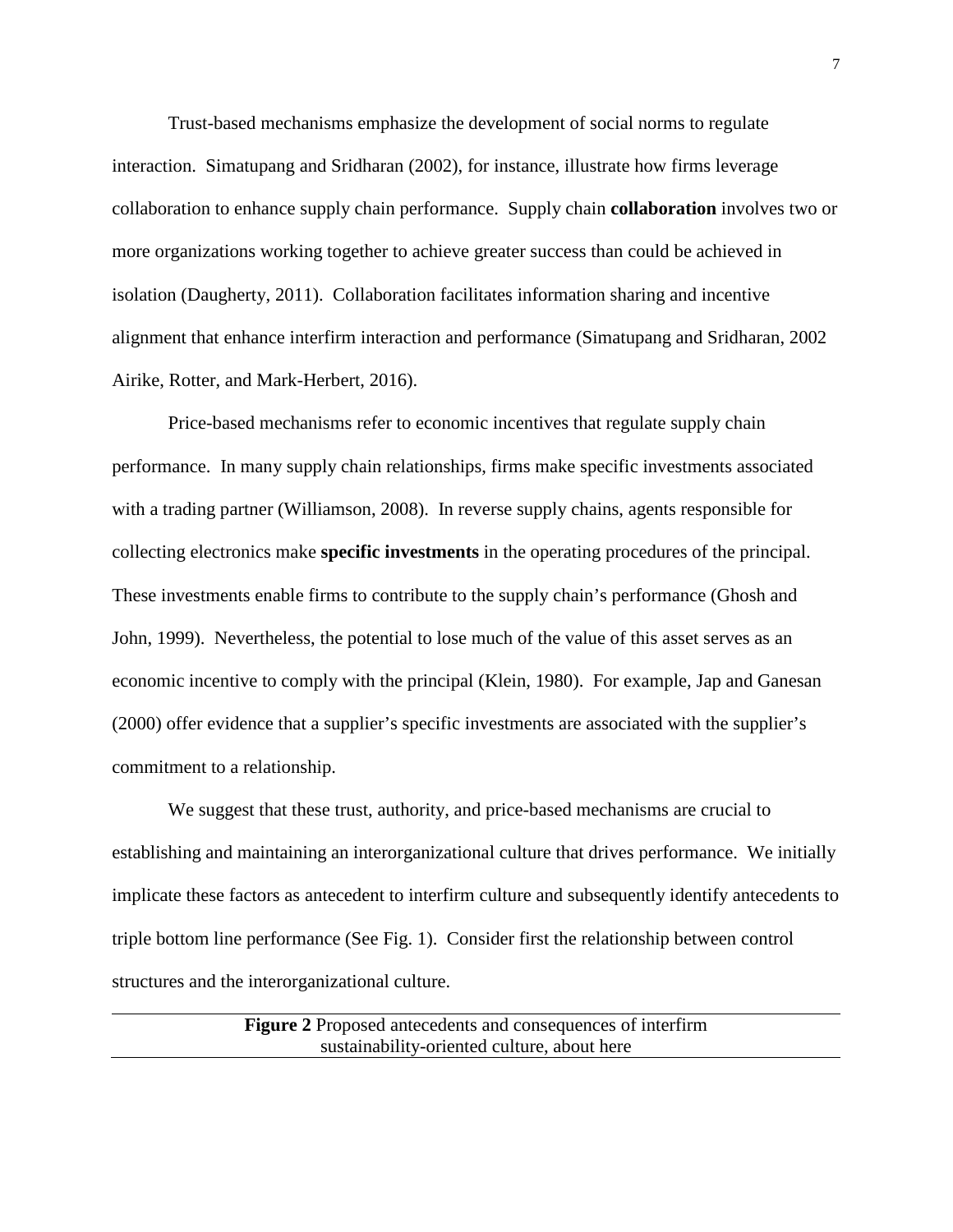### *3.1 Antecedents to Interfirm Culture*

Corporate culture is manifest in the shared values and beliefs that help individuals understand organizational functioning and that provide norms for behavior (Schein, 1984; Dubey et al., 2017). We focus on the degree to which the interfirm culture adopts an ecological focus. Two elements central to interfirm culture include the shared vision and patterns of behavior (McAfee, Glassman, and Honeycutt, 2002). The **shared vision** refers to the extent to which expectations are shared among members of the supply chain. Shared vision is essential to longterm exchange relationships because productive combination of strategic resources is only realized if the firms have systems compatible enough to facilitate coordinated action (Matinheikki, Rajala, and Peltokorpi, 2017; Dyer and Singh, 1998). The **ecological orientation** of the agency is one facet of the norms of behavior essential to the supply chain's culture (Vachon and Klassen, 2006). This orientation examines the degree to which the culture is sensitive to environmental concerns. Firms that educate employees regarding ecology, for instance, have strong ecologically-oriented cultures.

The control mechanisms employed by the principal are likely to influence the shared vision within the reverse supply chain. Monitoring addresses effort undertaken by one party to measure the performance of another. Supply chain principals monitor agents concerning their compliance to procedures and system requirements. Prior research indicates that monitoring can weaken or strengthen relationships. Heide, Wathne, and Rokkan (2007) indicate that behavioral monitoring enhances the likelihood of agents to produce defensive attitudes that lead to weaker relationships with principals. By contrast, Ciliberti, Pontrandolfo, and Scozzi (2008) characterize the level of monitoring operating in five multinational supply chains. Principal monitoring provides a context in which supply chain partners can discuss problems and collectively find solutions. IKEA, for instance, closely monitors supplier activity, and this action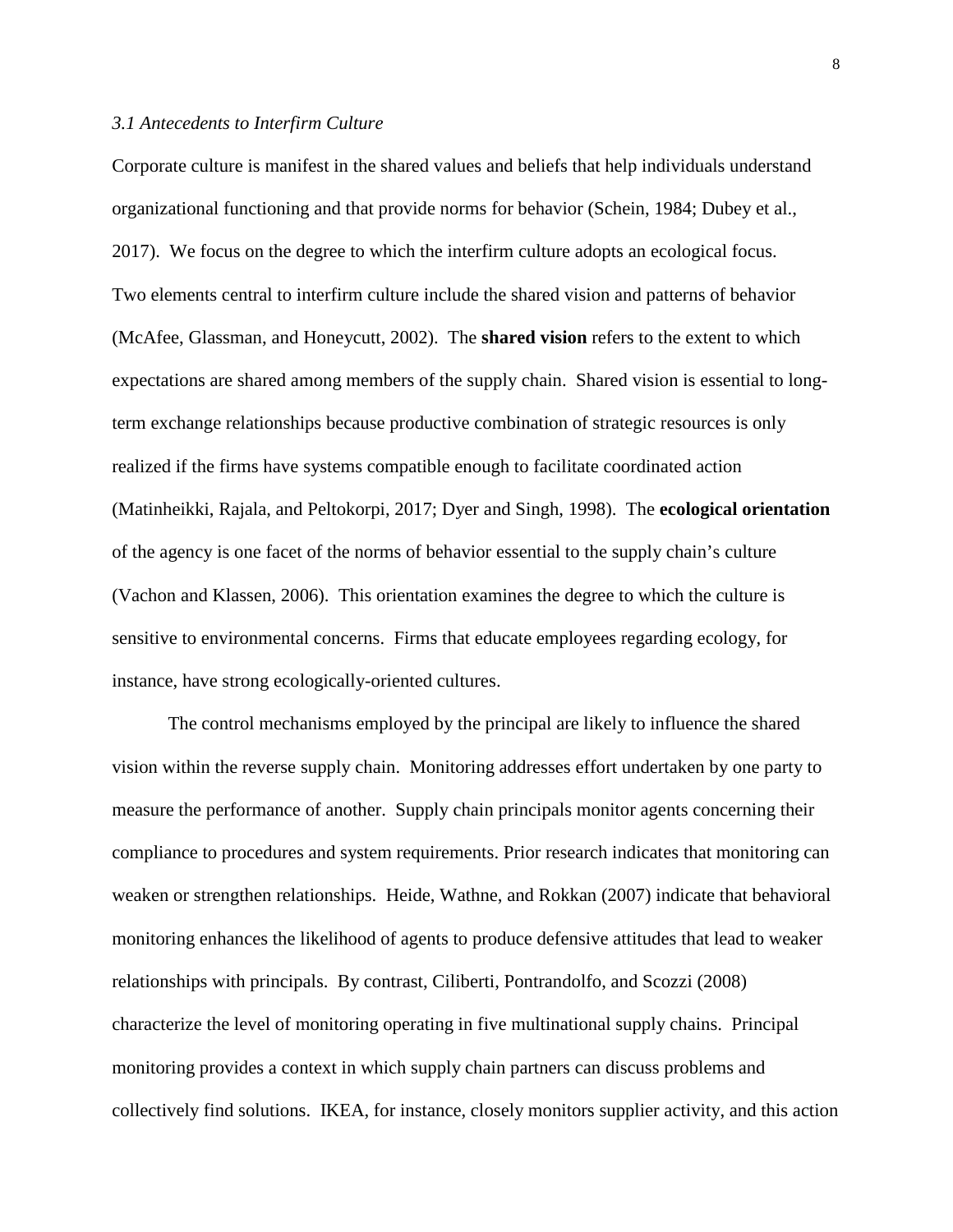leads to better appreciation of the sustainable goals of the firm (Andersen and Skjoett-Larsen, 2009). Monitoring by the principal raises the awareness of supply chain contingencies leading to a shared vision within the reverse supply chain.

Principal monitoring of agency behavior should also accentuate environmental sensitivity. Klassen and Vachon (2003) illustrate positive benefits of behavioral monitoring. When principals implement audits and formalize evaluation processes, they signal to their agents concerning the importance placed on environmental issues. Agents respond to this heightened monitoring by enhancing their sensitivity to ecological matters. Therefore, we propose the following:

H1: Principal monitoring enhances the interfirm culture operating in the supply chain.

Collaboration should also influence the interfirm culture in the supply chain. Some level of collaboration is essential to developing interfirm culture, yet principals and agents vary in the degree of their collaboration (Boddy, Macbeth, and Wagner, 2000). In their analysis of the beverage industry, for example, Nidumolu et al. (2014) describe collaboration between Coca-Cola and Latin American Water Funds. Collaborative initiatives led to a common understanding about the supply chain factors that influence water quality and supply. Working together provided the opportunity to voice concerns and incorporate priorities into a common understanding of supply chain objectives (Krishna, 2011).

Collaboration between principal and agent promotes understanding of how the supply chain affects the environment and leads trading partners to heightened sensitivity to ecological matters (Herczeg, Akkerman, Hauschild, 2018). Klassen and Vachon (2003) report an association between supply chain collaboration and the ecological orientation of firms in the supply network. Klassen and Whybark (1999) likewise recognize that collaboration on pollution controls leads to managerial systems oriented toward conservation. In each case, as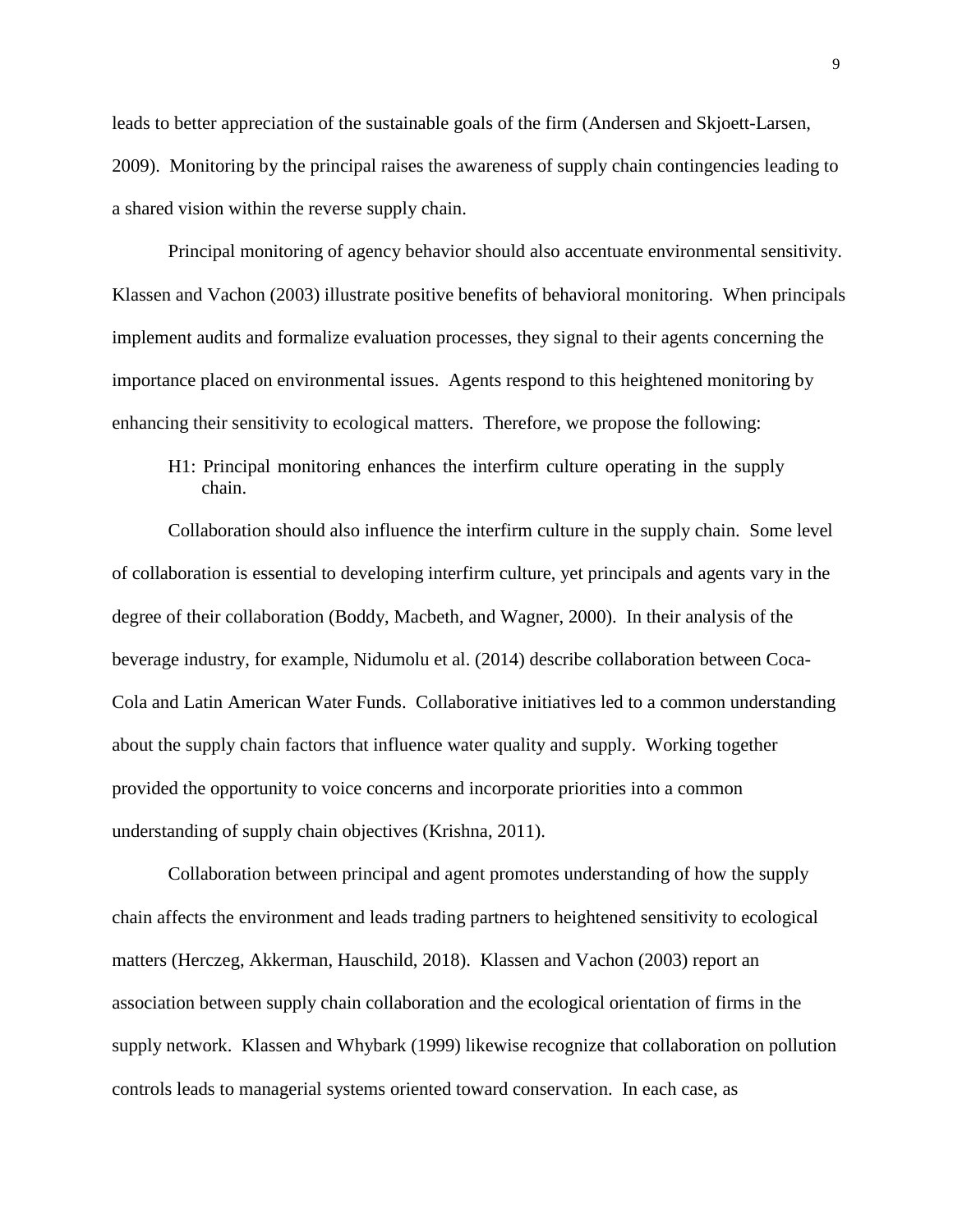collaboration increased, firms increasingly became more attuned to ecological concerns.

Therefore, we propose the following:

H2: Principal-agency collaboration enhances the interfirm culture operating in the supply chain.

The specific investments in the principal also influence the interfirm culture. A key aspect of firm-specific assets is the experiential knowledge gained about the firm's resources and capabilities (Penrose, 1959). As agents acquire this knowledge, they become more aware of the shared knowledge residing with the principal (Mahoney and Kor, 2015). Agency investments in the unique operating procedures prompt them to take action to ensure their productive use (Rindfleisch and Heide, 1997). Agents ensure the productive use of these investments by embracing the ecological objectives of principals (Coggan, Whitten, Bennett, 2010). Since these investments lose much of their value if they are re-deployed, agents stand to lose considerably if they do not act to ensure the productive use of these assets (Rokkan, Heide, Wathne, 2003). Xie, Suh, and Kwon (2010) similarly find that idiosyncratic assets yield greater commitment to supply chain relationships. Therefore, we propose the following:

H3: Agent specific investments in the principal enhance the interfirm culture operating in the supply chain.

#### *3.2 Antecedents to Triple Bottom Line Performance*

Triple bottom line performance examines the firm's efforts to secure ecological, social, and economic performance (Elkington, 1997). We examine ecological performance as the level of agency product reclamation and resource (e.g., energy) conservation. The agency's satisfaction with the principal serves as a measure of social performance (Cambra-Fierro and Polo-Redondo, 2008). Satisfaction with principal addresses the extent to which an agent evaluates interactions with the principal as gratifying and fulfilling (Geyskens and Steenkamp, 2000). Economic performance refers to the perceived financial return from the relationship with the principal.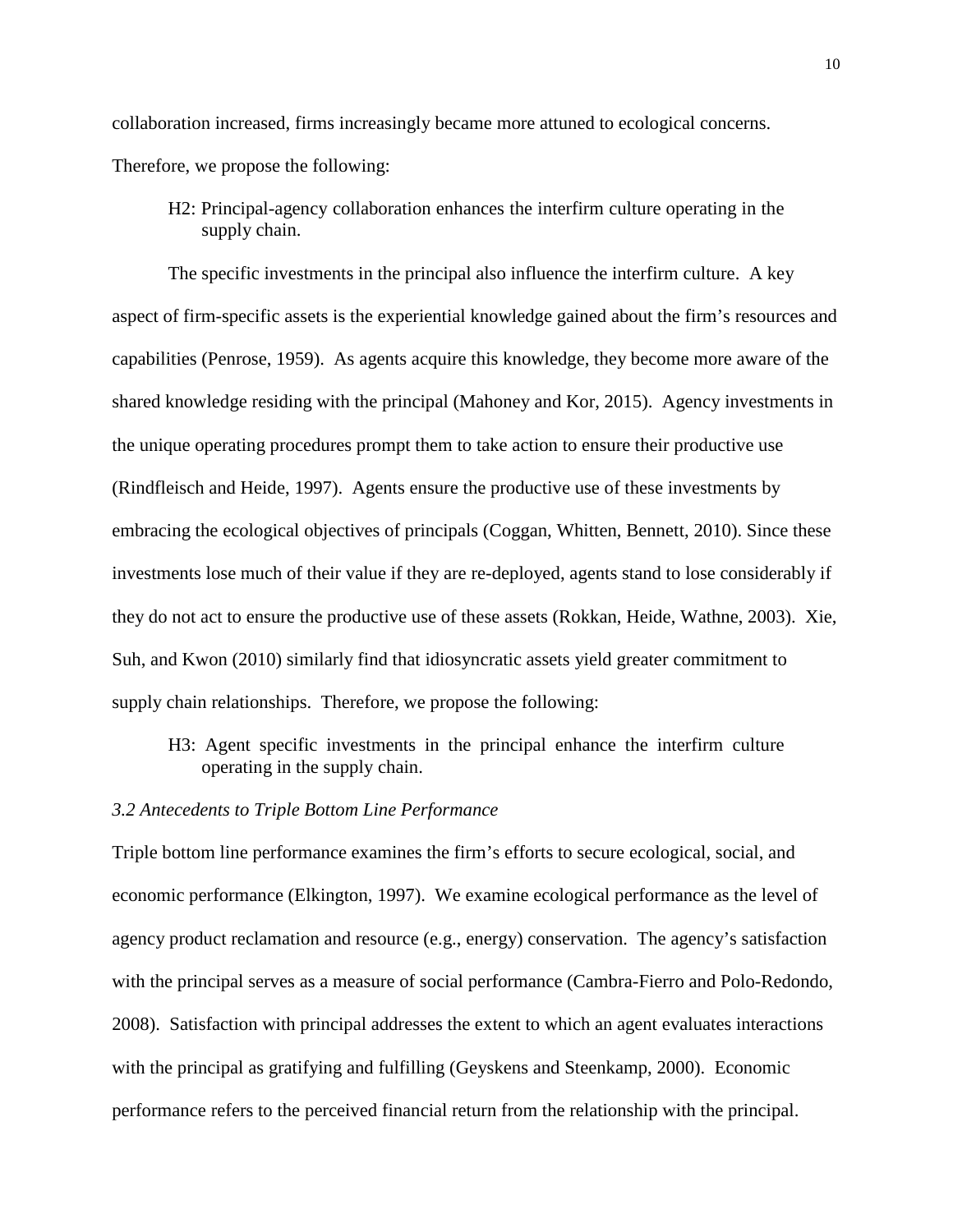This construct addresses the agent's economic outcomes derived from the principal (Geyskens, Steenkamp, and Kumar, 1999).

The level of collaboration and the interfirm culture should influence the ecological performance of the agency (Franco, 2017). Vachon and Klassen (2008) indicate that environmental collaboration with customers yielded higher scrap rates in the North American package printing industry. Similarly, Hond (1998) indicates that cooperation in auto recycling channels facilitated the implementation of cooperative recycling strategies. Benjaafar, Li, and Daskin (2013) identify conditions under which interfirm collaboration yields lower levels of ecological influence. Their models recognize that collaboration enables firms to take into account how their decisions influence the carbon footprint of the firm. Lee (2011) also illustrates how collaboration between Hyundai and its suppliers reduced the carbon footprint associated with automobile raw materials, manufacturing, and distribution.

The shared vision and ecological orientation of the interfirm culture call attention to environmental impact of the supply chain. Shared vision in the chemical industry, for instance, enables Raytheon to communicate their sustainability objectives to suppliers. As a result, firms are able to implement strategies that lower their output of VOC's and solid waste (Reiskins et al., 1999). When principal and agent have a common understanding of objectives, agents are inclined to work toward achieving these goals. Griffiths and Myers (2005), for instance, illustrate a relationship between information sharing and performance. As trading parties become aware of the goals of trading partners, they are in a better position to act to achieve these goals.

The ecological orientation within the reverse supply chain similarly draws attention to the principal's priorities (Handfield, Sroufe, and Walton, 2005). To the extent that these priorities reflect environmental factors, agents respond by lowering their environmental influence (Toffel,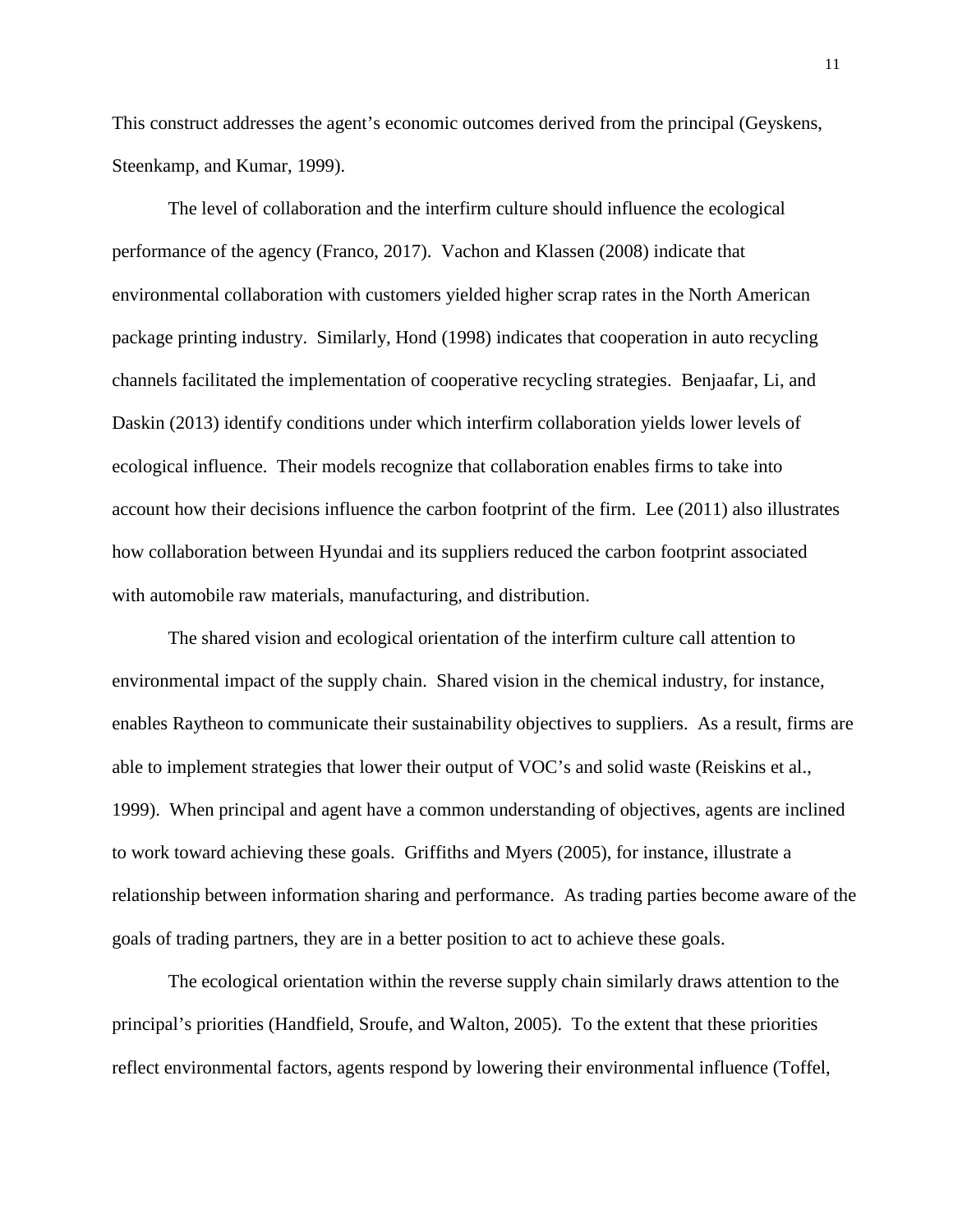2004). Agency awareness of the ecological orientation of the trading partners enables them to engage in activities that benefit the reverse supply chain. Therefore, we propose the following:

H4: The ecological performance of agents is enhanced via:

- a. Collaboration between the agent and principal and
- b. The interfirm culture operating in the supply chain.

Triple bottom line considerations necessarily involve economic performance. Prior research indicates that suppliers and customers seek collaborative relationships as a way of improving performance (Ittner and Larcker, 1997). For example, Duffy and Fearne (2004) illustrate conditions under which food retailers and their suppliers benefit from partnerships. Mohr and Spekman (1994) similarly indicate that coordination of interfirm activities enhances performance. Throughout the process of collaborating, firms share information that enables them to work together to address potential inefficiencies in reverse supply chains (Sheu, Yen, and Chae, 2006). Relationships characterized by collaboration yield higher levels of profitability and sales growth (Hoegl and Wagner, 2005). In addition, collaboration leads to lower servicerelated costs and enhanced supply chain cash flows (Stank, Keller, and Daugherty, 2001).

The culture operating within the supply chain should also influence economic performance. Nestlé built a cluster of firms that supply coffee. The company established a shared vision about logistical, agricultural, and technical capabilities leading to higher productivity for the principal and agents (Kramer and Porter, 2011). The 3M Corporation similarly designed cooperative, ecologically-oriented systems that yielded lower costs and enhanced revenues (Shrivastava, 1995). In both cases, awareness of the ecological orientation enabled agents to address these constraints while enhancing productivity.

H5: The level of economic performance is positively related to:

- a. Collaboration between the agent and principal and
- b. The interfirm culture operating in the supply chain.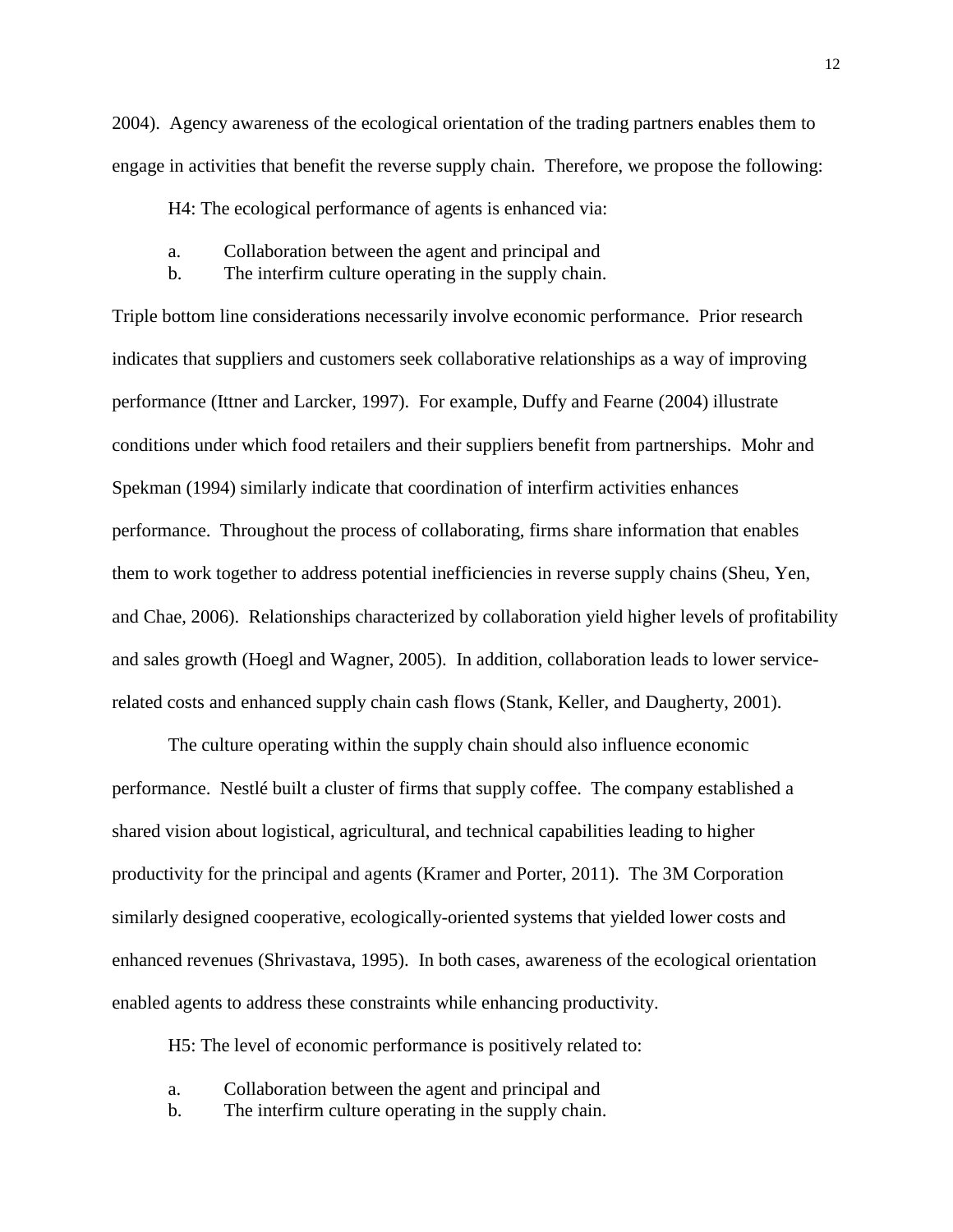Collaboration and interfirm culture should also influence social performance (Sheu, Yen, and Chae, 2006). Elkington (1998) emphasizes that the assessment of social performance should examine the impact of a company on people. We therefore examine the level of agency satisfaction with the principal as a component of social performance. Firms that work together toward shared goals foster an environment of open communication in which partners develop high levels of satisfaction and commitment (Rota, Reynolds, and Zanasi, 2013). Nidumolu et al. (2014) also offer evidence that external collaboration enhances the commitment to trading partners within a supply chain. Similarly, shared vision provides trading partners with a level of comfort concerning how the organization will achieve objectives (Kantabutra and Avery, 2007). The ecological orientation of the principal serves as a bond that engenders higher levels of satisfaction with the relationship (Jonsson and Zineldin, 2003). Therefore, we propose the following:

H6: Agency satisfaction with the principal is positively related to:

- a. Collaboration between the agent and principal and
- b. The interfirm culture operating in the supply chain.

## **4. Method**

## *4.1 Research design, measures and sample identification*

We collected data through a cross-sectional design, using a survey instrument. With the exception of the interfirm culture and the ecological performance measures, the survey instrument was based on existing scales, adopted for this study. We operationalized the key study variables using multi-item reflective scales. The survey items and response formats appear in Table 1. We define three sets of measures below associated with control mechanisms, interfirm culture, and triple bottom line performance.

## **Table 1** Measurement indicators, about here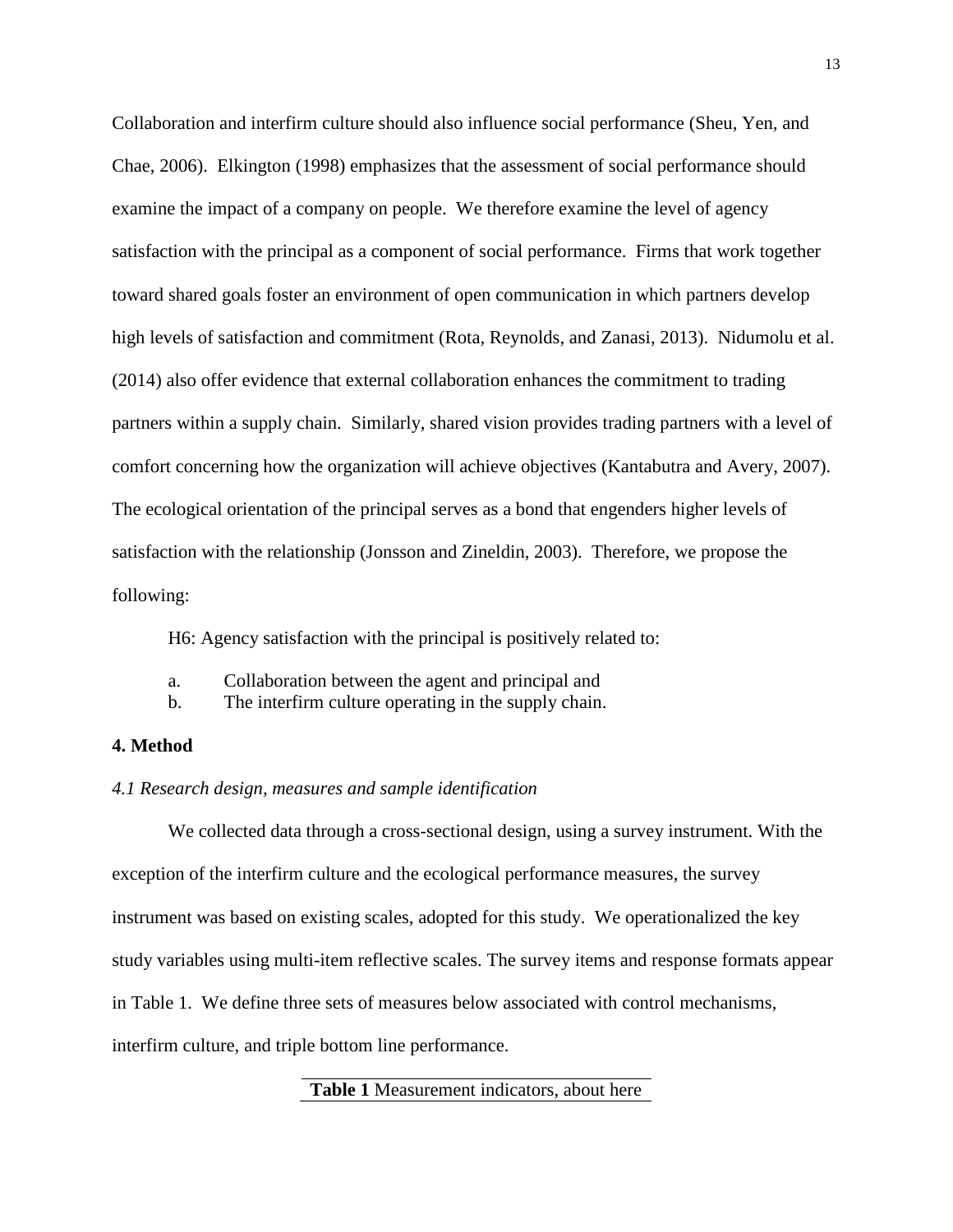Control mechanisms*.* The control mechanisms include collaboration, monitoring, and specific investments (Bradach and Eccles, 1989). The *collaboration* scale examines the extent to which the agents perceive that the principal works together with them on their activities. The scale is adapted from Gavronski et al. (2011). The *monitoring* scale describes the extent to which the agents perceive that the principal oversees their behavior and activities in a formal manner (Heide 2003). The *specific investment* scale focuses on firm-specific knowledge obtained by the agent. In these recovery relationships, it is germane to understand the procedures associated with product handling, sorting, and processing. Therefore, we have adapted a scale measuring agent investments in the reverse supply chain (John and Weitz, 1989).

Interfirm culture*.* Interfirm culture addresses the shared vision and ecological orientation within principal-agent relationships (McAfee et al.*,* 2002). *Shared vision* represents agent perceptions of their common understanding with the principal regarding environmental matters (Dyer and Singh, 1998). *Eco-oriented culture* reflects the agent evaluation of the supply chain's standing on environmental matters (Vachon and Klassen, 2006). The measures are developed for this research. Triple bottom line performance. Triple bottom line performance addresses the economic, social, and ecological outcomes (Elkington, 2007). *Economic performance* is adapted from Bello and Gilliland (1997), whereas *satisfaction* is developed based on Johnson, Krapfel, and Grimm (2001) and Ruekert and Churchill (1984). The ecological performance variables refer to interaction with the physical environment.

We developed the measures of interfirm culture and environmental performance following recommended guidelines for psychometric scales (Anderson, 1987). Based on a literature review, we generated five-point, Likert-based scale items addressing shared vision, ecological orientation, and ecological performance. Supply chain management and marketing faculty subsequently classified measures into respective groups. Inter-rater reliability (Perreault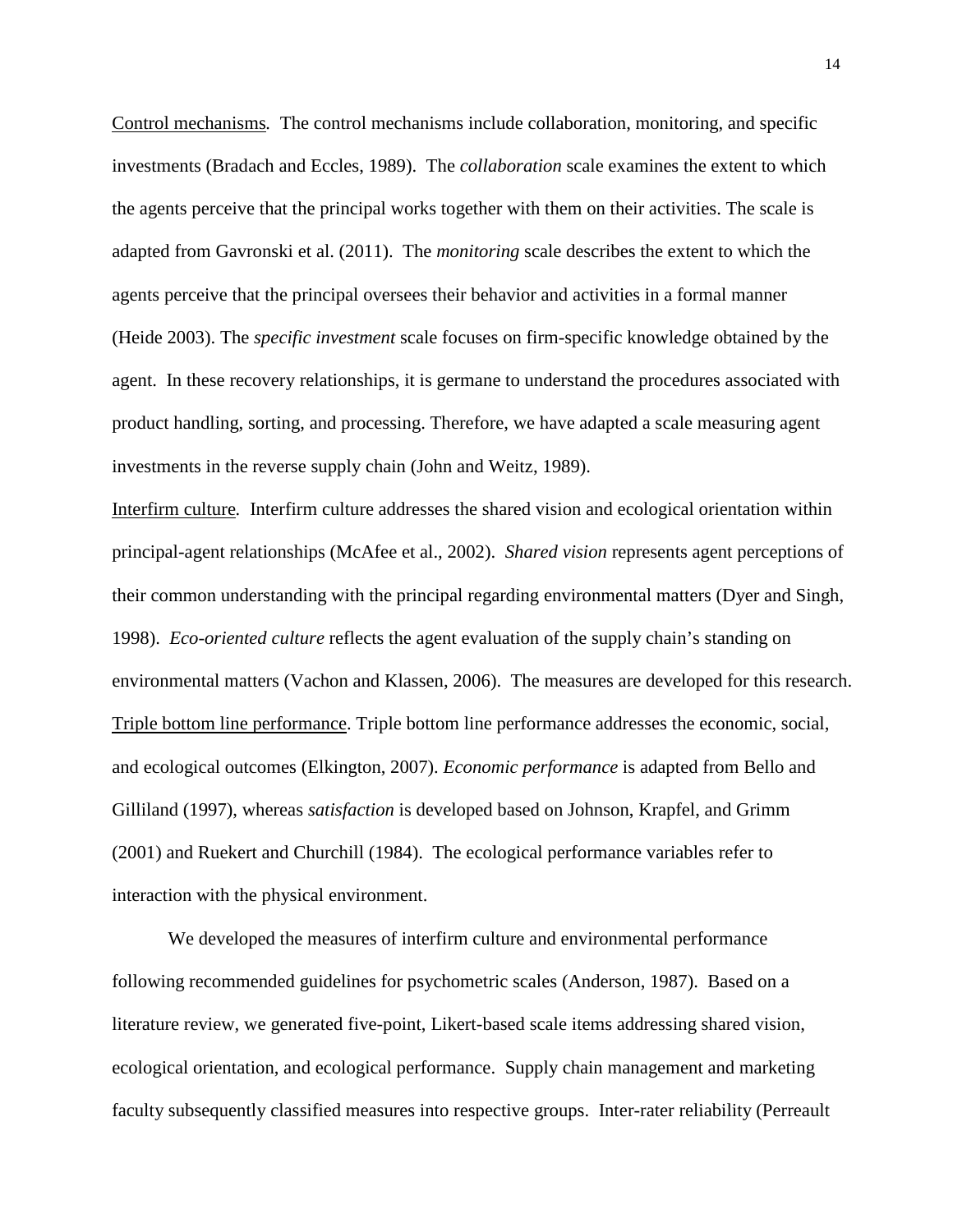and Leigh, 1989) among five faculty asked to distinguish between shared vision and ecological orientation was (.92), whereas inter-rater reliability among five separate faculty assessing ecological orientation and ecological performance was (.89).

Prior to distributing the survey, we asked members of the supply chain to assess the face validity of the measures. Face validity is a minimum first step in validation that involves asking people with expertise in a field to assess the survey measures (Bryman and Bell, 2015). We adapted the measures to the industry terminology, and asked a pilot sample to evaluate them. The pilot sample testing the questionnaire consisted of five key informants. We identified the pilot sample from a mix of collector locations distributed across the country. In this manner, we ensure that geographical variance in terminology use and interpretation did not affect the results. We also included the key informant at the recycling company to get the views from both sides of the agency relationship. The pilot sample was asked whether the measures reflected their business and operations, and to comment on the specific industry language. We received some corrections and adjusted the questionnaire accordingly.

We initially developed all measures for the survey in English. After translating into Norwegian, we used collaborative, iterative process to back-translate the measures into English (Douglas and Craig, 2007). There were no meaningful differences between the surveys suggesting that translation does not significantly alter assessment of constructs.

We distributed the survey to all collectors (agents) in the reverse supply chain. We identify the agents from those collectors that have a contract with the principal at the time of the survey. The recycling company has issued a contract to every individual collector location, irrespective of ownership structure (i.e. two or more locations may be part of the same company). In total, at the time of the survey, there were 190 collector locations within the network. We used a key informant approach (John and Reve, 1982) in our survey. The identified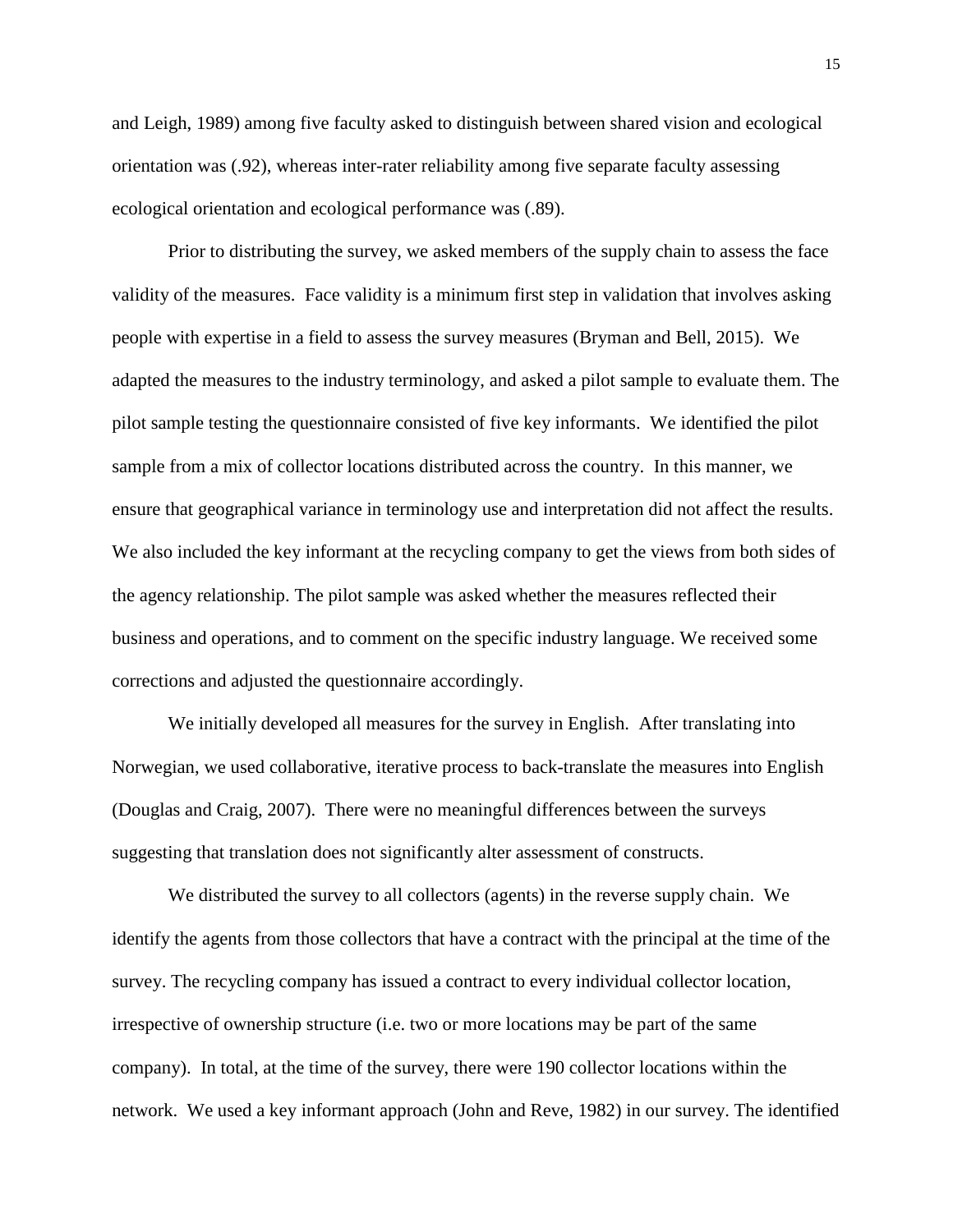key informant is the local agent responsible for each collector location. The recycling company provided us with a list of all key informants, but some agents represent more than one location. Elimination of duplicates yielded a sampling frame of 159 agents.

The survey was distributed online using the Qualtrics platform. An introductory email explained the purpose of the study and provided a contact for questions. The advantage of online survey solutions is the convenience of distribution. It is cost-efficient and easy for the respondents to answer in their own time, and it avoids potential interviewer bias. The Data Protection Official for research in Norway (nsd.uib.no) reviewed the survey. The survey was distributed non-anonymously. Therefore, it was easy to track each respondent and run dedicated follow-ups to those that had not answered, and those that provided missing data. We ran a series of follow-ups by email and telephone. We received completed responses from 102 agents, representing 64 % (102/159) of the population. Comparison of data from early and late responses evinced no statistically significant differences which suggests that non-response bias has a minimal effect on the pattern of results (Armstrong and Overton 1977)

Since some of the measures were developed for this study, we initially analyzed the data using the guidelines established by Churchill (1979). Coefficient alpha and exploratory factor analysis provided the basis for assessing convergent validity. Based on this process, we dropped one item (*We have developed a mutual understanding of responsibilities*) from the collaboration scale and two items (*Our interactions are based on prescribed rules and procedures; Our interactions are subject to a lot on prescribed rules and procedures stating responsibilities*) from the monitoring scale. We similarly removed two items (*We have made significant effort to educate our employees about the importance of the environment; We recognize the importance we place on the environment*) from the ecological orientation scale. No items were removed from the shared vision, economic performance, and satisfaction scales.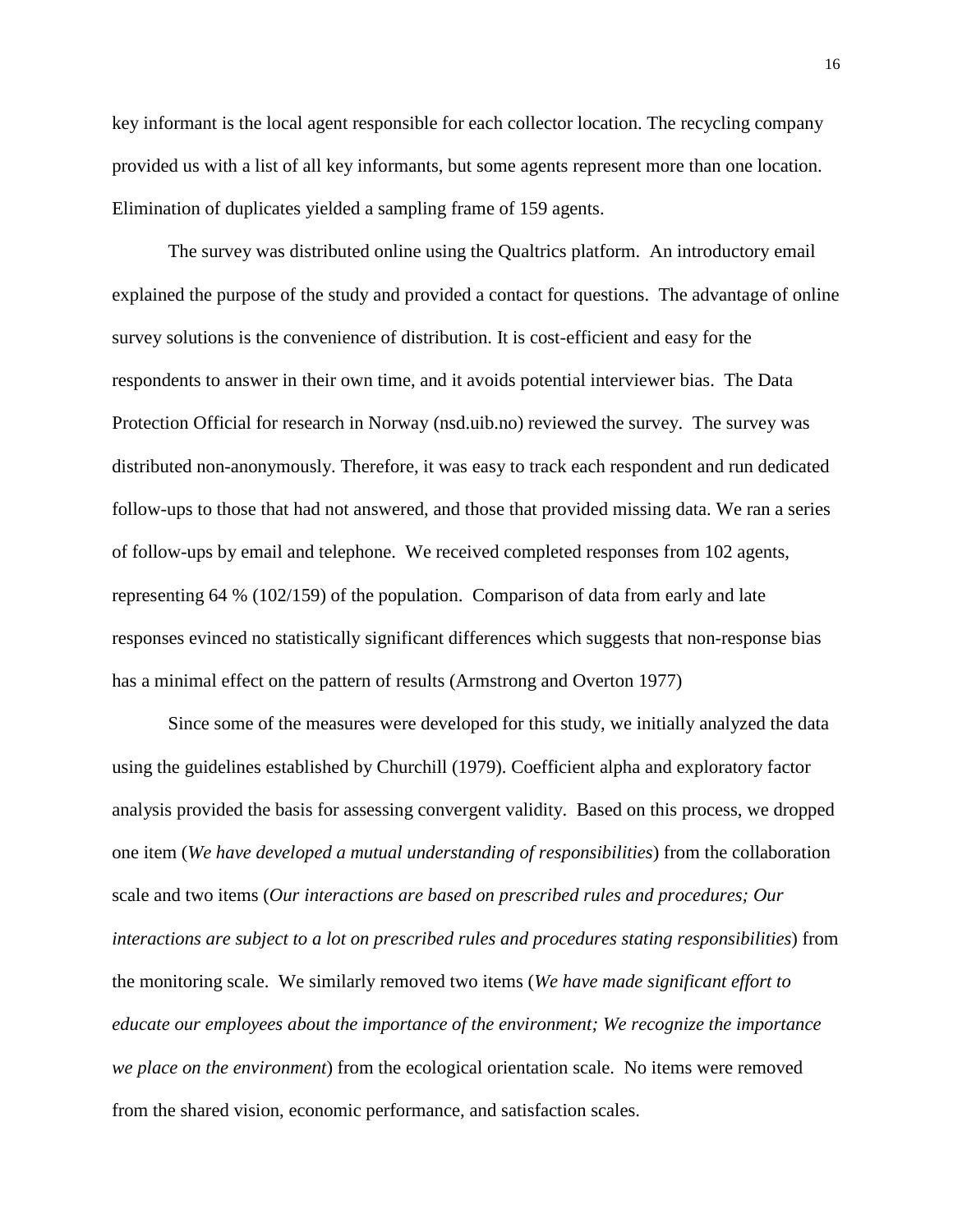After the removal of two items (*Our action leads to limited climate change; Our action leads to reduced volumes of waste*), exploratory factor analysis of the ecological performance measure evinced two constructs. The *environmental footprint* consisted of four items assessing the agency's influence on broad environmental factors such as energy conservation and water quality. The *recycling* measure consisted of three items assessing the level of sorting and recycling of electronic waste.

#### **5. Results**

We employed partial least squares structural equation modeling (PLS-SEM) to assess the proposed model. PLS-SEM is a causal modeling technique focused on maximizing the explained variance of dependent latent constructs (Hair, Ringle, Sarstedt, 2011). It is a recommended technique in early stages of research when validating exploratory models (Mondéjar-Jiménez et al., 2016). PLS modeling consists of two sections, the measurement and structural models.

#### **Figure 3** The specified factor loadings, about here

The measurement model examines the relationships between constructs and their indicators. For example, the economic performance construct consists of four reflective measures. Figure 2 provides a synopsis of the factor model and enumerates all relationships between constructs and their indicators. Item reliability was assessed by examining factor loadings that were lower than  $(.50)$ . Since the deletion of the fourth satisfaction measure led to increased average variance extracted (AVE) for the satisfaction measure, we deleted this item (Hair et al., 2014). No other variables or constructs were deleted on this basis.

Table 1 provides summary statistics for the measurement model. Although the coefficient alpha for monitoring is low at .69, it evinces acceptable composite reliability and AVE. Summary indicators of all other constructs support the validity of the measurement model.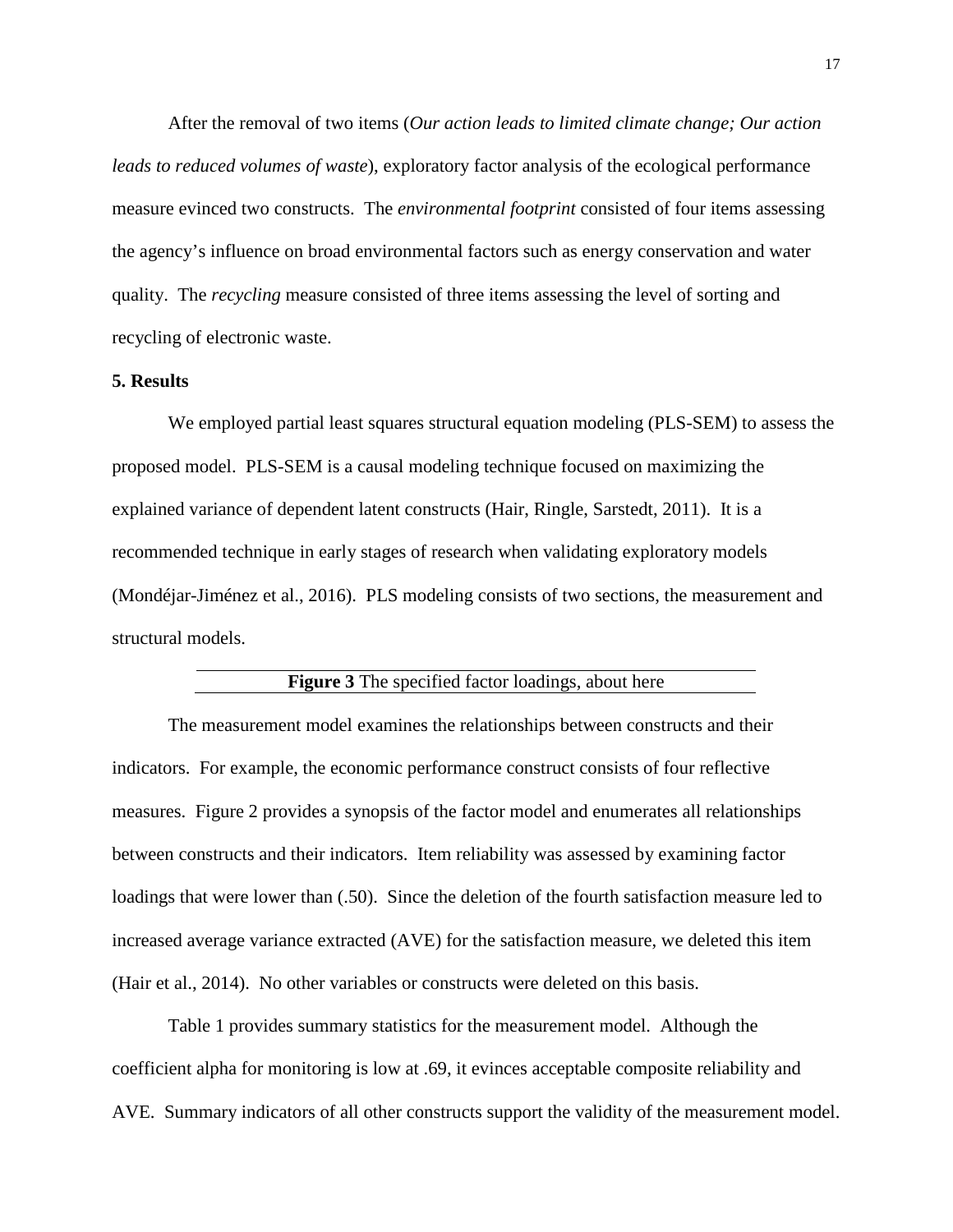We subsequently employed the Fornell Larcker (1981) criterion comparing the AVE of each construct with other latent variables correlates (see Table 2). The Fornell–Larcker (1981) criterion proposes that a latent construct shares more variance with its assigned indicators than with other latent variable in the structural model. The discriminant validity of a set of measures is supported when the square root of the AVE for each construct is higher than the correlation with other construct (Das, 2017). All scales in our study meet this criterion for discriminant validity.

## **Table 2** Fornell-Larcker criterion, about here

#### *5. 1Descriptive Statistics*

Table 3 provides a summary of the mean and distribution of all constructs in the model. All scales were assessed using five-point Likert-type questions ranging from 1 (low) to 5 (high). The standardized means for the governance mechanisms indicate relatively higher levels of principal monitoring (*mean* = 3.9) than collaboration (*mean* = 3.5) and specific investments (*mean* = 3.2). The reported levels of shared vision (*mean* = 4.4) and ecologically-oriented culture (*mean* = 4.1) are substantial and suggest a strong ecological focus in the interfirm culture. Among triple bottom line performance measures, agents report relatively highest levels of recycling (*mean* = 4.5) followed by environmental footprint (*mean* = 4.0), satisfaction (*mean* = 4.0), and lastly, economic performance (*mean* = 3.3). Analysis of the histogram distribution indicates unimodal distribution of the data about the mean for the monitoring construct. All other variables evince a bi-modal distribution where 85-90% of the data are distributed about the mean, yet the remaining reports are distributed at the low end of the metric.

#### **Table 3** Descriptive Statistics, about here

#### *5.2 Tests of Hypotheses*

The structural model specifies the relationships among constructs (See figure 4). We employed a second-order model in which the shared vision and ecological orientation constructs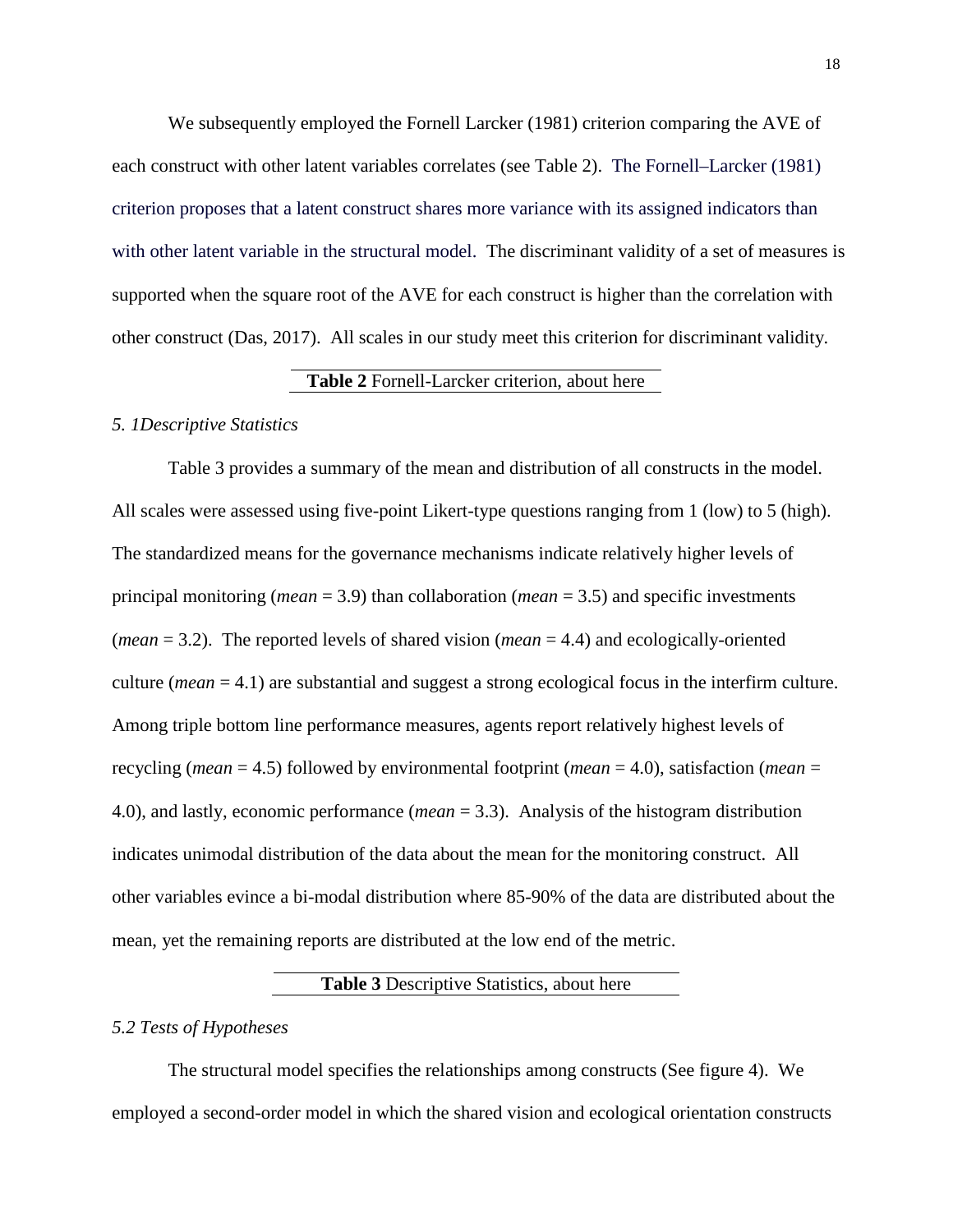are treated as components of the interfirm culture (Becker, Klein, Wetzels, 2012). The series of equations for endogenous constructs is:

| Interfirm Culture           | $= \beta_{11}$ Monitoring + $\beta_{21}$ Collaboration + $\beta_{31}$ Specific assets + Z <sub>1</sub> |
|-----------------------------|--------------------------------------------------------------------------------------------------------|
| <b>Ecological Footprint</b> | = $\beta_{12}$ Collaboration + $\beta_{22}$ Interfirm Culture + $Z_2$                                  |
| Recycling                   | $= \beta_{13}$ Collaboration + $\beta_{23}$ Interfirm Culture + Z <sub>3</sub>                         |
| Economic performance        | $= \beta_{14}$ Collaboration + $\beta_{24}$ Interfirm Culture + Z <sub>4</sub>                         |
| Satisfaction                | = $\beta_{15}$ Collaboration + $\beta_{25}$ Interfirm Culture + Z <sub>5</sub>                         |

## **Figure 4** The specified structural model, about here

Prior to examining the structural model, we examined the variance inflation factors. Since none of these indicators exceeded 1.6, the results do not seem to be substantially compromised by collinearity. We subsequently used a blindfolding technique (Hair et al., 2014) to assess the predictive relevance of the model. The  $Q<sup>2</sup>$  statistics all exceed zero and suggest that the accuracy of the path model is acceptable (Mondéjar-Jiménez et al., 2016). In addition, the range of adjusted  $\mathbb{R}^2$  (.09 - .48) suggests that exogenous variables explain some portion of the variance in the endogenous constructs.

Table 4 and Figure 5 summarize the specified structural model implicating governance mechanisms as determinants of culture and performance. H1-2 examining antecedents to interfirm culture are supported as principal monitoring ( $\beta_{11} = .199$ , p > .05) and collaboration with the principal ( $\beta_{21} = .428$ , p<.05) enhance the interfirm culture. In contrast to H3, specific assets ( $\beta_{31} = .158$ , p > .05) are unrelated to interfirm culture.

> **Table 4** The specified structural model: antecedents to triple bottom line performance about here

The second series of equations examined antecedents to triple bottom line performance. Since factor analysis identified two facets of ecological performance, we examined discriminant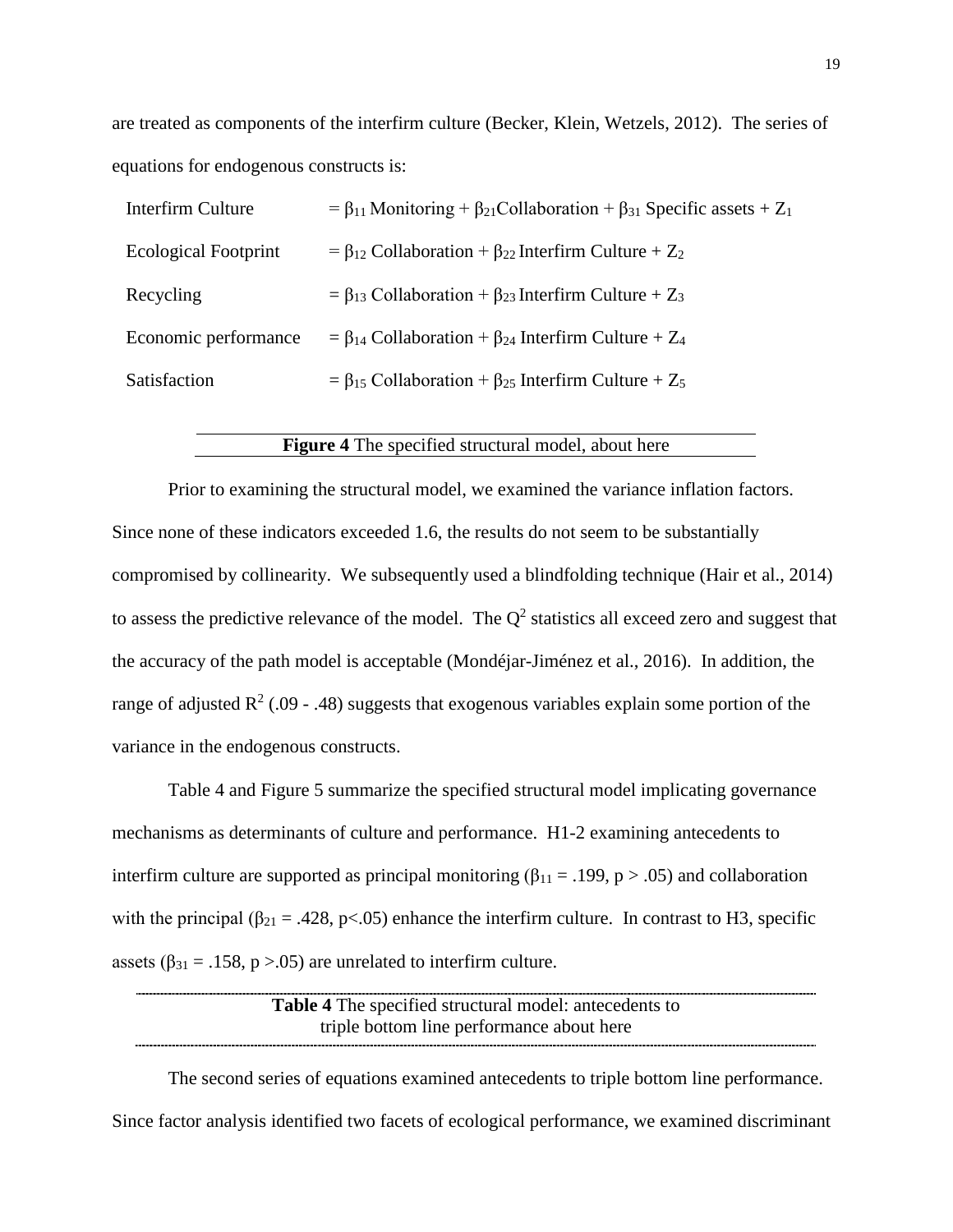influences on environmental footprint and recycling. In contrast to H4a, collaboration ( $\beta_{13} = .135$ ) p >.05) does not reduce a firm's environmental footprint. Interfirm culture ( $\beta_{22} = .405$ , p < .05), however, is associated with lower environmental footprints. Collaboration ( $\beta_{13} = -0.063$ , p > .05) does not foster recycling efforts, yet interfirm culture ( $\beta_{23} = .428$ , p>.05) enhances recycling. Although the direct effects of collaboration are non-significant, the indirect effect of collaboration on environmental footprint (β = .174, p < .05) and recycling (β = .183, p < .05) is significant. These results support H4b for both facets of environmental performance, but not H4a.

H5 and H6 examined antecedents to economic performance and satisfaction, respectively. Collaboration ( $\beta_{14} = .107$ , p > .05) is not significantly associated with economic performance, but interfirm culture ( $\beta_{24} = .253$ ,  $p < .05$ ) raises economic performance. The indirect effect of collaboration is significant ( $\beta$  = .109, p < .05). Collaboration ( $\beta_{15}$  = .19, p < .05) and interfirm culture  $(\beta_{25} = .13, p > .05)$  raise the level of satisfaction. These results support H5a, H6a-b, but not H5b.

Figure 5 provides a summary of all statistically significant relationships examined in the proposed model. The data suggest that principal monitoring of agents and collaboration between principal and agent enhances the interfirm culture in the supply chain. The culture subsequently enhances the agent's environmental footprint, recycling efforts, economic performance, and satisfaction. In addition, interfirm collaboration enhances satisfaction.

**Figure 5** Summary of findings about here

#### **6. Discussion**

The goal of this study has been to gain an understanding of the productive management of reverse supply chains. The study adopted a principal-agency approach that framed control structures as antecedent to the shared culture between the recycler and its collectors (i.e., agents). Principal monitoring and interfirm collaboration enhance the interfirm culture within reverse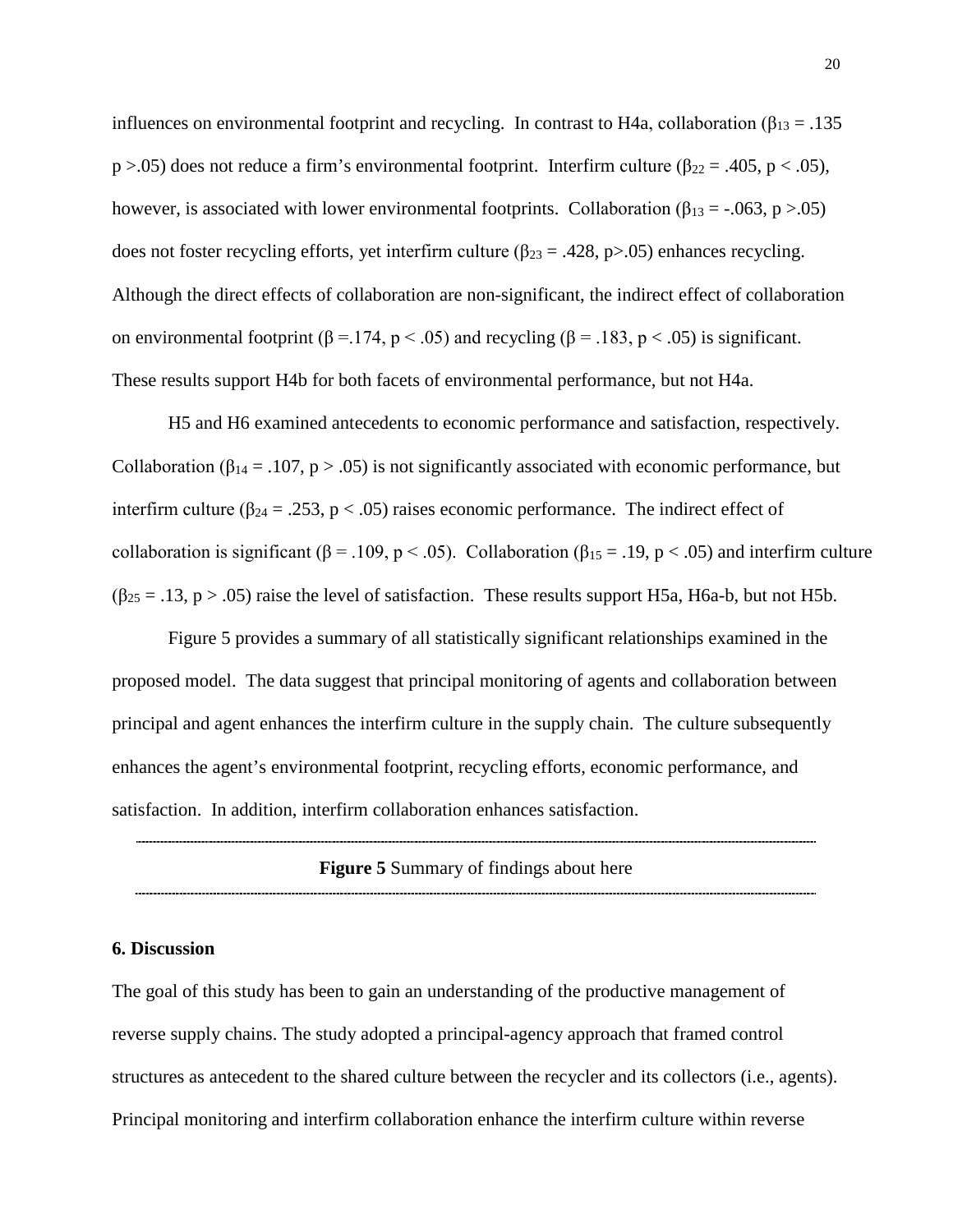supply chain. The study also illustrates the role that an interfirm culture plays in reverse supply chain. The data indicate that the agent's interfirm culture enhances all measured facets of triple bottom line performance. Prior to examining the implications of these results, consider the limitations in this study.

## *6.1 Limitations*

The nature of the industry should be considered when interpreting these results. As agents who make their livelihood from recycling electronic waste, it is not surprising that they evince strong ecological orientations. Future studies should examine the ecological orientation of other members of the supply chain (e.g., retailers, consumers). Similarly, research examining the ecological orientation in other contexts may yield contrasting results.

A second limitation of the study is the source of data. When all data are collected via a single source (i.e., agent surveys), there is potential for common method bias (Podsakoff et al., 2003). Although the response rate was relatively robust, the Norwegian population is relatively low and the number of recycling agents is modest. The authors tested a series of models that compared free estimates of the covariance of two constructs with models that constrained the covariance at 1. All analyses indicated enhanced fit for the free estimates suggesting discriminant validity among the constructs. Nevertheless, the data do not afford the opportunity provide more comprehensive assessments of method bias. Recent research underscores the need (Ralston, Richey, and Grawe 2017) to consider the influences of collaboration on perceived and objective performance criteria. A larger sampling frame that employs data collected from multiple vantage points would offer greater insight into the role of collaboration.

#### *6.2 Theoretical Implications*

Our study is consistent with Bradach and Eccles (1989) framework advocating the use of authority, price, and trust-based mechanisms to regulate relationships within a supply chain.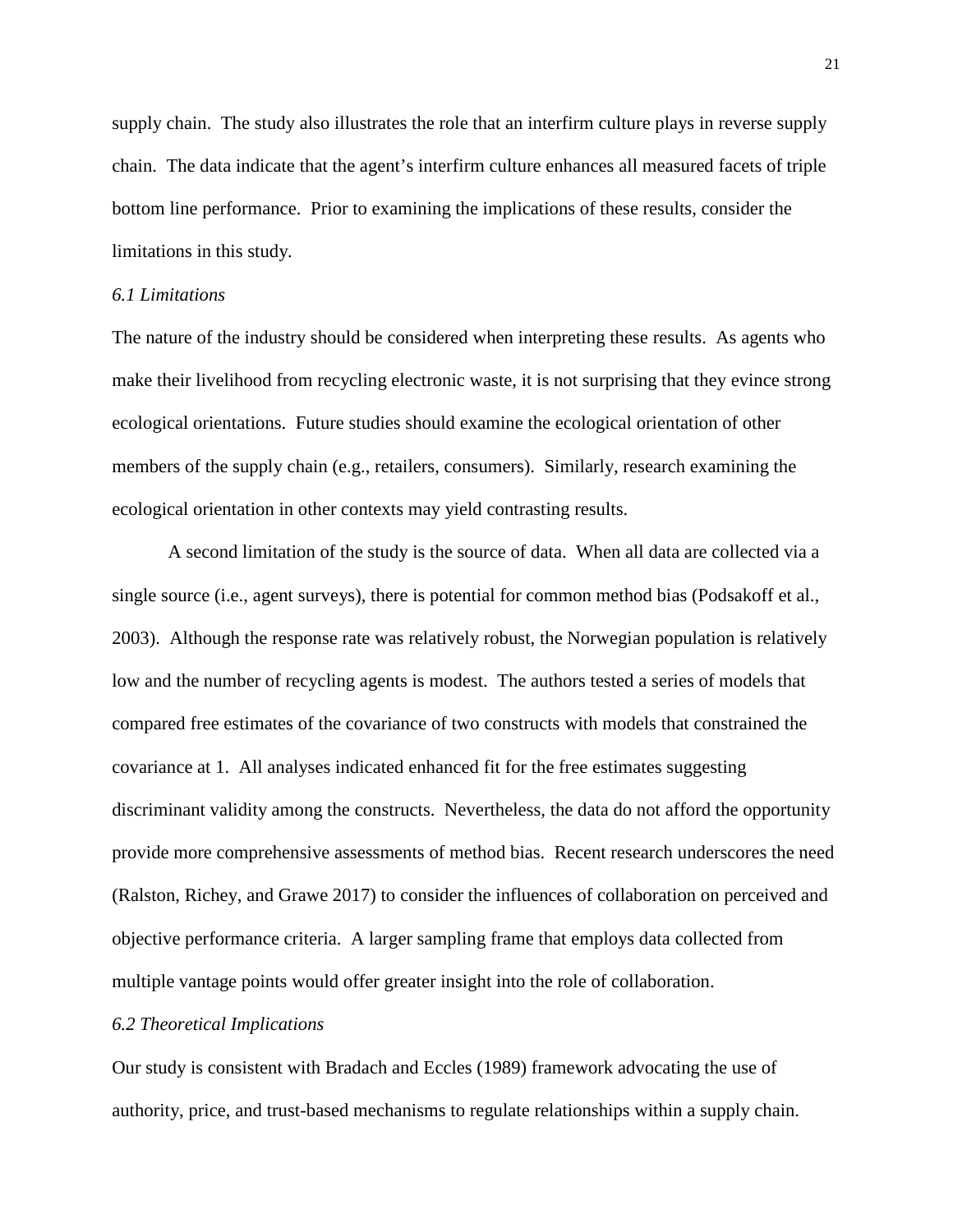Monitoring of agents represents an authority-based control mechanism. Prior research offers two perspectives concerning the influences of monitoring on interfirm culture. Heide et al. (2007) employ data from the construction industry to support their contention that behavioral monitoring produces defensive attitudes and weaker relationships. By contrast, Ciliberti et al. (2008), examine manufacturers that have adopted a corporate social responsibility system within the supply chain. Consistent with Ciliberti et al. (2008), we find principal monitoring fosters shared vision and heightened sensitivity to ecological concerns among agents. The reverse supply chains in our study and the supply chains analyzed by Ciliberti et al. (2008) consist of firms that have made substantial efforts to establish sustainability-oriented cultures that emphasize interfirm relationships as well as ecological and economic performance. In Heide et al.'s (2007) research, however, firms did not have a triple bottom line sustainability agenda. To the extent that principals actively develop strong social relationships within the supply chain, agents may be more likely to view monitoring as a mechanism for enhanced dialogue (Saffold, 1988). Future research should consider how the decision to move forward with a sustainabilityoriented culture influences the utility of monitoring as a governance mechanism.

Specific assets lose much of their value should an agent elect to leave the supply chain. Consequently, these investments provide a price-based mechanism for regulating agency relationships. Our study stands in contrast to Coggan et al., (2010) who recognize that agents ensure the productive use of idiosyncratic assets by adopting the ecological practices of the principal. Rørtstad, Vatn, and Kvakkestad (2007) underscore the importance of transaction costs associated with an agent's specific investments. To the extent that transaction costs are low, agents have limited need to foster collective vision consistent with the principal. Future studies should augment the current research via analysis of the transaction costs generated by each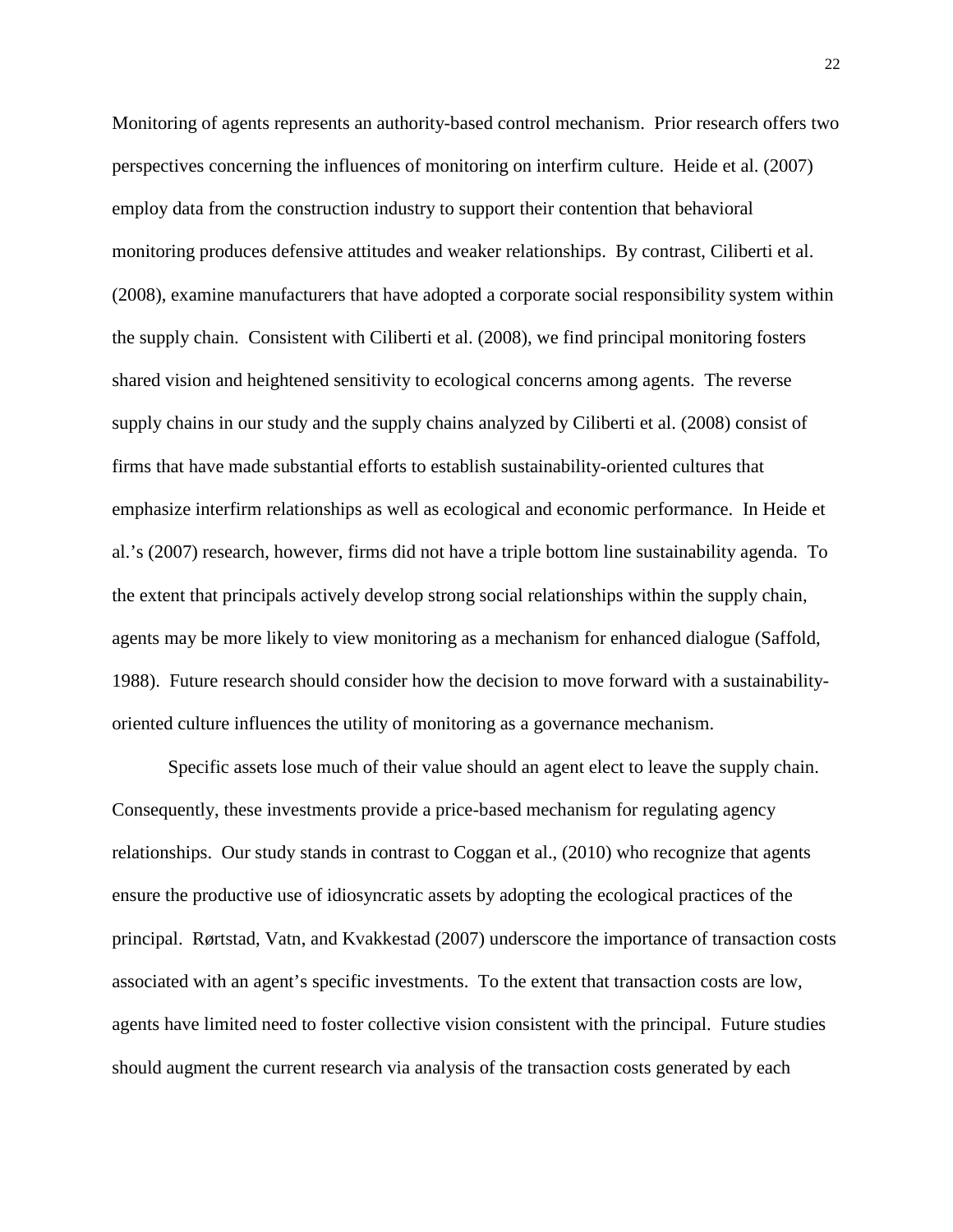agent. In addition, research would benefit from analyzing a broader set of specific assets that include site, physical, and knowledge-based investments.

Collaboration between the principal and agent serves as a form of trust-based control regulating the relationship. Consistent with Krishna (2011), we offer evidence that collaboration enhances the shared vision between firms. Our results also corroborate prior research (Vachon and Klassen, 2006) illustrating conditions under which collaboration enhances the ecologically oriented culture in the reverse supply chain. Three of the four hypotheses implicating collaboration as a determinant of triple bottom line performance are not supported. Although variance inflation factors were low, the effects of collaboration are reduced due to the collinearity with the interfirm culture. The observed indirect effect of collaboration on the environmental footprint is consistent with prior studies implicating collaboration as antecedent to scrap sales (Vachon and Klassen, 2008) and recycling (Hond 1998). Similarly, the indirect effect of collaboration on economic performance is consistent with Kramer and Porter (2011). The results suggest a more parsimonious model that frames interfirm culture as a mediator of collaboration on performance. When the interfirm culture is rich, collaboration enhances the culture yielding triple bottom line performance.

Our results suggest that interfirm culture is a determinant of triple bottom line performance. Based on Griffiths and Myers (2005) report that information sharing yields better performance, we implicated shared vision as a driver of ecological, relational, and economic performance. The data suggest that the shared vision and ecological orientation in the culture enhance all facets of performance. Reich and Benbasat (2000) indicate that shared vision is most effective when it is accompanied by short-term business objectives. Planning processes that prioritize goals and specify short and long-term objectives can raise the level of shared vision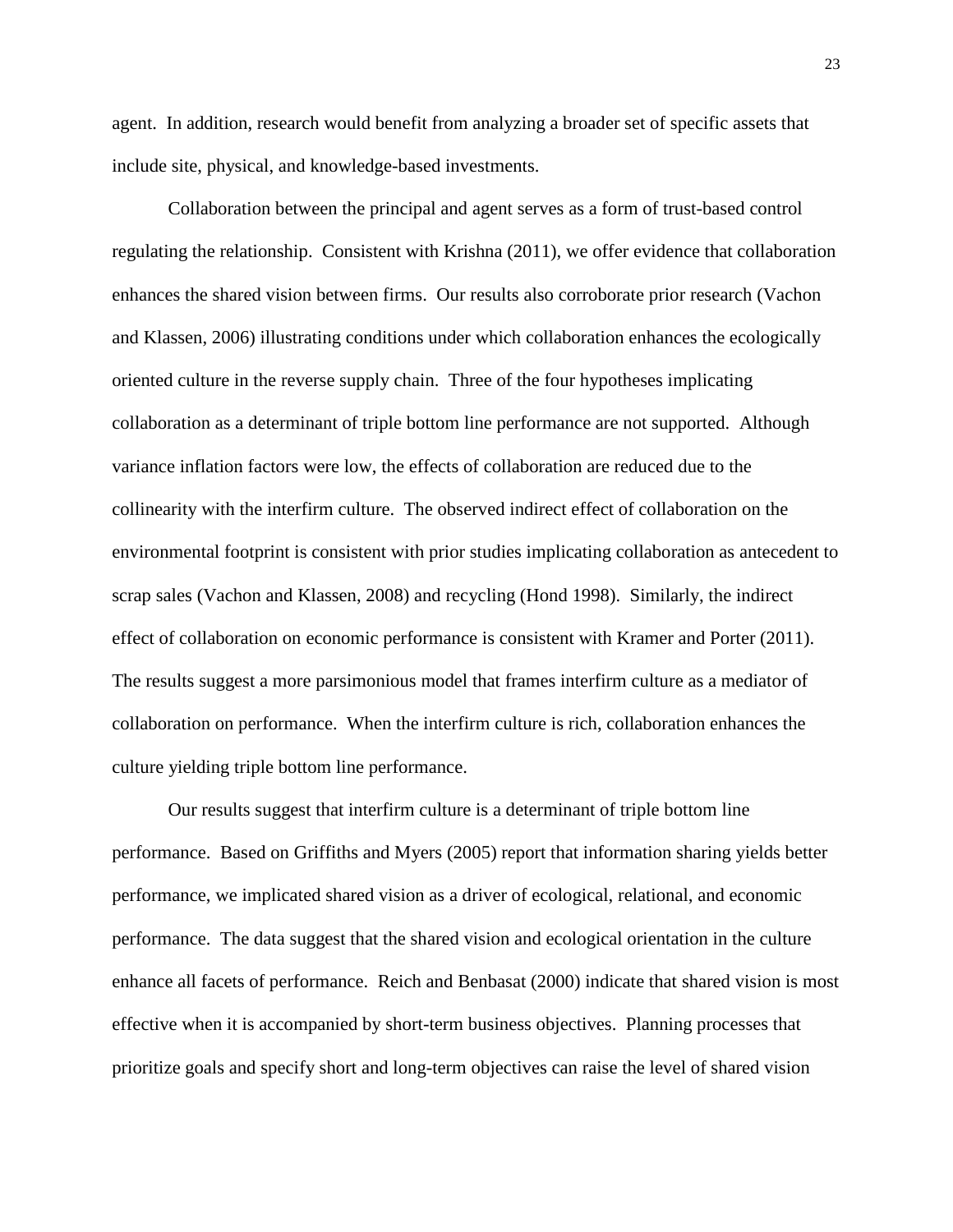and its efficacy as a driver of triple bottom line performance. Thus, future research should enhance the current study via analysis of the short-term business objectives.

The data indicate that an agent's ecological orientation is related to multiple facets of triple bottom line performance. As described by Handfield et al. (2005), the agent's ecological orientation draws attention to the principal's priorities leading to better ecological performance (including recycling efforts and environmental footprint) and heightened perceived economic performance. Additional research could augment these findings by examining conditions under which the firm's ecological orientation leads to trade-offs between facets of the triple bottom line. Thus, a heightened ecological orientation may yield ecological benefits but at appreciably higher costs to the firm.

### *6.3 Managerial Implications*

Despite the limits endemic to the research design and data, the results provide some insight to managers of reverse supply chain. Managers of recycling systems that seek to enhance triple bottom line performance should foster an ecologically oriented culture. When agents recognize the environmental focus of the network, recycling efforts, overall environmental footprints, perceived economic performance, and satisfaction with the principal flourish. The ecological orientation can be enhanced by principal's efforts to collaborate and via efforts to monitor agent behavior. In some supply chains, the pursuit of shared vision is a goal unto itself. Bowersox, Closs, and Stank (2000), for instance, underscore the need for supply chain partners to have a common vision of the value creation process. Firms interested in enhancing shared vision in a reverse supply chain should recognize the merits of principal monitoring of agency action and interfirm collaboration.

The role of collaboration as a governance mechanism should be examined by the principal. Collaboration not only enhanced the interfirm culture, it also enhanced the level of satisfaction within the reverse supply chain. While these results emphasize the role of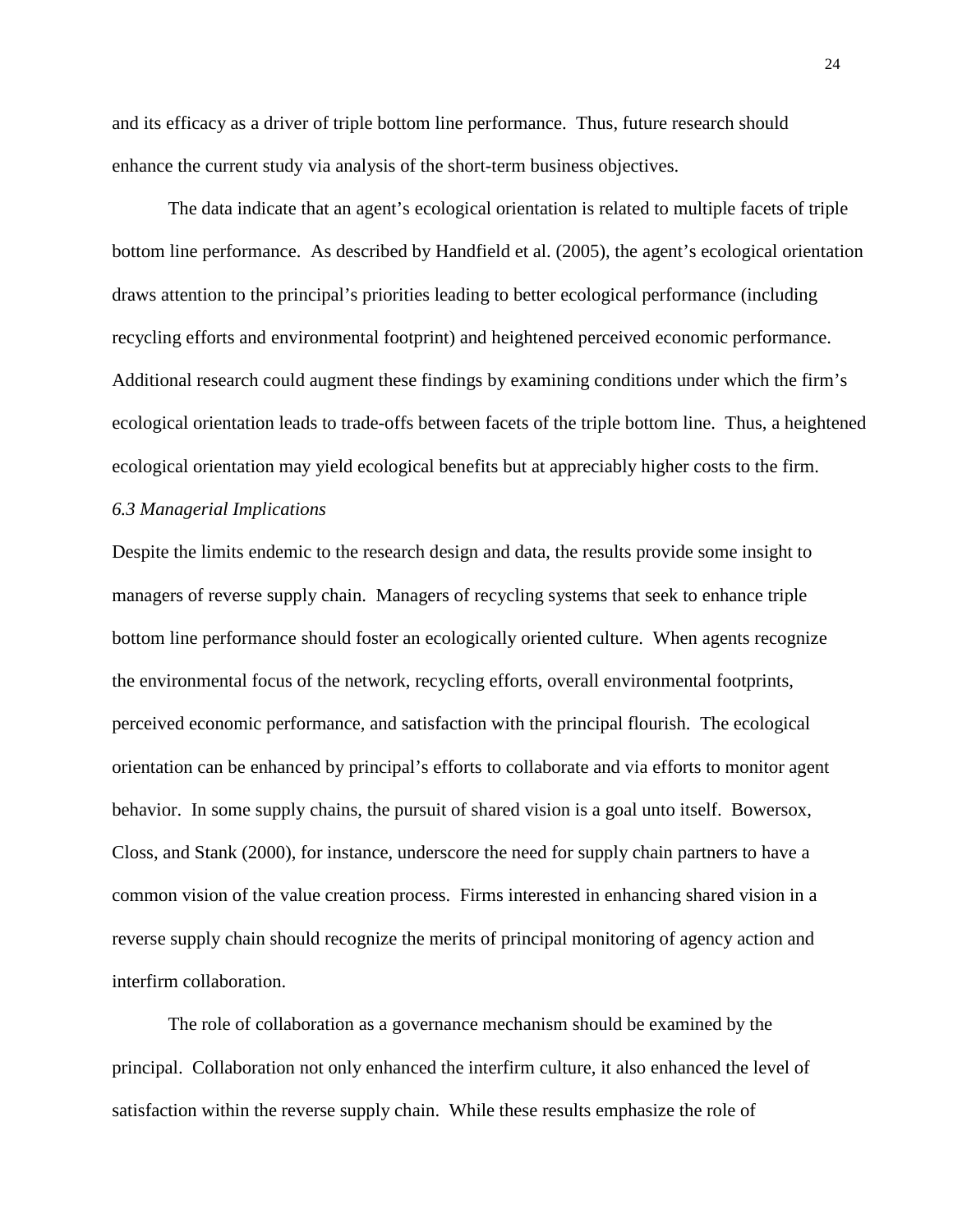collaboration, managers of these relationships should recognize that interfirm interaction involves the interface of two or more firms with separate organizational designs, corporate cultures, and incentive systems (Benavides, Eskinazis, and Swan 2012). Firms that foster collaboration should consider how it can be used in conjunction with organizational design and incentives to achieve desired reverse supply chain outcomes.

#### **7. Conclusion**

The goal of this study has been to gain an understanding of the productive management of reverse supply chains. We characterized the flow of resources among firms engaged in the recycling of used electronics. Our empirical model subsequently used principal-agency logic to implicate governance structures as antecedent to interfirm culture. Principal monitoring and interfirm collaboration serve as governance mechanisms that enhance the interfirm culture leading to heightened triple bottom line performance.

The utility of our model and results can be extended by examining the interfirm culture operating in other industries that have adopted circular economy strategies (Manninen et al. 2018). The efficacy of governance structures and interfirm culture in industries such as the automobile and construction industries would provide insight into theory and practice. The recyclers that serving these industries and the electronics are often interconnected due to the common materials provided by each of these industries (Toffel 2004). The degree to which these interfirm networks augment other governance mechanism is a next step in this stream of research. Inter-industry standards for reverse supply chains may use develop governance standards that augment the efficacy of the interfirm culture as a determinant of triple bottom line performance. Our theoretical model and findings be insightful to this research.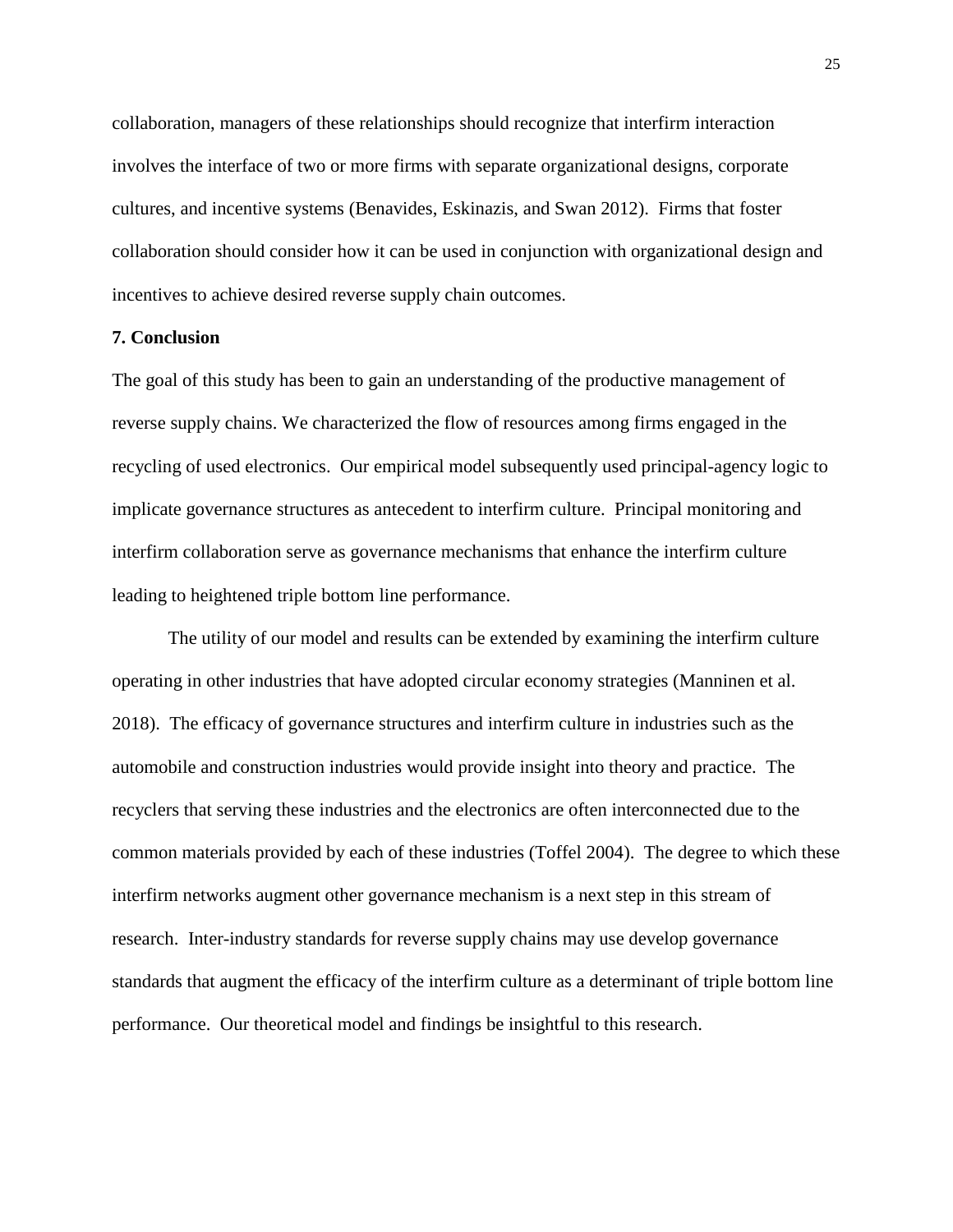- Airike, P., Rotter, J., Mark-Herbert, C. 2016. Corporate motives for multi-stakeholder collaboration– corporate social responsibility in the electronics supply chains. J. Clean. Prod. 131, 639-648.
- Andersen, M., Skjoett-Larsen, T., 2009. Corporate social responsibility in global supply chains, Supply Chain Manag.: An Int. J. 14, 75–86.
- Anderson, J. C. 1987. An approach for confirmatory measurement and structural equation modeling of organizational properties, Manage. Sci. 33, 525-541.
- Armstrong, J. S., Overton, T. S., 1977. Estimating nonresponse bias in mail surveys J. Mark. Res. 14, 396-402.
- Babu B. R., Parande A. K., Basha C. A., 2007. Electrical and electronic waste: a global environmental problem. Waste Manag Res. 25, 307–18.
- Baumgartner, R., Zielowski, C. 2007. Analyzing zero emission strategies regarding impact on organizational culture and contribution to sustainable development. J. Clean. Prod. 15, 13/14, 1321-1327.
- Baldé, C. P., Wang, F., Kuehr, R., Huisman, J., 2014. The global e-waste monitor: quantities, flows and resources. United Nations University, Bonn, Germany
- Becker, J. M., Klein, K., Wetzels, M. 2012. Hierarchical latent variable models in PLS-SEM: guidelines for using reflective-formative type models. Long Range Plann. 45, 359-394.
- Bello, D. C., Gilliland, D. I., 1997. The effect of output controls, process controls and flexibility on export channel performance, J. Mark. 61, 22-38.
- Benavides, L., Eskinazis, V. D., Swan, D., 2012. Six steps to successful supply chain collaboration. SCMP's Supply Chain Q. Q2, 23.
- Benjaafar, S., Li, Y., Daskin, M., 2013. Carbon footprint and the management of supply chains: Insights from simple models, Autom. Sc. Eng. IEEE Trans. 10, 99-116.
- Bergen, M., Dutta, S., Walker Jr., O.C., 1992. Agency relationships in marketing: a review of the implications and applications of agency and related theories, J. Mark. 56, 1-24.
- Boddy, D., Macbeth, D., Wagner, B. 2000. Implementing collaboration between organizations: an empirical study of supply chain partnering. J Manag. Stud. 37, 1003-1018.
- Bowersox, D, Closs, D, Stank, T., 2000. Ten mega-trends that will revolutionize supply chain logistics, J. Bus. Logist. 21, 1-15.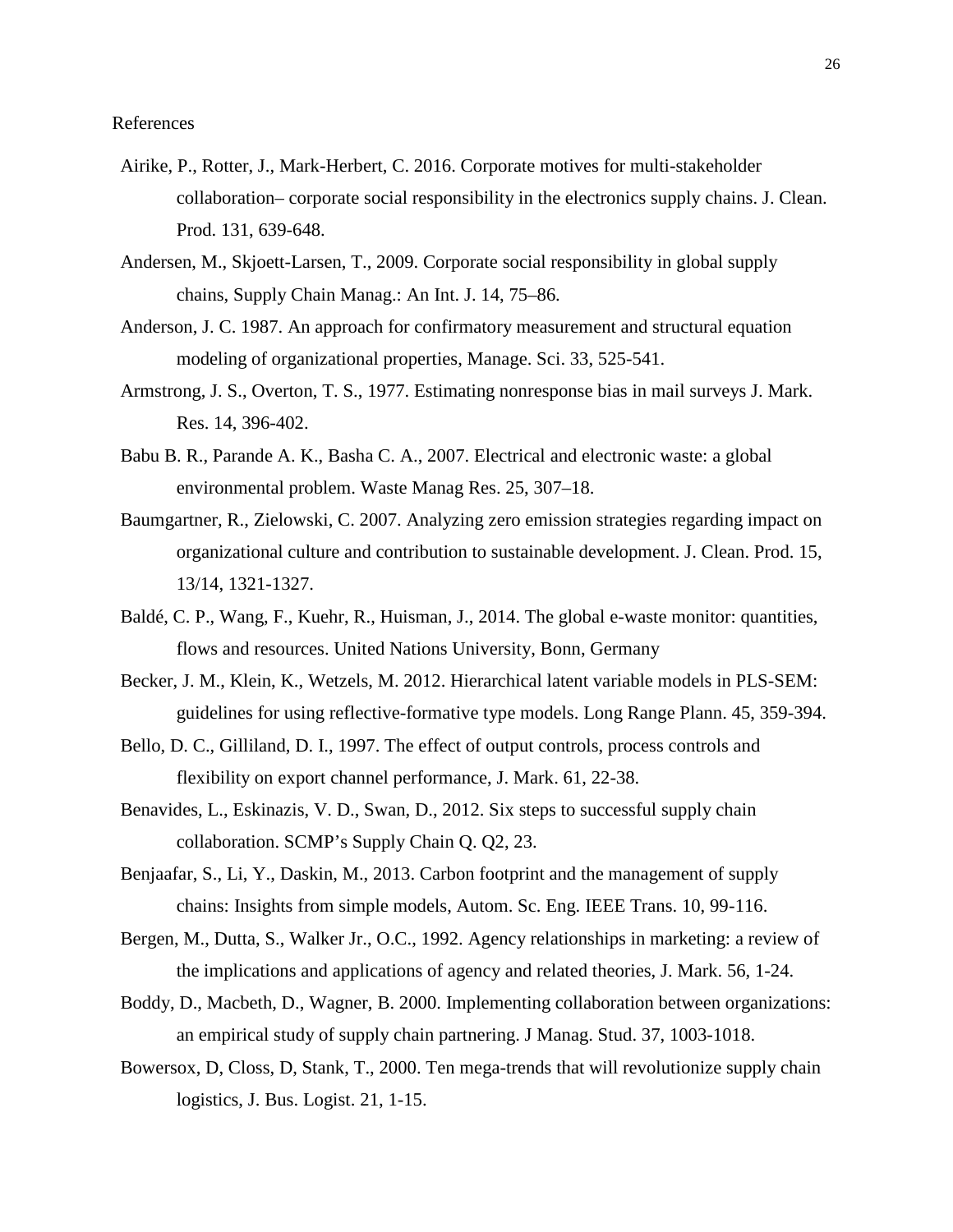- Bradach, J., & Eccles, R. (1989). Price, authority, and trust: from ideal types to plural forms. Ann. Rev. Soc. 15, 97-118.
- Bryman, A., Bell, E., 2015. Business Research Methods. Oxford University Press, USA.
- Cambra-Fierro, J. J., Polo-Redondo, Y., 2008. Creating satisfaction in the demand-supply chain: the buyers' perspective, Supply Chain Manag.: An Int. J. 13, 211-224.
- Carter, C.R. and Ellram, L.M., 1998. Reverse logistics: a review of the literature and framework for future investigation. J. Bus. Logist. 19, 85-102.
- Carter, C.R. Rogers, D.S. 2008. A framework of sustainable supply chain management: moving toward new theory, Int. J. Phys. Distrib. Logist. 38, 360-387.
- Chabowski, B.R., Mena, J.A. Gonzalez-Padron, T.L., 2011. The structure of sustainability research in marketing, 1958–2008: a basis for future research opportunities, J. Acad. Mark. Sc. 39, 55-70.
- Churchill Jr., G. A. 1979. A paradigm for developing better measures of marketing constructs. J. Mark. Res. 16, 64-73.
- Ciliberti, F., de Haan, J., de Groot, G., Pontrandolfo, P. 2011. CSR codes and the principalagent problem in supply chains: four case studies. J. Clean. Prod. 19, 885-894.
- Ciliberti, F., Pontrandolfo, P., Scozzi, B., 2008. Investigating corporate social responsibility in supply chains: a SME perspective, J. Clean. Prod. 16, 1579-1588.
- Coggan, A., Whitten, S. M., Bennett, J., 2010. Influences of transaction costs in environmental policy, Ecol. Econ. 69, 1777-1784.
- Das, D., 2017. Development and validation of a scale for measuring sustainable supply chain management practices and performance. J. Clean. Prod. 164, 1344-1362,
- Daugherty, P. J., 2011. Review of logistics and supply chain relationship literature and suggested research agenda, Int. J. Phys. Distrib. Log. 41, 16-31.
- Douglas, S, P., Craig, C. S., 2007. Collaborative and iterative translation: an alternative approach to back translation, J. Int. Mark. 15, 30-43.
- Dubey, R., Gunasekaran, A., Helo, P., Papadopoulos, T., Childe, S., Sahay, B. 2017. 'Explaining the impact of reconfigurable manufacturing systems on environmental performance: the role of top management and organizational culture', J. Clean. Prod. 141, 56-66.
- Duffy, R., Fearne, A., 2004. The impact of supply chain partnerships on supplier performance. Int. J. Logist. Manag. 15, 57-72.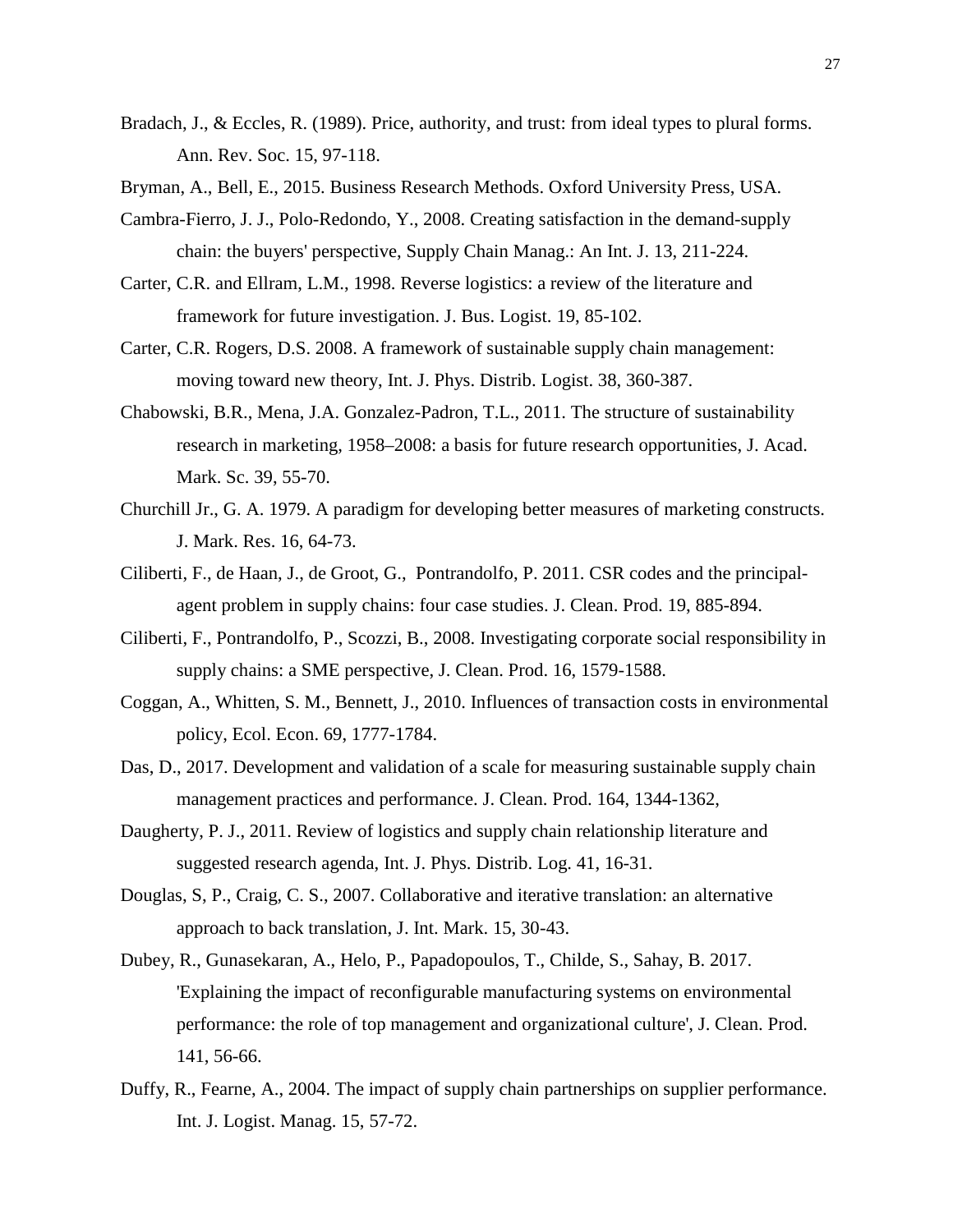- Dyer, J. H., Singh, H., 1998. The relational view: cooperative strategy and sources of interorganizational competitive advantage, Acad. Manag. Rev. 23, 660-679.
- Eisenhardt, K. M., 1989. Agency theory: an assessment and review. Acad. Manag. Rev. 14, 57-74.
- Electronic-Waste-Facts, 2017. [http://www.theworldcounts.com/stories/electronic-waste-facts,](http://www.theworldcounts.com/stories/Electronic-Waste-Facts) accessed August 14, 2017.
- Elkington, J., 1997. Cannibals with Forks: The Triple Bottom Line of Twenty First Century Business, Capstone, Mankato, MN.
- Florida, R., 1996. Lean and green: the move to environmentally conscious manufacturing. Calif. Manag. Rev. 39, 80–102.
- Fornell, C., Larcker, D. F., 1981. Evaluating structural equation models with unobservable variables and measurement error. J. Mark. Res., 39-50.
- Franco, M.A. 2017. Circular economy at the micro level: A dynamic view of incumbents' struggles and challenges in the textile industry. J. Clean. Prod. 168, 833-845
- Gavronski, I., Klassen, R. D., Vachon, S., Nascimento, M. D., 2011. A resource-based view of green supply management, Transport. Res. 47, 872-885.
- Geyskens, I., Steenkamp, J. B. E. M., 2000. Economic and social satisfaction: measurement and relevance to marketing channel relationships, J. Retail. 76, 11-32.
- Geyskens, I., Steenkamp, J. B. E. M, Kumar, N., 1999. A meta-analysis of satisfaction in marketing channel relationships, J. Mark. Res. 36, 223–238.
- Ghosh, M., John, G., 1999. Governance value analysis and marketing strategy. J. Mark. 131- 145.
- Gregory, J. R., Kirchain, R. E., 2008. A comparison of North American electronics recycling systems, In electronics and the environment, Proceedings of the 2007 IEEE International Symposium, 227-232.
- Griffiths, D. A., Myers, M. B., 2005. The performance implications of strategic fit of relational norm governance strategies in global supply chain relationships, J. Int. Bus. Studies. 36, 254-269.
- Guide Jr, V.D.R., Jayaraman, V., Srivastava, R. and Benton, W.C., 2000. Supply-chain management for recoverable manufacturing systems. Interfaces, 30, 125-142.
- Guide, V. D. R., Harrison, T. P., Van Wassenhove, L. N., 2003. The challenge of closed-loop supply chains. Interfaces, 33, 3-6.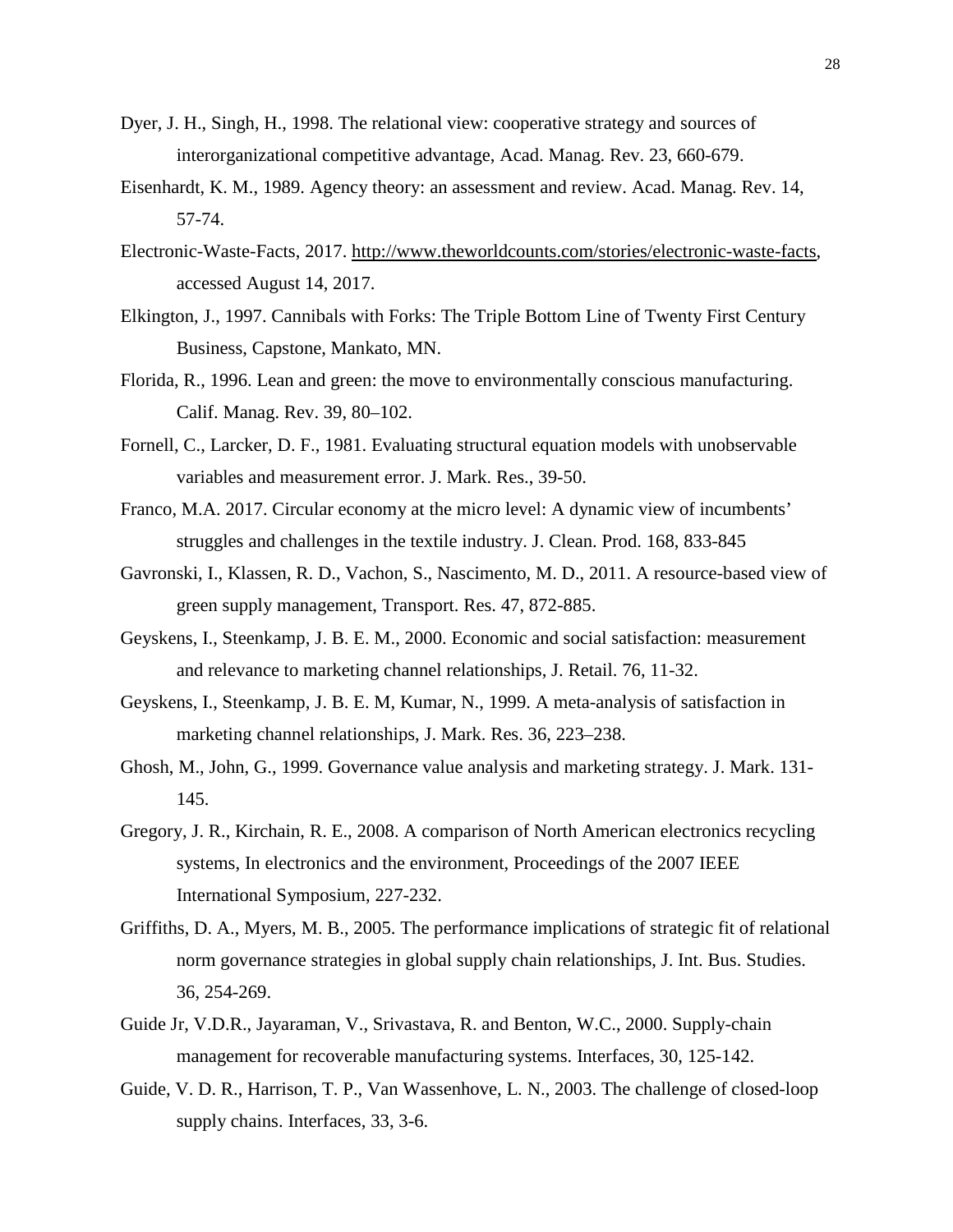- Hair Jr, J. F., Hult, G. T. M., Ringle, C., Sarstedt, M., 2014. A Primer on Partial Least Squares Structural Equation Modeling (PLS-SEM). Sage Publications.
- Hair, J. F., Ringle, C. M., Sarstedt, M., 2011. PLS-SEM: indeed a silver bullet. J. Mark. Theor. Prac., 19, 139-152.
- Handfield, R., Sroufe, R., Walton, S., 2005. Integrating environmental management and supply chain strategies, Bus. Strateg. Environ, 14, 1-19.
- Heide, J. B., 1994. Interorganizational governance in marketing channels, J. Mark. 58, 71-85.
- Heide, J. B., 2003. Plural governance in industrial purchasing, J. Mark. 67, 18-29.
- Heide, J. B., Wathne, K. H. Rokkan, A. I., 2007. Interfirm monitoring, social contracts, and relationship outcomes, J. Mark. Res. 44, 425-433.
- Herczeg, G., Akkerman, R., Hauschild, M. 2018. Supply chain collaboration in industrial symbiosis networks. J. Clean. Prod. 171, 1058-1067.
- Hoegl, M., Wagner, S. M., 2005. Buyer-supplier collaboration in product development projects, J. Manag. 31, 530-548.
- Homburg, C., Cannon, J. P., Krohmer, H., Kiedaisch. I., 2009. Governance of international business relationships: a cross-cultural study on alternative governance modes, J. Int. Mark. 17, 1-20.
- Hond, F., 1998. Inertia and the strategic use of politics and power: a case study in the automotive industry, Int. J. Technol. Manag. 16, 641-654.
- Ittner, C. D., Larcker, D. F., 1997. The performance effects of process management techniques. Manag. Sc. 43, 522-534.
- Jap, S. D., Ganesan, S., 2000. Control mechanisms and the relationship life cycle: implications for safeguarding specific investments and developing commitment. J. Mark. Res. 37, 227-245.
- John, G., Reve, T., 1982. The reliability and validity of key informant data from dyadic relationships in marketing channels. J. Mark. Res. 19, 517-524.
- John, G., Weitz, B., 1989. Salesforce compensation: an empirical investigation of factors related to use of salary versus incentive compensation, J. Mark. Res. 26, 1-14.
- Johnson, C. J., Krapfel, R. E., Grimm, C. M., 2001. A contingency model of supplier-reseller satisfaction perceptions in distribution channels, J. Mark. Channels. 8, 65-90.
- Jonsson, P., Zineldin, M., 2003. Achieving high satisfaction in supplier-dealer working relationships, Supply Chain Manag.: An Int. J. 8, 224-240.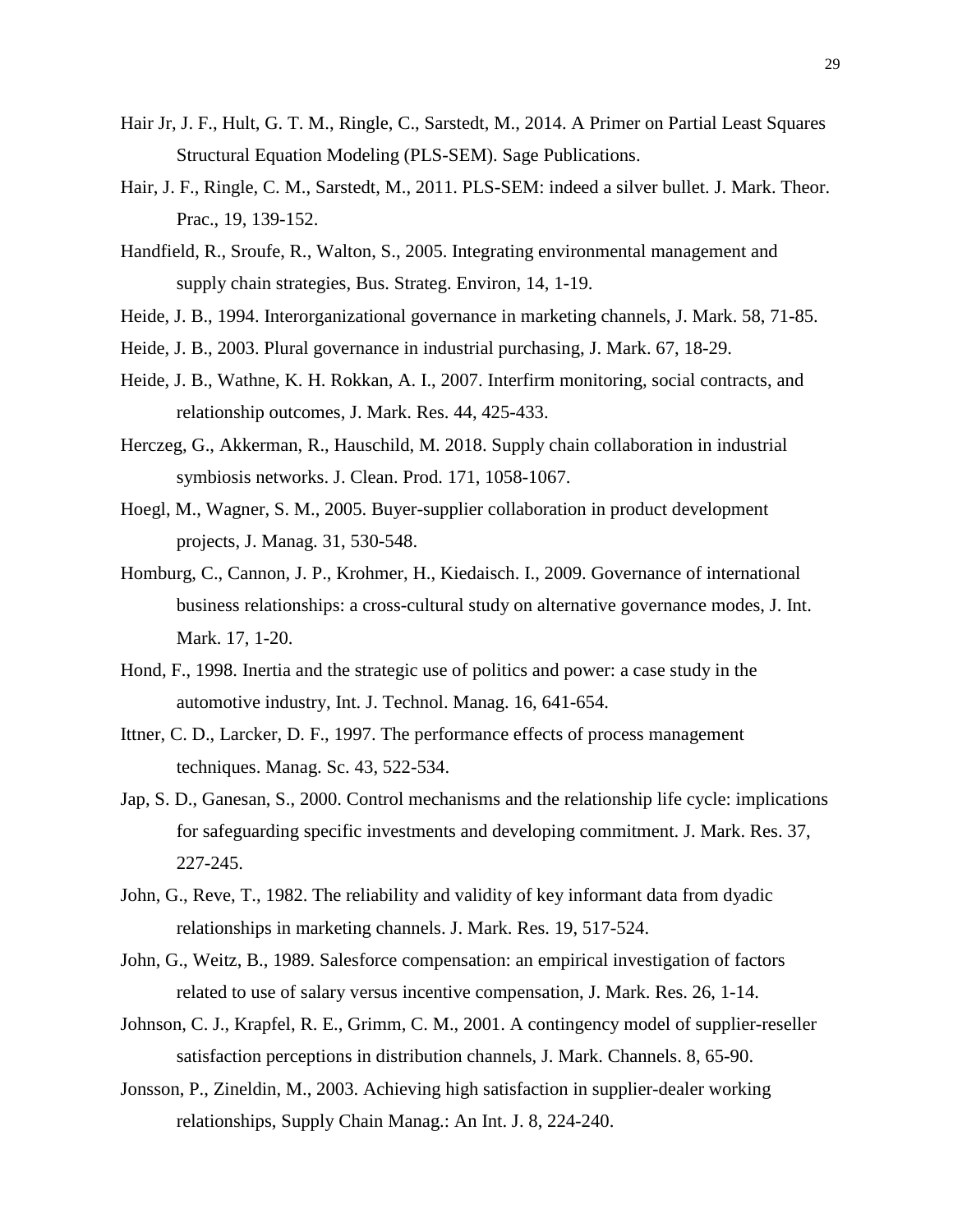- Kantabutra, S., Avery, G. C., 2007. Vision effects in customer and staff satisfaction: An empirical investigation, Leadership Org. Dev. J. 28, 209-229.
- Kasper, A. C., Gabriel, A. P., de Oliveira, E. L. B., de Freitas Juchneski, N. C., Veit, H. M., 2015. Electronic waste recycling. In Electronic Waste, Springer International Publishing.
- Ketchen, D. Hult, G. T. M., 2007. Bridging organization theory and supply chain management: the case of best value supply chains, J. Oper. Manag. 25, 573-580.
- Kjellsdotter, I.L.,Raadal, H. L., Fråne, A., Ljungkvist, H., 2015. The role of the WEEE collection and recycling system setup on environmental, economic and socio-economic performance, Stockholm, Sweden: Swedish Environmental Research Institute Number B 2243.
- Klassen, R. D., Vachon, S., 2003. Collaboration and evaluation in the supply chain: the impact on plant‐level environmental investment, Prod. Oper. Manag. 12, 336-352.
- Klassen, R. D., Whybark, D. C., 1999. Environmental management in operations: the selection of environmental technologies, Decision Sci. 30, 601-631.
- Klein, B. 1980. Transaction cost determinants of 'unfair' contractual arrangements, Am. Econ. Rev. 70, 356-362.
- Kramer, M. R., Porter, M., 2011. Creating shared value. Harvard Bus. Rev. 89, 62-77.
- Krishna, S. J., 2011. Supply chain collaboration: evolution management framework, Int. J. Global Bus. 4, 23-43.
- Lee, K., 2011. Integrating carbon footprint into supply chain management: the case of Hyundai Motor Company (HMC) in the automobile industry, J. Clean. Prod. 19, 1216-1223.
- Li, J., Lopez, B. N., Liu, L, Zhao, N, Yu, K, Zheng, L. (2013), Regional or global WEEE recycling. Where to go? Waste Manag. 3, 923-934.
- Linton, J. D., Klassen, R., Jayaraman, V., 2007. Sustainable supply chains: an introduction J. Oper. Manag. 25, 1075-1082.
- Mahoney, J. T., Kor, Y. Y., 2015. Advancing the human capital perspective on value creation by joining capabilities and governance approaches, Acad. Manag. Perspectives. 29, 296-308.
- Manatsa, P. R., McLaren, T. S., 2008. Information sharing in a supply chain: using agency theory to guide the design of incentives, Supply Chain Forum: Int. J. 9, 18-26.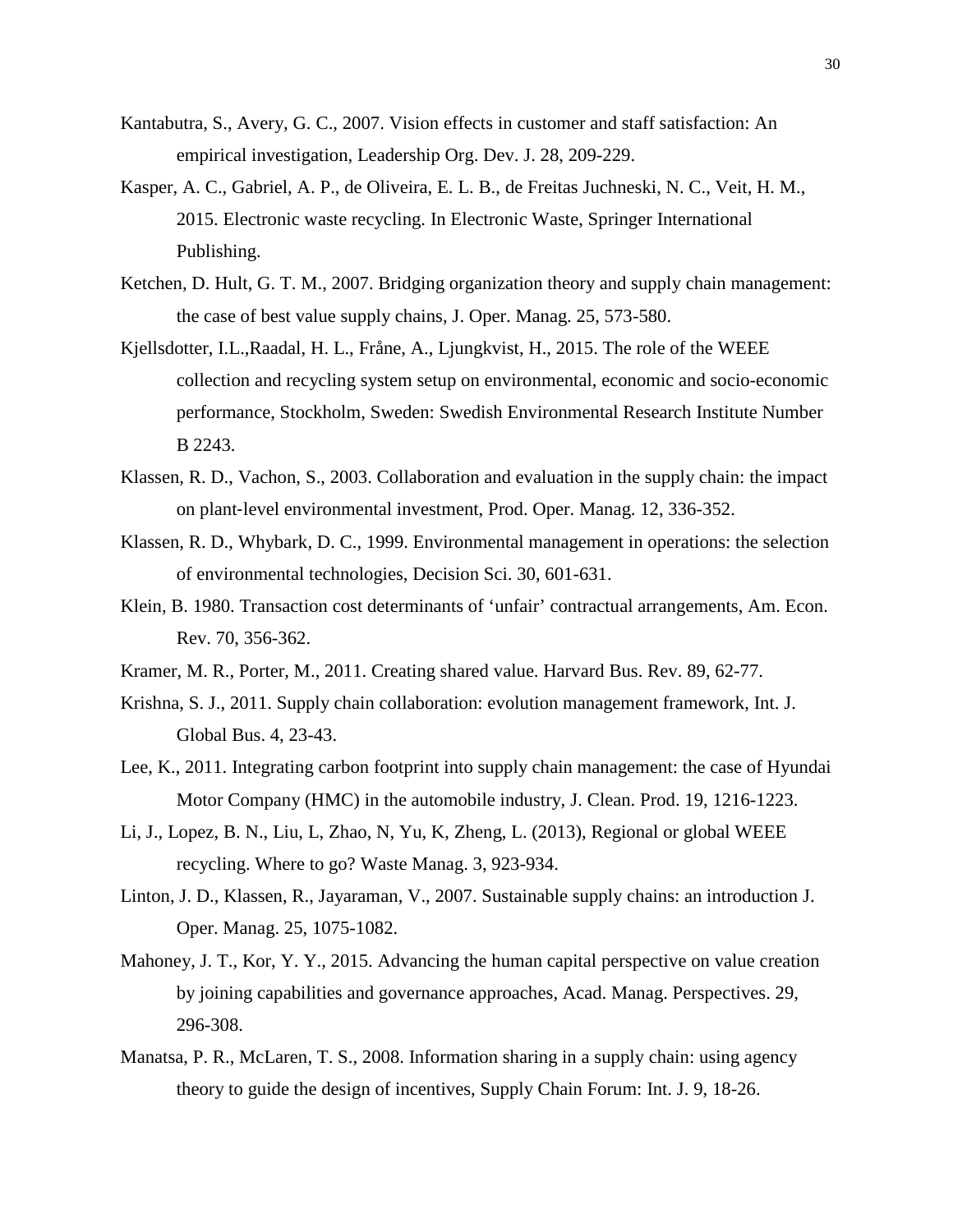- Manninen, K., Koskela, S., Antikainen, R., Bocken, N., Dahlbo, H, Aminoff, A. 2018. 'Do circular economy business models capture intended environmental value propositions?' J. Clean. Prod. 171, 413-422.
- Matinheikki, J., Rajala, R., Peltokorpi, A. 2017. From the profit of one toward benefitting many – crafting a vision of shared value creation. J. Clean. Prod. 162, S83-S93.
- McAfee, R. B., Glassman, M., Honeycutt, E. D., 2002. The effects of culture and human resource management policies on supply chain management strategy, J. Bus. Logist. 23, 1-18.
- Mohr, J., Spekman, R., 1994. Characteristics of partnership success: partnership attributes, communication behavior, and conflict resolution techniques. Strateg. Manag. J. 15, 135-152.
- Mondéjar-Jiménez, J. A., Ferrari, G., Secondi, L., Principato, L., 2016. From the table to waste: an exploratory study on behaviour towards food waste of Spanish and Italian youths. J. Clean. Prod. 138, 8-18.
- Nidumolu, R., Ellison, J., Whalen, J. Billman, E., 2014 The collaboration imperative, Harvard Bus. Rev. 92, 76-84.
- Östlin, J., Sundin, E., Björkman, M., 2008. Importance of closed-loop supply chain relationships for product remanufacturing. Int. J. Prod. Econ. 115, 336-348.
- Penrose, E. T., 1959. The Theory of the Growth of the Firm. New York: Oxford University Press.
- Perreault, W. D., Leigh, L. E., 1989. Reliability of nominal data based on qualitative judgments, J. Mark. Res. 26, 135-148.
- Podsakoff, P .M., MacKenzie, S. B., Lee, J-Y., Podsakoff, 2003. Common method biases in behavioral research: a critical review of the literature and recommended remedies, J. Appl. Psych. 88, 879-903.
- Quariguasi Frota Neto, J., Walther, G., Bloemhof, J. A. E. E., Van Nunen, J. A. E. E., Spengler, T., 2010. From closed-loop to sustainable supply chains: the WEEE case, Int. J. Prod. Res. 48, 4463-4481.
- Ralston, P., Richey, R.G., Grawe, S., 2017. The past and future of supply chain collaboration: a literature synthesis and call for research. Int. J. Logist. Manag. 28, 508-530.
- Reich, B.H., Benbasat, I., 2000. Factors that influence the social dimension of alignment between business and information technology objectives, MIS Q. 24, 81-113.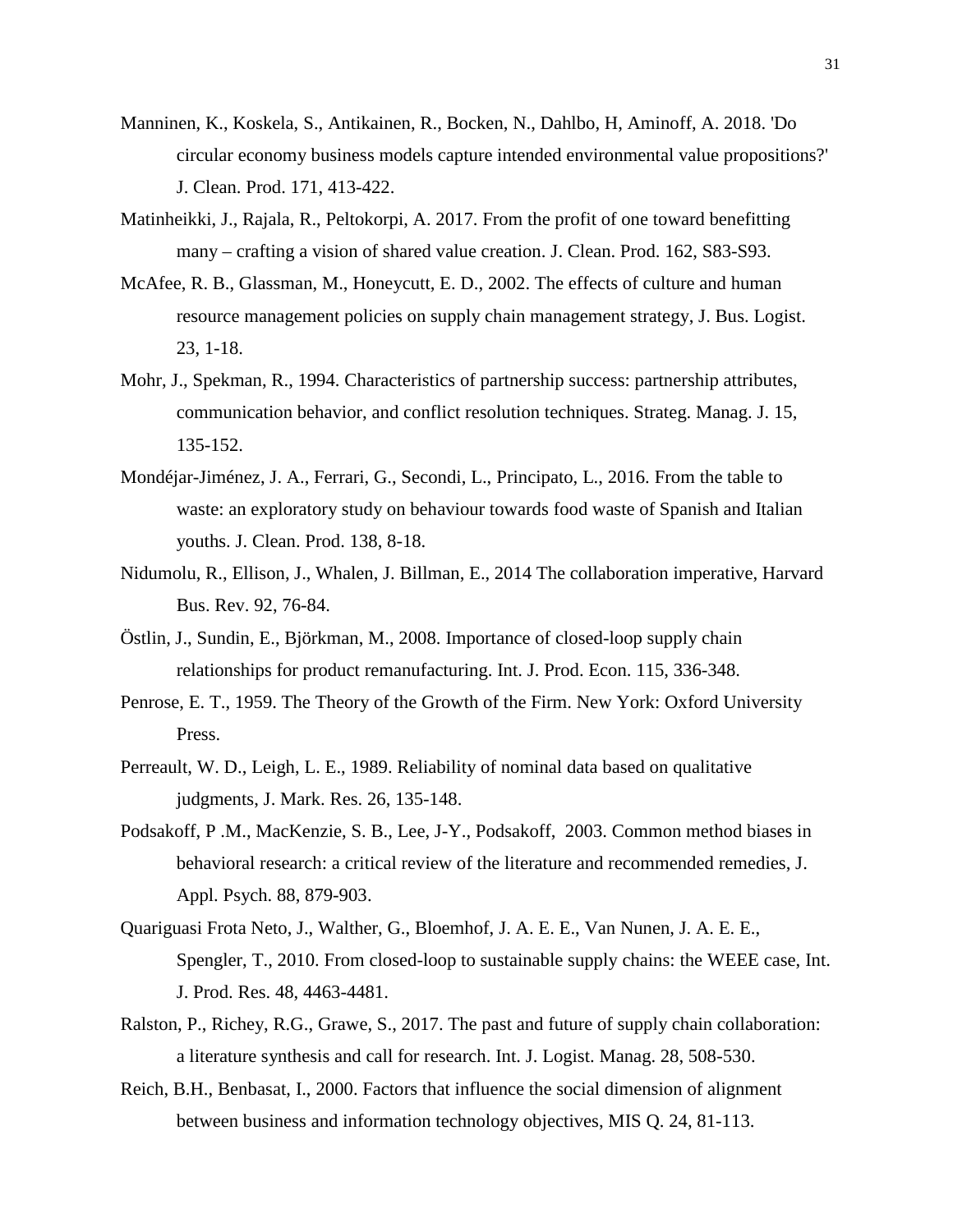- Reiskin, E. D., White, A. L., Johnson, J. K., Votta, T. J., 1999. Servicizing the chemical supply chain, J. Ind. Eco. 3, 19-31.
- Rindfleisch, A., Heide, J. B., 1997. Transaction cost analysis: past, present, and future applications. J. Mark. 61, 30-54.
- Rokkan, A. I., Heide, J. B., Wathne, K. H. 2003. Specific investments in marketing relationships: expropriation and bonding effects. J. Mark. Res*.* 40, 210-224.
- Rørstad, P.K., Vatn, A., Kvakkestad, V., 2007. Why do transaction costs of agricultural policies vary? Agr. Eco. 36, 1-11.
- Rota, C., Reynolds, N., Zanasi, C., 2013. Sustainable food supply chains: the role of collaboration and sustainable relationships, Int. J. Bus. Soc. Sci. 4, 45-53.
- Ruekert, R. W., Churchill Jr., G. A., 1984. Reliability and validity of alternative measures of channel member satisfaction, J. Mark. Res. 21, 226-233.
- Saffold, G. S., 1988. Culture traits, strength, and organizational performance: moving beyond strong culture. Acad. Manag. Rev. 13, 546-558.
- Schein, E. H., 1984. Coming to a new awareness of organizational culture, Sloan Manag. Rev. 25, 3-16.
- Sheu, C., Rebecca Yen, H., Chae, B. 2006. Determinants of supplier-retailer collaboration: evidence from an international study. Int. J. Oper. Prod. Manag. 26, 24-49.
- Shrivastava, P., 1995. Environmental technologies and competitive advantage, Strategic Manag. J. 16, 183-200.
- Simatupang, T. M., Sridharan, R., 2002. The collaborative supply chain, Int. J. Logist. Manag. 13, 15-30.
- Simpson, D., 2010. Use of supply relationships to recycle secondary materials. Int. J. Prod. Res. 48, 227-249.
- Stank, T. P., Keller, S. B., Daugherty, P. J., 2001. Supply chain collaboration and logistical service performance, J. Bus. Logist. 22, 29-48.
- Toffel, M. W., 2004. Strategic management of product recovery, Calif. Manag. Rev. 46, 120- 141.
- Vachon, S., Klassen, R. D., 2006. Extending green practices across the supply chain: the impact of upstream and downstream integration, Int. J. Oper. Prod. Manag. 26, 795– 821.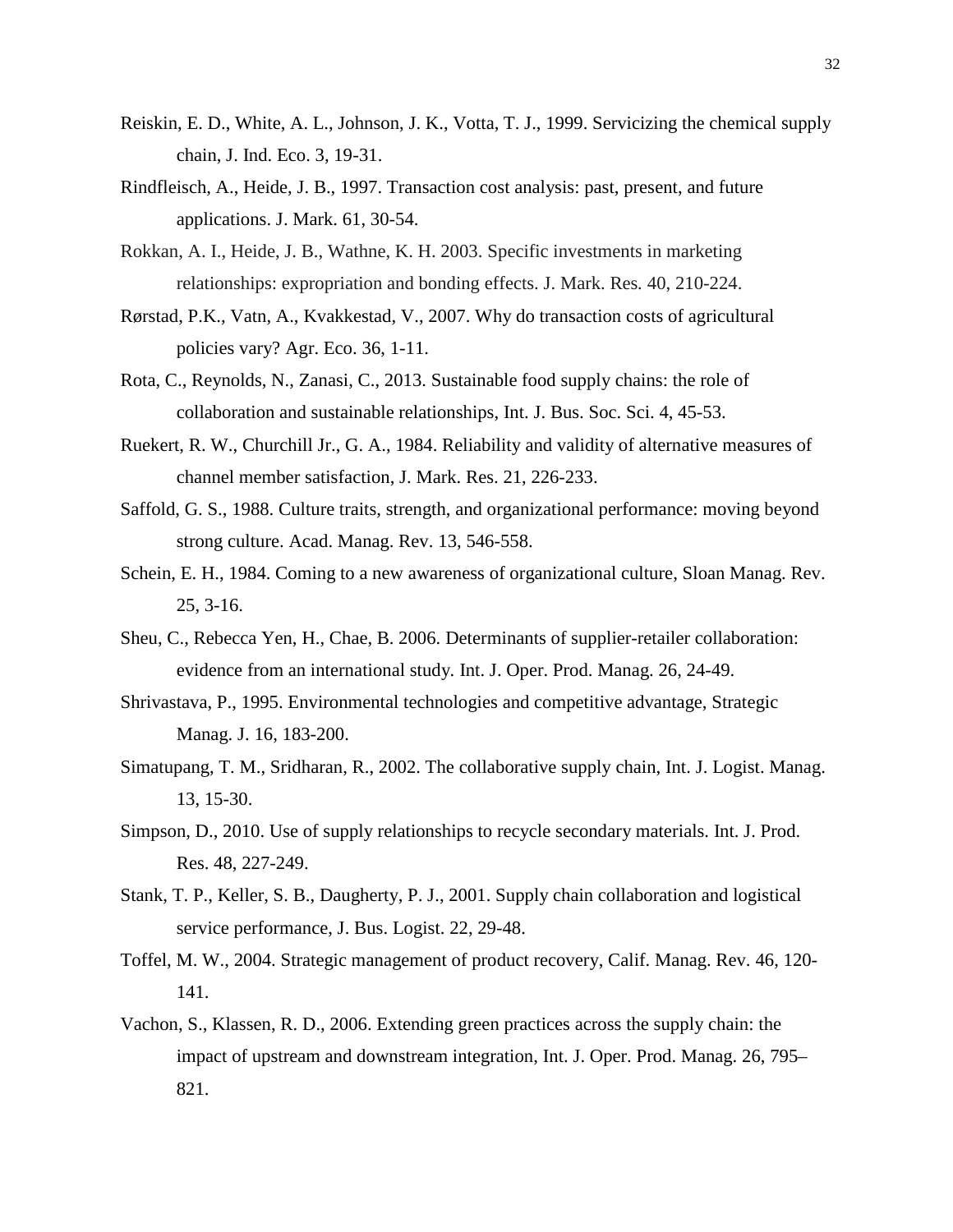- Vachon, S., Klassen, R. D., 2008. Environmental management and manufacturing performance: the role of collaboration in the supply chain, Int. J. Prod. Econ. 111, 299- 315.
- Williamson, O. E., 2008. Outsourcing: transaction cost economics and supply chain management, J. Supply Chain Manag. 44, 5-16.
- Xie, Y. H., Suh, T., Kwon, I. W. G., 2010. Do the magnitude and asymmetry of specific asset investments matter in the supplier-buyer relationship? J. Mark. Manag. 26, 858-877.
- Zsidisin, G. A., Ellram, L. M., 2003. An agency theory investigation of supply risk management. J. Supply Chain Manag. 39, 15-27.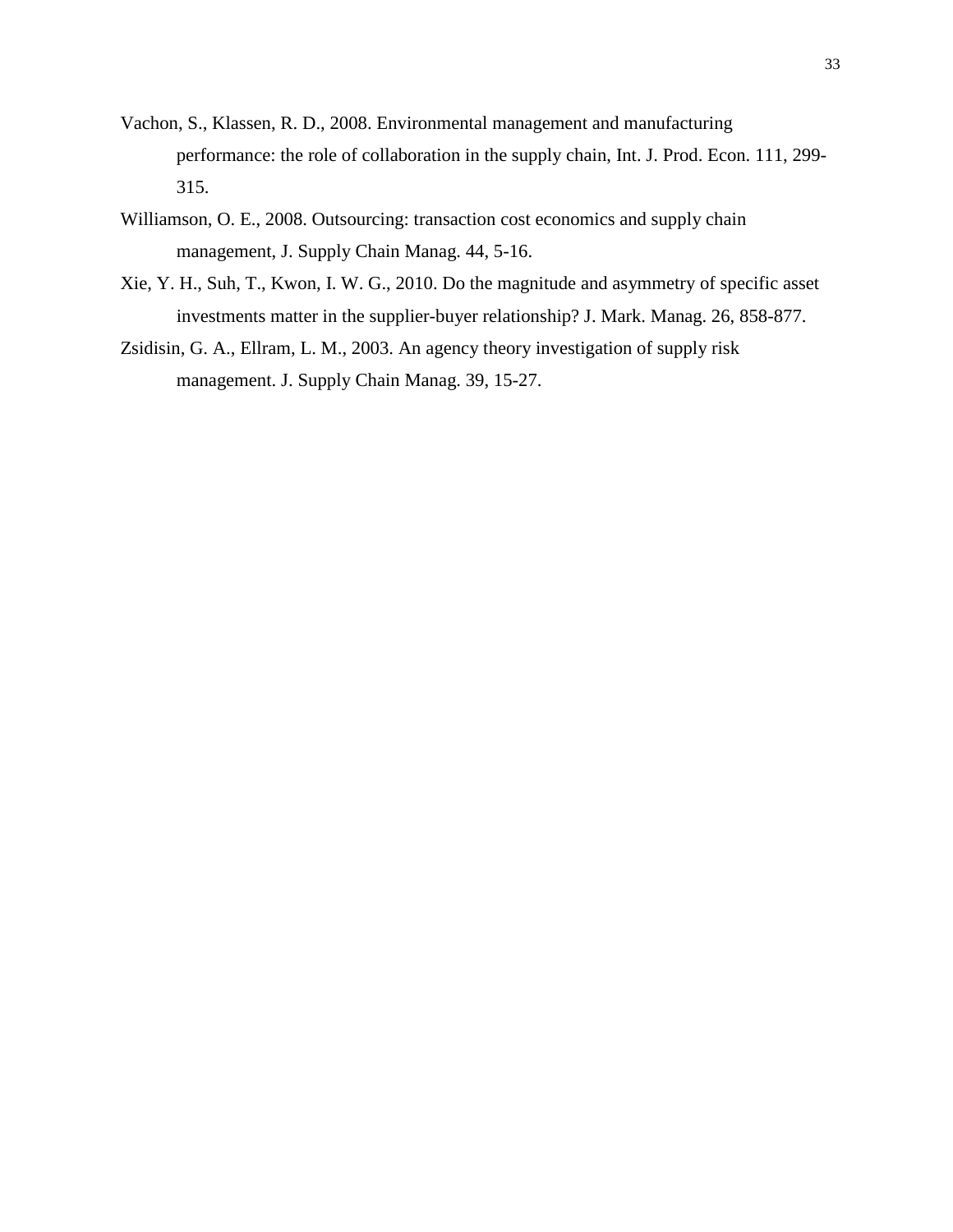## **Table 1** Measurement indicators

| <b>Principal Monitoring (Heide 2003)</b>                                                                  | Factor   |       | Cronbach's Composite | <b>AVE</b> |
|-----------------------------------------------------------------------------------------------------------|----------|-------|----------------------|------------|
|                                                                                                           | Loadings | Alpha | Reliability          |            |
| To what extent would you agree with that interactions with the principal are:                             |          | .68   | .82                  | .60        |
| Regulated by a formalized routine.                                                                        | 0.73     |       |                      |            |
| Governed by a formal, preplanned basis.                                                                   | 0.79     |       |                      |            |
| Must conform to conform to written rules and formal guidelines.                                           | 0.81     |       |                      |            |
| Collaboration (Gavronski et al. 2011)                                                                     |          | .89   | .93                  | .82        |
| To what extent would you agree that the you and the principal have:                                       |          |       |                      |            |
| Worked together to reduce environmental impact of our activities.                                         | 0.86     |       |                      |            |
| Conducted joint planning to anticipate and resolve environmental-related problems.                        | 0.92     |       |                      |            |
| Made joint decisions about ways to reduce our overall environmental impact                                | 0.93     |       |                      |            |
| Investment in training (John and Weitz 1989; Anderson 1982)                                               |          | .75   | .86                  | .82        |
| To what extent would you agree with the following:                                                        |          |       |                      |            |
| Their recycling operations take considerable time to learn                                                | 0.69     |       |                      |            |
| Their operations are complicated.                                                                         | 0.86     |       |                      |            |
| A new employee must invest heavily to learn about their operations                                        | 0.89     |       |                      |            |
| <b>Shared Vision</b>                                                                                      |          | .75   | .86                  | .67        |
| To what extent would you agree with the following:                                                        |          |       |                      |            |
| We have a shared vision with our employees concerning interaction with the environment.                   | 0.80     |       |                      |            |
| We have a common understanding of the importance of our relationship with the environment.                | 0.86     |       |                      |            |
| We are familiar with the principal's vision "No environmental toxins on the loose".                       | 0.87     |       |                      |            |
| <b>Ecologically-oriented Culture</b>                                                                      |          | .80   | .88                  | .71        |
| To what extent would you agree with the following:                                                        |          |       |                      |            |
| We have a corporate culture that is sensitive to the environment.                                         | 0.63     |       |                      |            |
| We have well understood policies concerning interaction with the environment.                             | 0.80     |       |                      |            |
| We made significant effort to educate our employees about our relationship with the physical environment. | 0.82     |       |                      |            |
| We have recognized the importance that we place on our relationship with the environment.                 | 0.84     |       |                      |            |
| <b>Ecological Performance - Environmental Footprint</b>                                                   |          | .77   | .86                  | .66        |
| To what extent would you agree that your action leads to:                                                 |          |       |                      |            |
| Enhanced energy conservation                                                                              | 0.75     |       |                      |            |
| Improved air quality                                                                                      | 0.84     |       |                      |            |
| Enhanced water quality                                                                                    | 0.87     |       |                      |            |
| Reduced land degradation                                                                                  | 0.87     |       |                      |            |
| <b>Ecological Performance - Recycling</b>                                                                 |          | .85   | .90                  | .69        |
| To what extent would you agree that your action leads to:                                                 |          |       |                      |            |
| Increased level of sorting                                                                                | 0.88     |       |                      |            |
| Increased recycling                                                                                       | 0.92     |       |                      |            |
| Reduced volumes of EE (electrical and electronic) waste                                                   | 0.95     |       |                      |            |
| <b>Economic Performance</b> (Bello and Gilliland 1997)                                                    |          | .90   | .94                  | .84        |
| Relative to other collectors, how well would you compare your performance in terms of meeting:            |          |       |                      |            |
|                                                                                                           | 0.77     |       |                      |            |
| Economic goals<br>Collection levels                                                                       | 0.78     |       |                      |            |
|                                                                                                           | 0.85     |       |                      |            |
| Growth goals                                                                                              |          |       |                      |            |
| Volume goals of the principal.                                                                            | 0.88     |       |                      |            |
| Satisfaction (Johnson, Krapfel Jr., and Grimm 2001; Ruekert and Churchill 1984)                           |          | .83   | .90                  | .74        |
| To what extent would you agree with the following:                                                        |          |       |                      |            |
| Overall, we are satisfied with our relationship with the principal.                                       | 0.83     |       |                      |            |
| The principal is a good partner with which to do business.                                                | 0.85     |       |                      |            |
| We expect to continue to do business with the principal.                                                  | 0.91     |       |                      |            |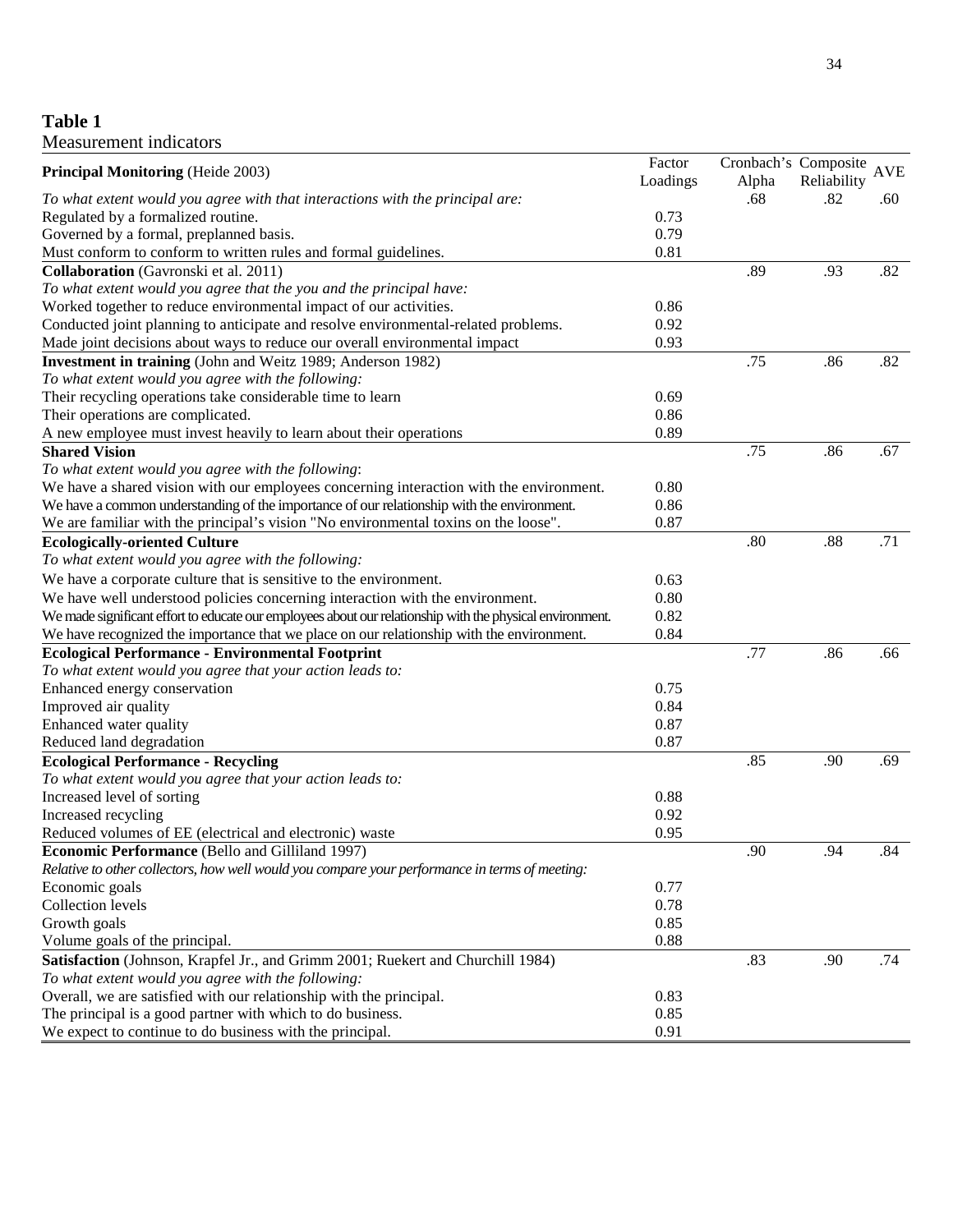## **Table 2**

## Fornell-Larcker criterion

|                                      |                  |                                         | 3 | $\overline{4}$ | 5 | 6 | $\tau$ | 8 | 9                                      |
|--------------------------------------|------------------|-----------------------------------------|---|----------------|---|---|--------|---|----------------------------------------|
| 1. Principal Monitoring              | 0.78             |                                         |   |                |   |   |        |   |                                        |
| 2. Collaboration with Principal      | $0.20 \quad 0.9$ |                                         |   |                |   |   |        |   |                                        |
| 3. Specific Investments in Principal |                  | 0.09 0.13 0.82                          |   |                |   |   |        |   |                                        |
| 4. Shared Vision                     |                  | 0.18 0.41 0.08 0.84                     |   |                |   |   |        |   |                                        |
| 5. Eco-oriented Culture              |                  | 0.33 0.47 0.31 0.59 0.78                |   |                |   |   |        |   |                                        |
| 6. Environmental footprint           |                  | 0.16 0.33 0.19 0.36 0.47 0.83           |   |                |   |   |        |   |                                        |
| 7. Recycling Efforts                 |                  | 0.08 0.15 0.1 0.23 0.44 0.43 0.91       |   |                |   |   |        |   |                                        |
| 8. Economic performance              |                  | 0.14 0.23 0.04 0.22 0.32 0.29 0.28 0.82 |   |                |   |   |        |   |                                        |
| 9. Satisfaction with Principal       | 0.22.            |                                         |   |                |   |   |        |   | 0.3 0.05 0.28 0.29 0.12 0.28 0.36 0.86 |

## **Table 3**

## Descriptive statistics

|                                      |      | Standard  |       |
|--------------------------------------|------|-----------|-------|
|                                      | Mean | deviation | Range |
| 1. Principal Monitoring              | 3.9  | 0.48      | 2.3   |
| 2. Collaboration with Principal      | 3.5  | 0.78      | 4     |
| 3. Specific Investments in Principal | 3.2  | 0.63      | 3     |
| 4. Shared Vision                     | 4.4  | 0.49      | 1.5   |
| 5. Eco-oriented Culture              | 4.1  | 0.6       | 2.7   |
| 6. Environmental footprint           | 4.0  | 0.57      | 2.8   |
| 7. Recycling Efforts                 | 4.5  | 0.49      | 1.7   |
| 8. Economic performance              | 3.3  | 0.61      | 3.8   |
| 9. Satisfaction with Principal       | 4.0  | 0.54      | 2.3   |
|                                      |      |           |       |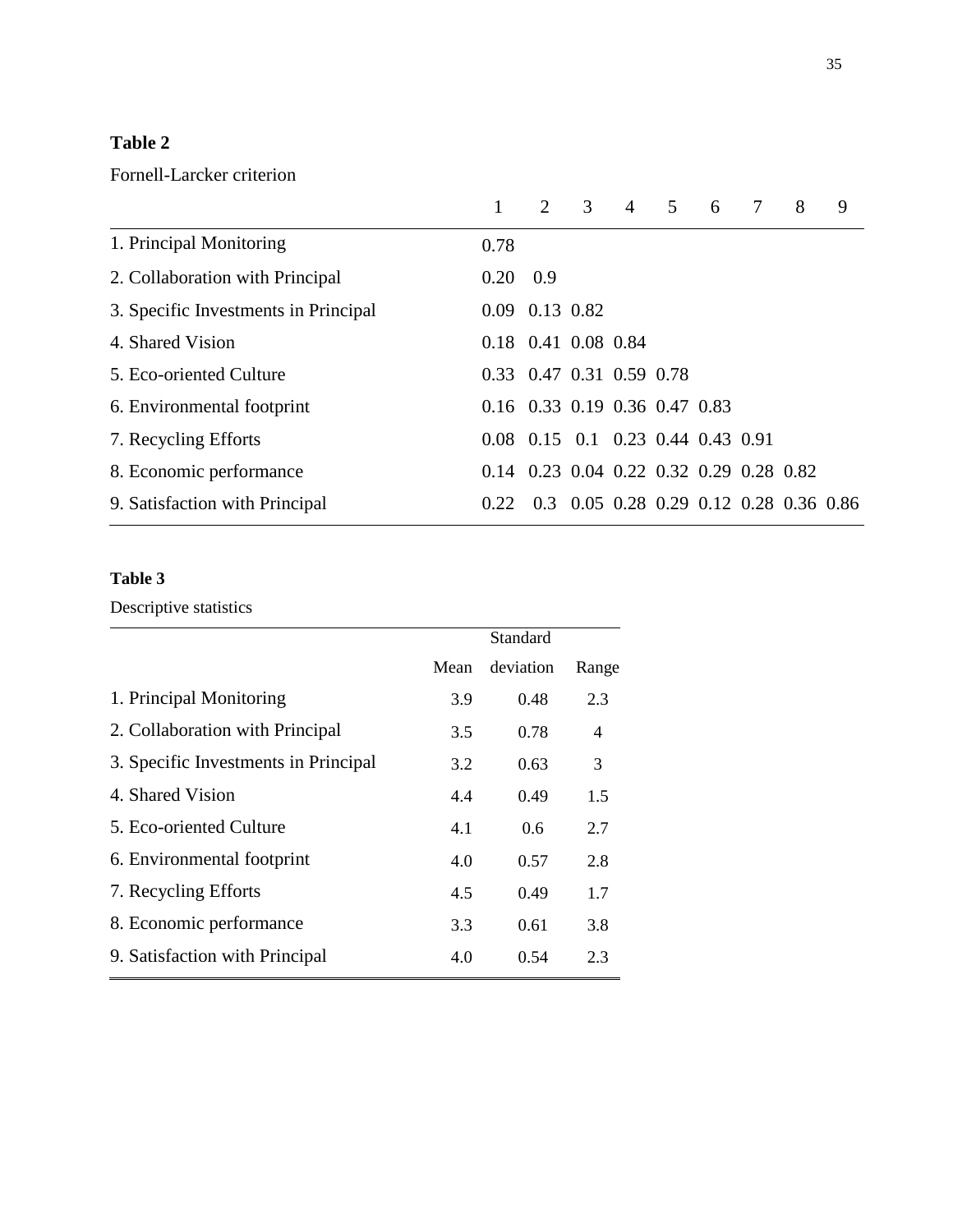# **Table 4**

The specified structural model: antecedents to triple bottom line performance

|                              | Interfirm | <b>Triple Bottom</b> |                |             |                |  |
|------------------------------|-----------|----------------------|----------------|-------------|----------------|--|
|                              | Culture   | Line Performance     |                |             |                |  |
|                              |           | Environmental        | Recycling      | Economic    | Satisfaction   |  |
| <b>Direct Effects</b>        |           | Footprint            | <b>Efforts</b> | Performance | with principal |  |
| <b>Antecedent Constructs</b> |           |                      |                |             |                |  |
| <b>Principal Monitoring</b>  | $.199**$  |                      |                |             |                |  |
| Collaboration with Principal | $.428**$  | .135                 | $-.063$        | .107        | $.193**$       |  |
| Specific Investments         | .158      |                      |                |             |                |  |
| <b>Interfirm Culture</b>     |           | $.405**$             | $.428**$       | $.253$ **   | $.218**$       |  |
| Adjusted $\mathbb{R}^2$      | .290      | .223                 | .147           | .087        | .112           |  |
| <b>Indirect Effects</b>      |           |                      |                |             |                |  |
|                              |           | Environmental        | Recycling      | Economic    | Satisfaction   |  |
|                              |           | Footprint            | <b>Efforts</b> | Performance | with principal |  |
| Collaboration with Principal |           | $.174$ **            | $.183**$       | $.109**$    | .094           |  |

\*\* p<.05.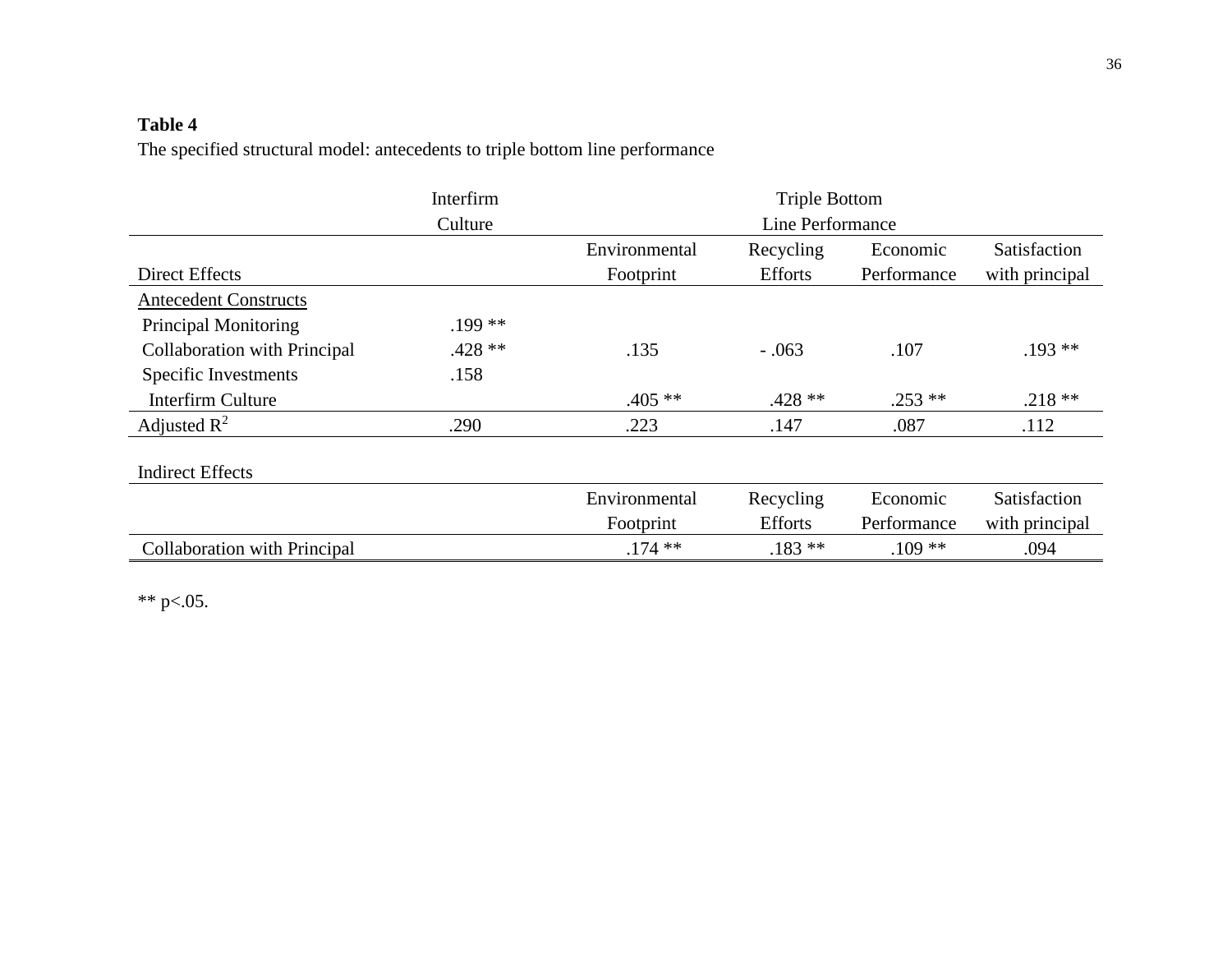

| Downstream supply chain                           |                  |
|---------------------------------------------------|------------------|
| Reverse Supply chain to waste hierarchy functions | ---------------- |
| Reverse Supply chain recipients                   |                  |
| Regulation and oversight of reverse supply chain  |                  |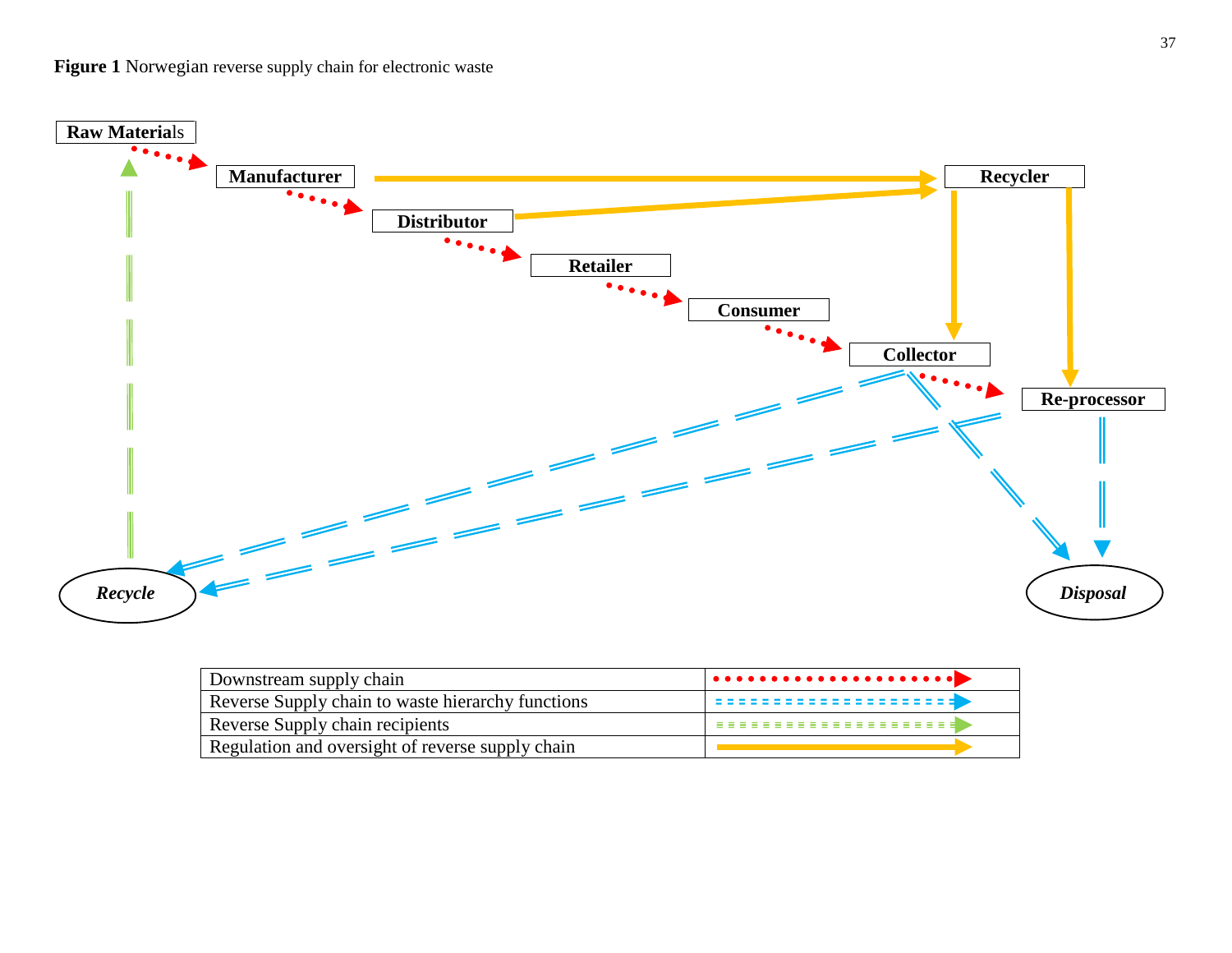

**Figure 2** Proposed antecedents and consequences of interfirm sustainability-oriented culture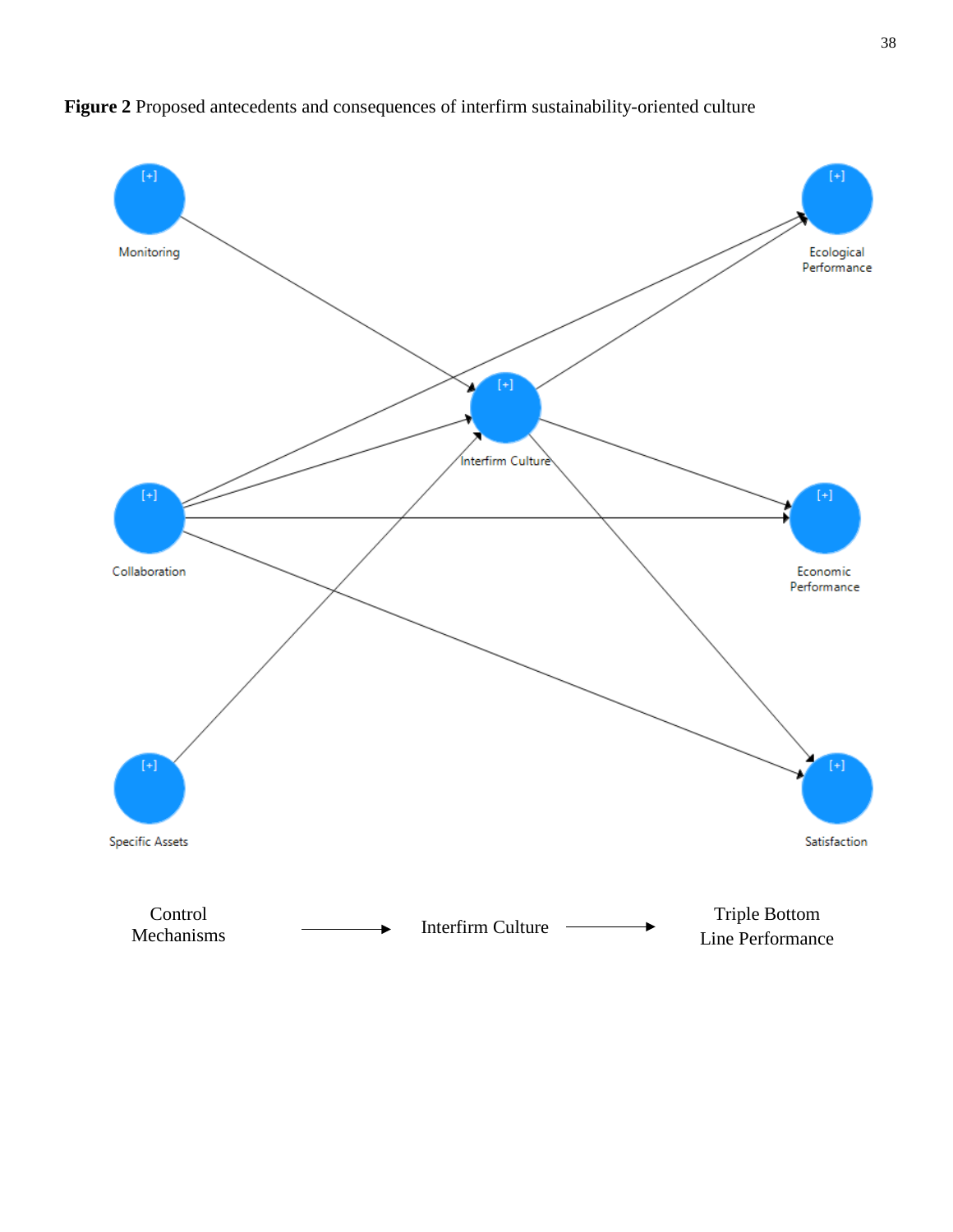

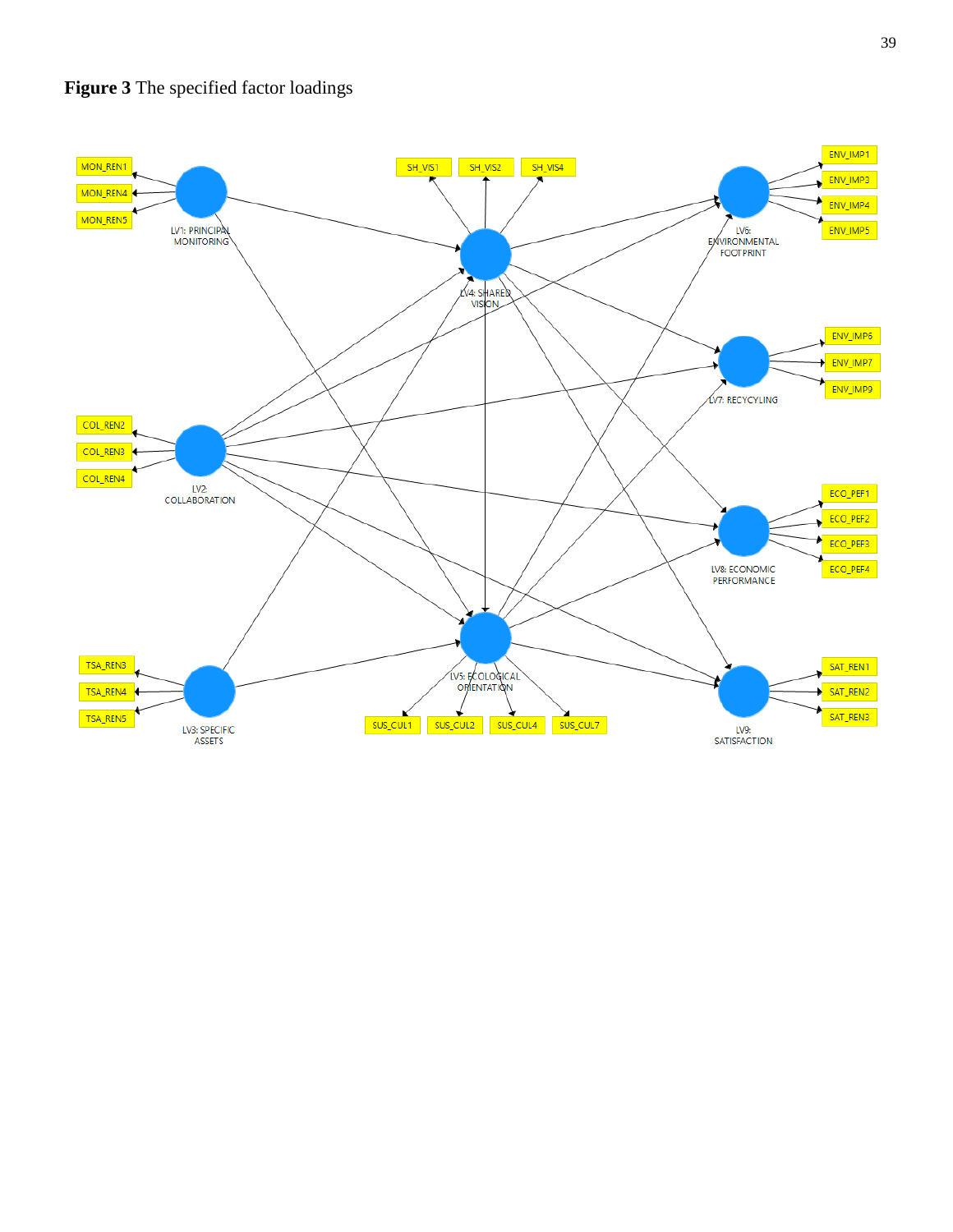**Figure 4** The specified structural model